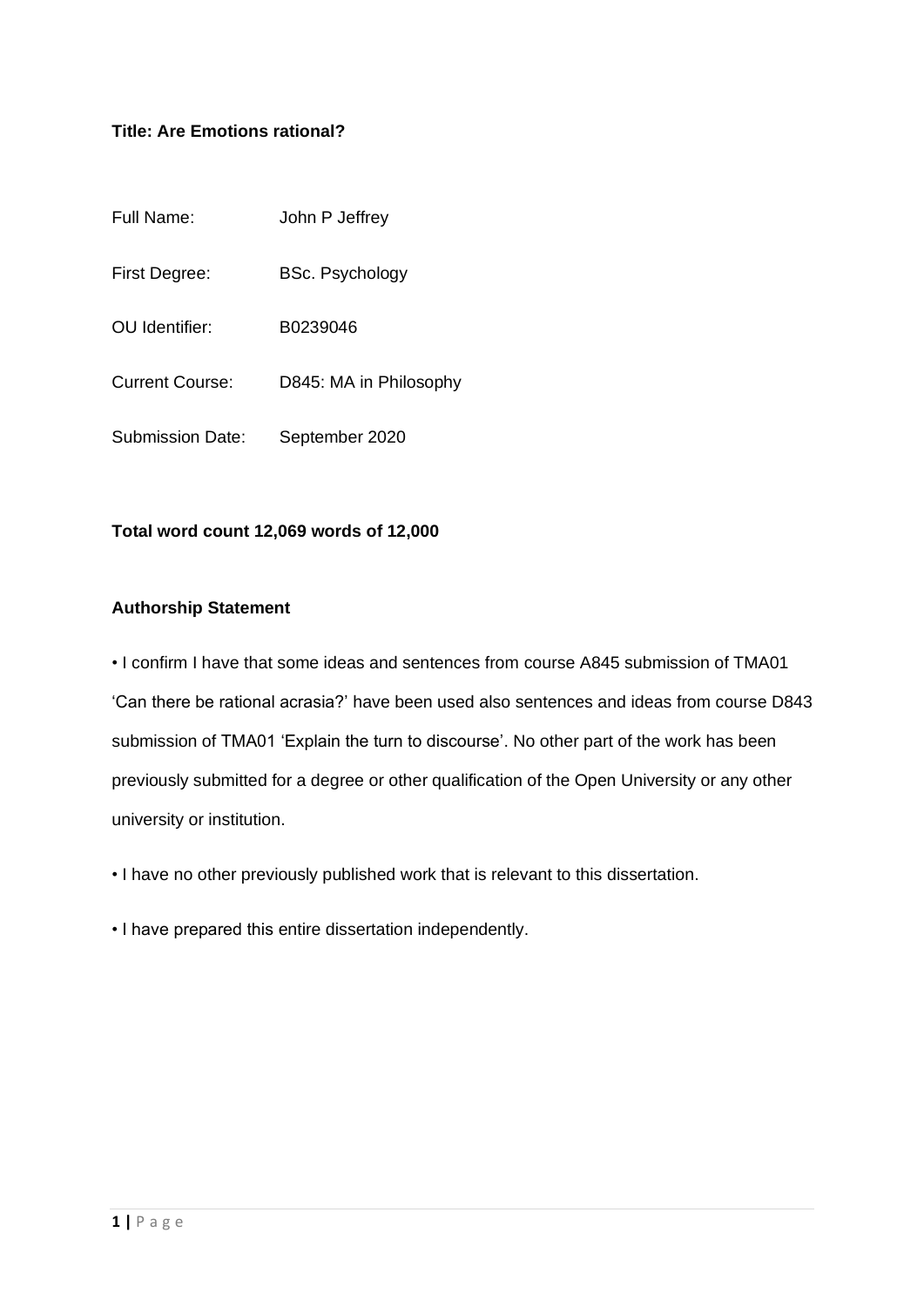## **Abstract**

This essay challenges evaluative claims that reflective emotional responses are generally cognitively rational, and that recalcitrant emotions are generally cognitively irrational. Section 1 contains an introduction and summaries of the section headings.

Section 2. accepts Price's typology of emotions, beginning the initial emotional reaction, below the level of conscious control, followed by an extended emotional response under conscious control. Price's theory is based in evolutionary psychology moderated by social learning and experience.

However, Price's theory does not overcome inherent problems with the main philosophical models, namely conceptual reasoning by young children in the cognitive model or perceptual evaluation in the perceptual model.

This section proposes that the addition of psychological schema theory with its encapsulated pre-processing modules can resolve both of these problems. Like most psychological theories it does not exclude faulty or biased cognitions.

Section 3. challenges the claim that recalcitrant emotions are irrational because of incoherence between the initial emotional reaction and a holistic considered emotional response.

Instead, incoherence is explained by the modular nature of our cognitions, there are two separate emotional cognitions in our belief box. The initial emotional reaction is inconsistent with our all-things-considered judgement, but the holistic response is consistent with our identity and persona. The subject valorises the holistic response over the initial reaction, a psychological solution that is at least practically rational.

Section 4. evaluates attempts to reconcile the antimony between the initial emotional reaction and reflective responses, by equating psychological sincerity with philosophical authenticity. Sincerity entails our true beliefs which trump any transitory unconscious evaluations. This section introduces linguistic analysis which treats authenticity as a rhetorical device or resource, this discursive approach challenges the concept of rationality per se. Rationality no longer resides in the agent, instead it is performed extrinsically in discourse.

Section 5. continues the discursive theme with an explication of discourse analysis (DA) and an explanatory study of discursive psychology (DP) by Derek Edwards on how 'emotion words' are used rhetorically by clients in therapy sessions, how clients index rationality to warrant their emotional states. The study is critiqued by Gee who considers DA entails middle class assumptions and values. Subsequently, sample vignettes dealing with authenticity, rationality and recalcitrance are critiqued from a discursive standpoint to reveal any underlying assumptions or values their protagonists might perform on behalf of their authors.

In conclusion, any apparent irrationality of recalcitrant emotions can generally be discounted when the initial emotional reaction is relegated to residual belief or explicated by the psychological concept of modularity. Psychologically we privilege emotions that perform our identity and persona, emotions can be both cognitively and strategically rational.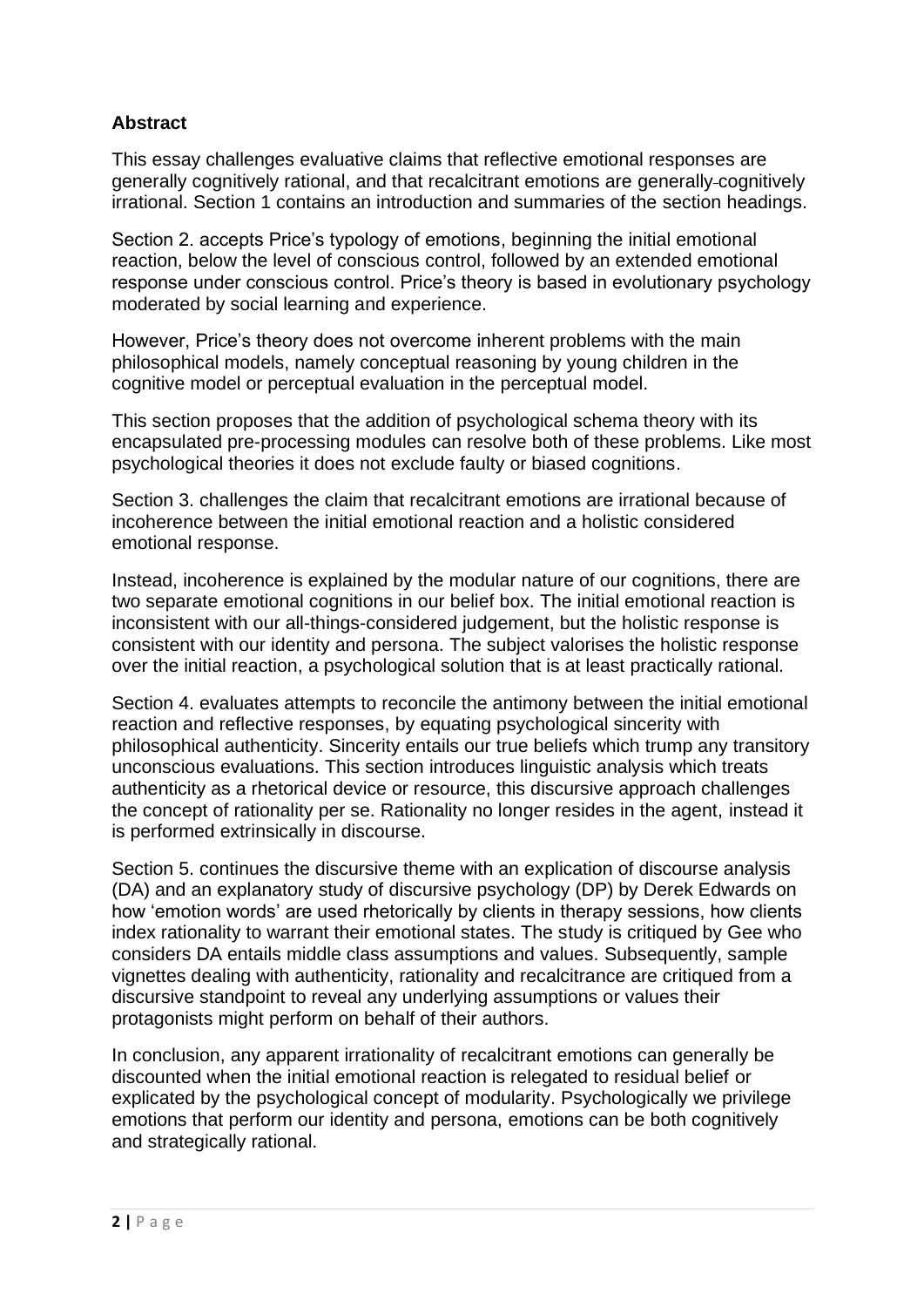Discursively, rationality does not ontologically exist, we perform our identity and persona strategically, indexing emotion words and rationality, paradoxically often warranted by reference to cognitive rationality.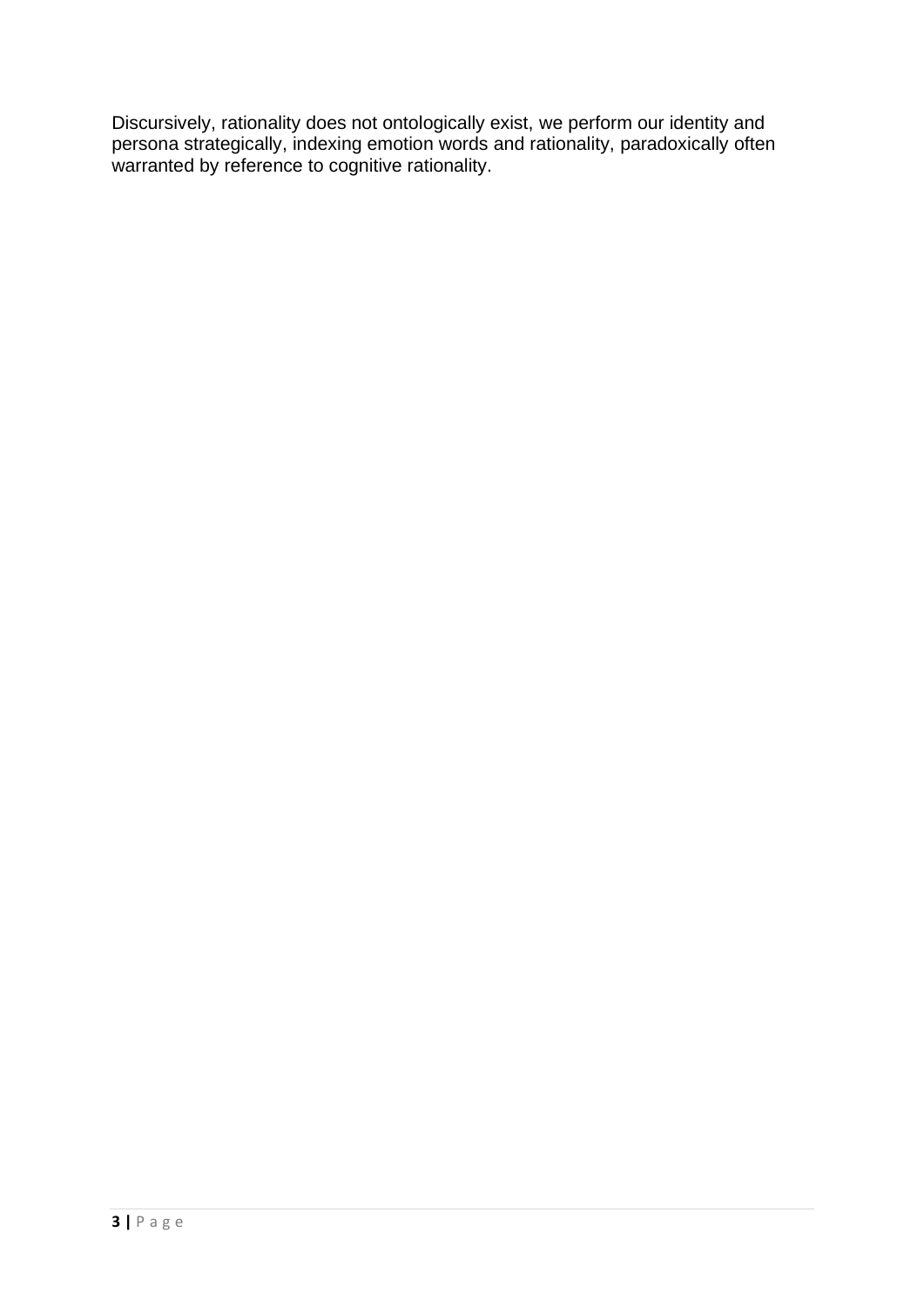| <b>List of Contents:</b> |                                                                      | page number |
|--------------------------|----------------------------------------------------------------------|-------------|
|                          | <b>Section 1: Introduction</b>                                       | 6           |
| 1.1                      | Abstract                                                             | 6           |
| 1.2                      | <b>Background and Rationale</b>                                      | 7           |
| 1.3                      | Description of main sections                                         | 8           |
|                          | <b>Section 2: Theories of emotion</b>                                | 10          |
|                          | Introduction                                                         | 10          |
| 2.1                      | Main philosophical models of emotion                                 | 10          |
| 2.2                      | Classifying emotional responses                                      | 11          |
|                          | <b>Emotional episodes</b>                                            | 12          |
| 2.3                      | Enhancements to Teleosemantic theory                                 | 13          |
| 2.4                      | Social constructionism                                               | 14          |
| 2.5                      | Schema theory implications for judgemental                           |             |
|                          | and perceptual models                                                | 14          |
|                          | Section 3: The rationality of recalcitrance emotion.                 | 16          |
|                          | Introduction                                                         | 16          |
| 3.1.                     | Definitions of rationality and recalcitrance                         | 17          |
| 3.2                      | Recalcitrant Emotions as incoherence                                 | 18          |
| 3.3                      | Recalcitrant theories and evaluations                                | 19          |
|                          | Section 4: Strategic rationality and authenticity                    | 24          |
|                          | Introduction                                                         | 24          |
| 4.1                      | Resolving the antimony between emotional<br>reactions and reflection | 24          |
| 4.2                      | Counterfeit emotions                                                 | 26          |
| 4.3.                     | Language Analytic approach                                           | 28          |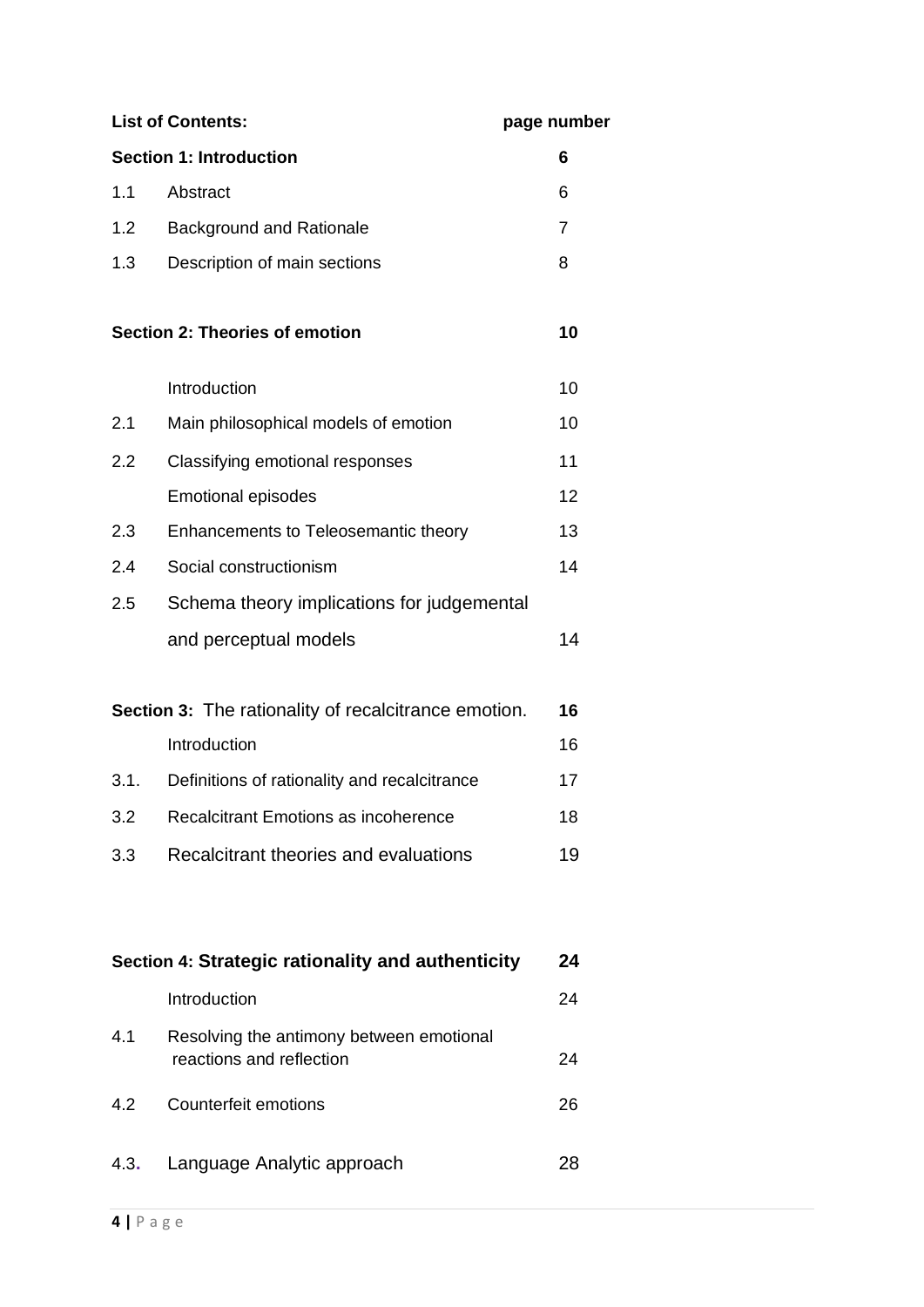|                            | 4.4. Summary                                         | 29 |
|----------------------------|------------------------------------------------------|----|
|                            | <b>Section 5: Discursive rationality</b>             | 30 |
|                            | Introduction                                         |    |
| 5.1                        | Summary of Discourse Analysis (DA)                   | 30 |
| 5.2                        | Critique of Edwards' discursive psychology by Gee 32 |    |
| 5.3                        | Vignettes and ecological validity                    | 33 |
|                            | Summary                                              | 36 |
|                            | <b>Section 6: Conclusions</b>                        | 37 |
|                            | <b>Bibliography</b>                                  | 39 |
|                            | <b>Research Diary</b>                                | 41 |
| <b>OU library searches</b> |                                                      | 43 |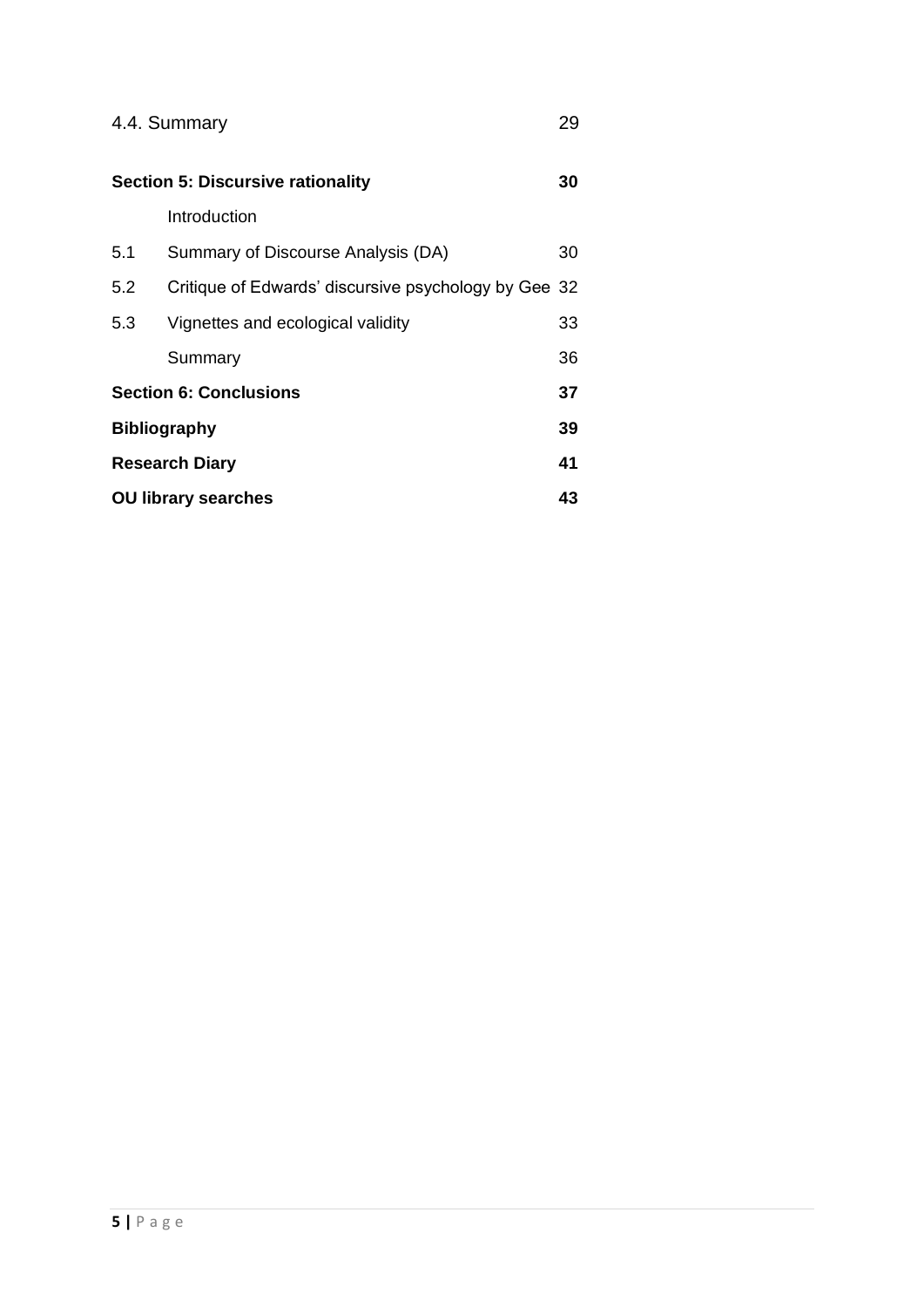### **Section 1: Introduction**

#### **1. Abstract**

This essay challenges evaluative claims that reflective emotional responses are generally cognitively rational, and that recalcitrant emotions are generally cognitively irrational. Section 1 contains an introduction and summaries of the section headings.

Section 2. accepts Price's typology of emotions, beginning the initial emotional reaction, below the level of conscious control, followed by an extended emotional response under conscious control. Price's theory is based in evolutionary psychology moderated by social learning and experience.

However, Price's theory does not overcome inherent problems with the main philosophical models, namely conceptual reasoning by young children in the cognitive model or perceptual evaluation in the perceptual model.

This section proposes that the addition of psychological schema theory with its encapsulated pre-processing modules can resolve both of these problems. Like most psychological theories it does not exclude faulty or biased cognitions.

Section 3. challenges the claim that recalcitrant emotions are irrational because of incoherence between the initial emotional reaction and a holistic considered emotional response.

Instead, incoherence is explained by the modular nature of our cognitions, there are two separate emotional cognitions in our belief box. The initial emotional reaction is inconsistent with our all-things-considered judgement, but the holistic response is consistent with our identity and persona. The subject valorises the holistic response over the initial reaction, a psychological solution that is at least practically rational.

Section 4. evaluates attempts to reconcile the antimony between the initial emotional reaction and reflective responses, by equating psychological sincerity with philosophical authenticity. Sincerity entails our true beliefs which trump any transitory unconscious evaluations. This section introduces linguistic analysis which treats authenticity as a rhetorical device or resource, this discursive approach challenges the concept of rationality per se. Rationality no longer resides in the agent, instead it is performed extrinsically in discourse.

Section 5. continues the discursive theme with an explication of discourse analysis (DA) and an explanatory study of discursive psychology (DP) by Derek Edwards on how 'emotion words' are used rhetorically by clients in therapy sessions, how clients index rationality to warrant their emotional states. The study is critiqued by Gee who considers DA entails middle class assumptions and values. Subsequently, sample vignettes dealing with authenticity, rationality and recalcitrance are critiqued from a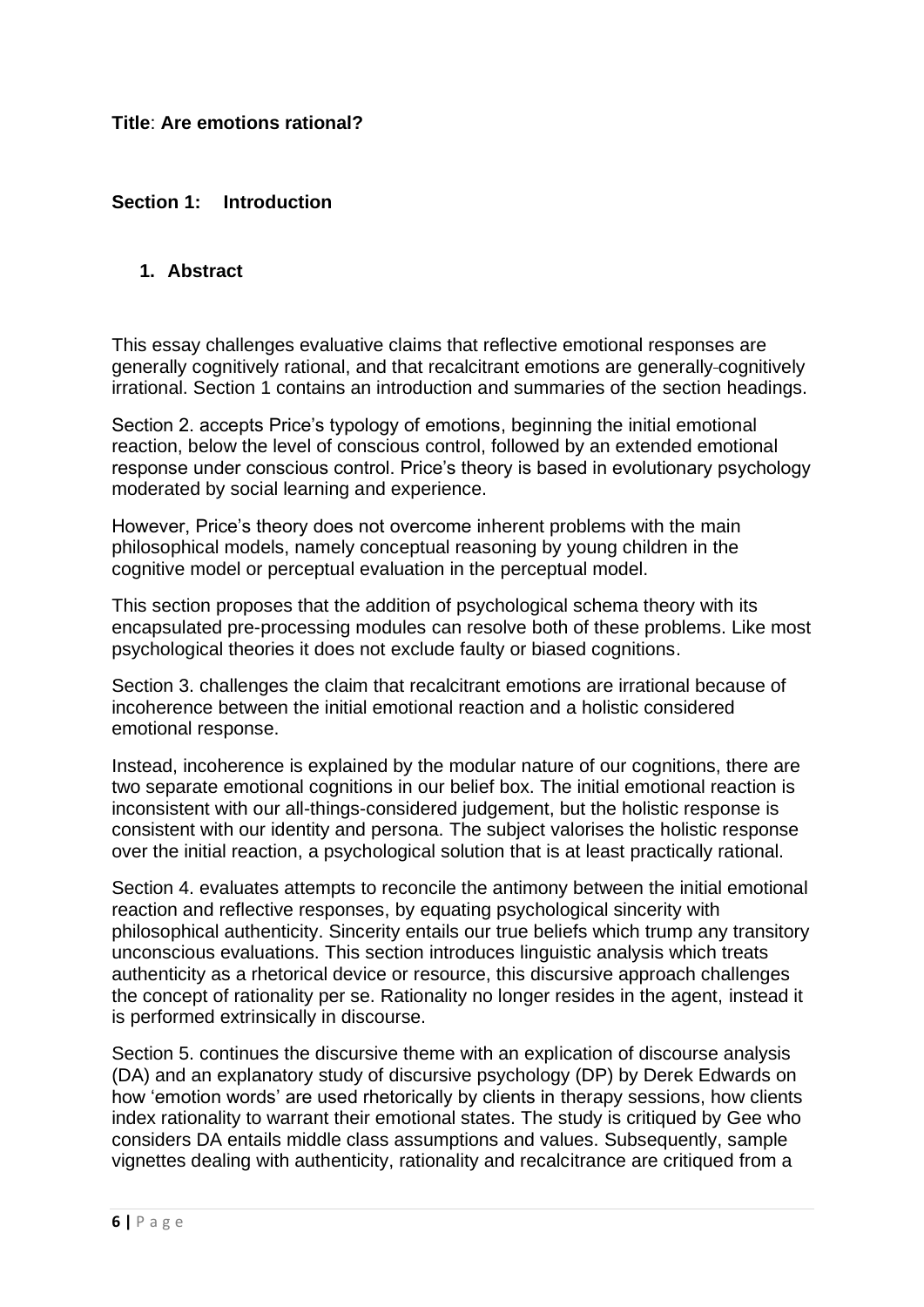discursive standpoint to reveal any underlying assumptions or values their protagonists might perform on behalf of their authors.

In conclusion, any apparent irrationality of recalcitrant emotions can generally be discounted when the initial emotional reaction is relegated to residual belief or explicated by the psychological concept of modularity. Psychologically we privilege emotions that perform our identity and persona, emotions can be both cognitively and strategically rational.

Discursively, rationality does not ontologically exist, we perform our identity and persona strategically, indexing emotion words and rationality, paradoxically often warranted by reference to cognitive rationality.

## **2. Background and Rationale**

**Carolyn Price, (2015)** in the introduction to her book 'Emotions', sets out a typology of personal emotional responses, starting with the initial emotional reaction, which can trigger emotional episodes and extended emotional episodes that may over time generalise into emotional attitudes and dispositions. Price's typology and examples of personal emotional responses will be used to examine rationality, authenticity and recalcitrance of emotional states.

Price makes use of teleosemantic theory moderated by social constructionism to explain the content and structure emotional responses. Teleosemantics posits evolutionary biological mechanisms as supervening on emotional responses which Price posits, may be hijacked or moderated by socio-cultural constructs from learning and experience.

This essay does not critique Price's approach, rather it proposes the addition of schema theory with its posited encapsulated processing modules. Schemas can resolve the conceptual problem for judgemental models and problem of perceptual evaluations for perceptual models.

This essay also proposes the use of discourse analysis theory as an arbiter of practical rationality, particularly when interpreting the protagonists of philosophical vignettes and by extension their authors.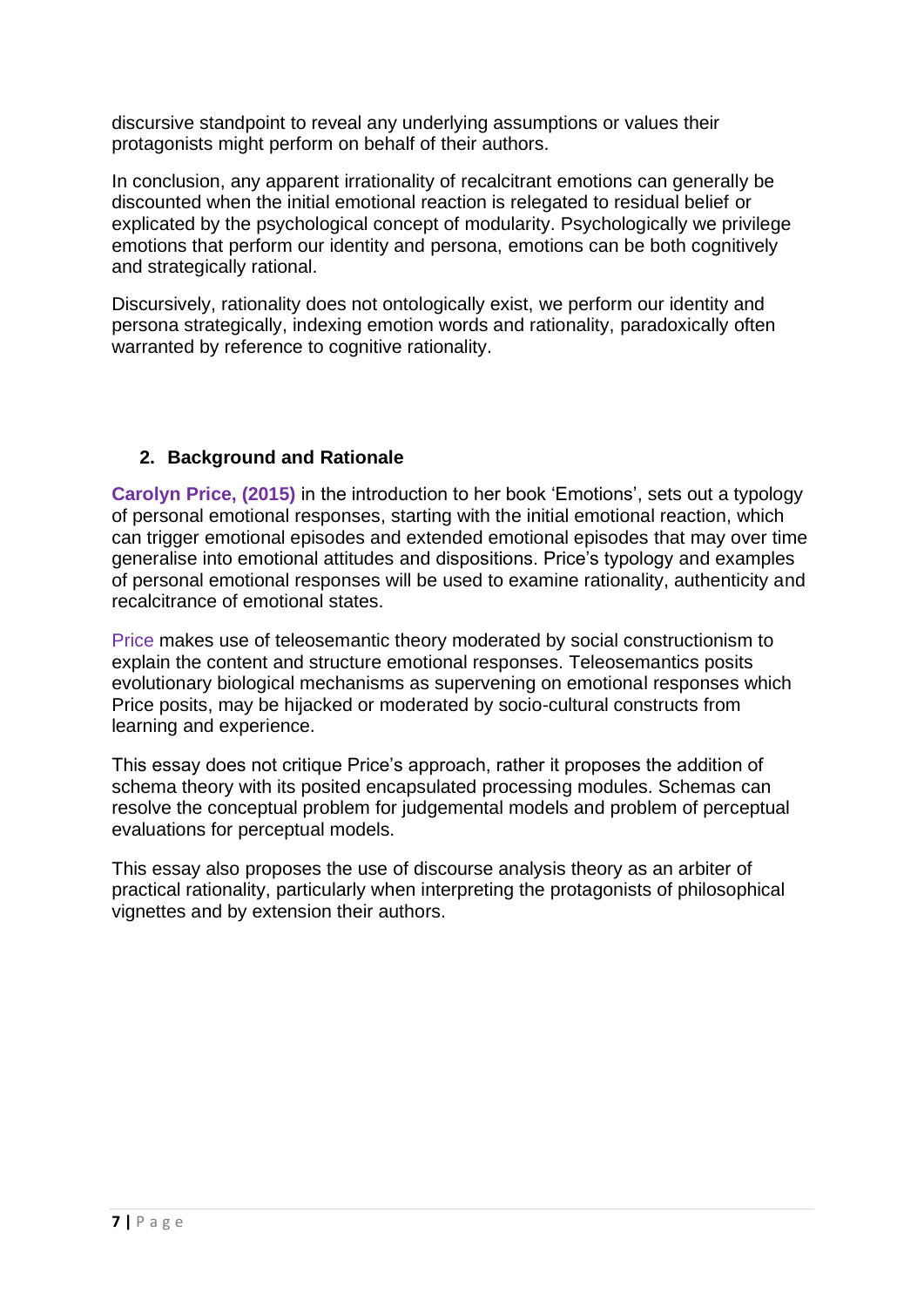## **3. Description of main sections**

### **Section 2**: **Theories of emotion**

This section introduces the main philosophical and psychological theories of emotion, including Price's typology of emotional responses.

Price<sup>1</sup> posits teleosemantic theory to explain broad-brush function and structure of emotional responses, when moderated by social constructionism it can explain finegrained socio-cultural emotional responses.

Psychological theories of emotional responses are reviewed, including the attention capturing function of initial emotional reactions, and the possibility of faulty cognitions.

Of particular importance in Price's typology of personal emotional responses is the initial emotional reaction which may not necessarily cohere with the agent's overall beliefs and judgements. This is explicated in vignettes.

Schema theory and social constructionism are introduced.

Schema theory is proposed as a useful adjunct to Price's approach. Particularly in respect of problematic issues for philosophical models, namely, propositional attitudes and perceptual evaluations. Schema theory is proposed as supplying the necessary additional explanatory power for both judgemental and perceptual models

#### **Section 3: Is recalcitrant emotion rational?**

This section deals with the rationality of emotions.

This section evaluates how Recalcitrant Emotion (RE) can be resolved in cognitive and perceptual models, and in Price's own model of teleosemantics.

RE is generally considered irrational. However, theories of emotion need to explain RE and acrasia if they are to be complete and practical. RE is a theoretical space where rationality is contested by recalcitrance and acrasia. RE has much in common with acrasia, although for brevity this is not argued here.

Prima facia arguments that posit contradiction between the initial emotional reaction and the overall emotional response are evaluated. This contradiction can arguably be resolved in favour of the agent's overall identity and persona. RE is may also be explained by modularity, faulty cognitions and by the evaluative component of perception.

Psychological theories that posit modularity are evaluated, modularity can arguably remove cognitive conflict, between beliefs and perceptions and between initial

<sup>1</sup> Price, (2015, pp.107,8).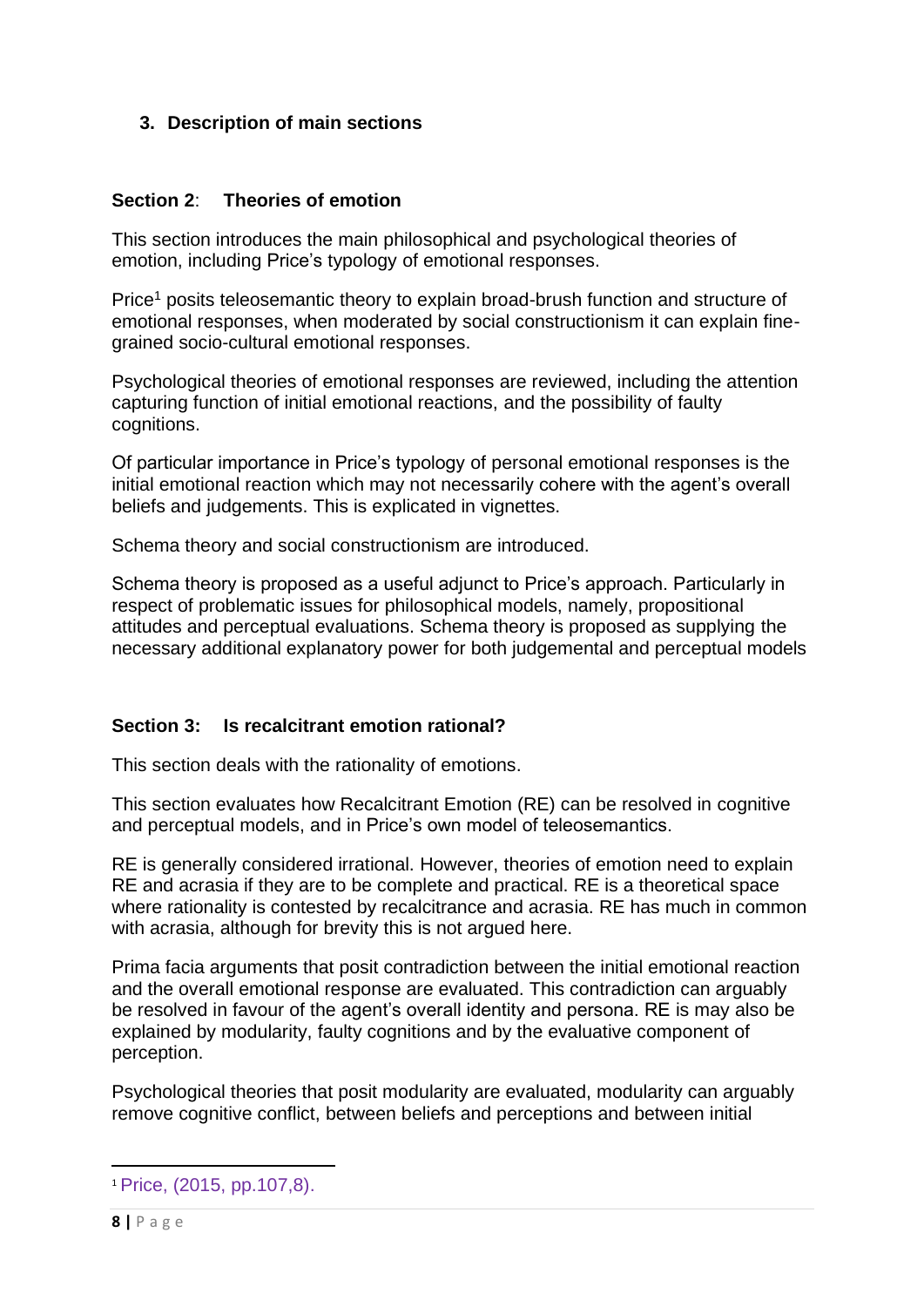emotional reactions and reflective emotions. Schema theory underpins these solutions.

The canonical philosophical view that emotions are cognitively rational is challenged in favour of strategic rationality, as are interpretations of vignettes which dutifully attest to how their protagonists ought to behave.

### **Section 4: Strategic rationality.**

This section argues for strategic rationality, based in true belief and authenticity, also for strategic rationality based in rhetoric and discursive practices.

It cites Salmela who seeks to resolve the prima facia incoherence between initial emotional reactions and reflective responses, by equating psychological sincerity with philosophical authenticity. How we feel deep inside rather than how we should feel.

Both emotions are occurrent in our belief-box, however, we have personal agency to valorise the emotion that represents our identity and persona. This is the sincerely held emotion, the authentic emotion. We can know our emotions are authentic through introspection, they should be consistent with our long-term goals and beliefs.

This section also reviews counterfeit and managed emotions. When performed they can feel like the real thing, a smile can initiate feelings happiness and contentment in both subject and observer. Only the subject can tell by introspection if they are authentic.

This section introduces language analytic arguments by Kreamer, where authenticity is merely a rhetorical device, used to warrant the agents discursive position

#### **Section 5: Discursive rationality**

Cognitive rationality is generally assumed in the explanatory vignettes cited in this essay, with the exception Döring and Arpaly.

Discourse analysis is explained, and an example of the methodology is presented in a study of 'emotion words' by Derek Edwards, with a critique by J.P. Gee.

Like Kreamer in the previous section, DA does not commit to fundamental epistemic values, 'that truth and falsity really exist', instead rationality and authenticity are rhetorical objects, discursively performed.

This chapter critiques value judgements expressed in some of the vignettes, and asks if they are ecologically valid, or does the canonical premise of cognitive rationality get in the way of real-world explications?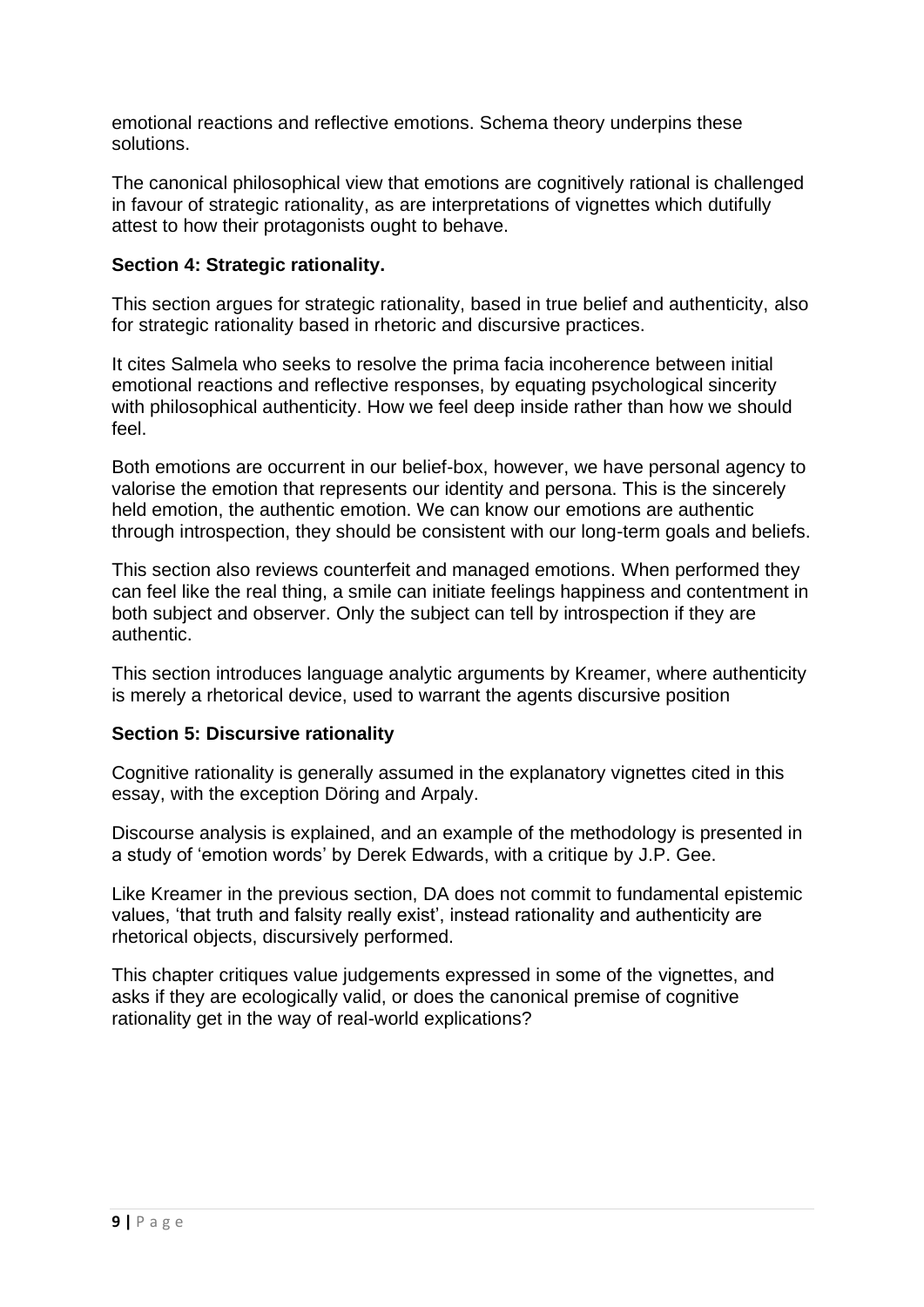## **Section 2. Theories of emotion**

### **Introduction**.

The first aim of this section is to introduce the two main philosophical models of emotion and introduce Price's typology of emotional responses. Her particular focus of interest is the initial emotional reaction which occurs below the level of conscious awareness. It precedes more comprehensive emotional responses which are the product of conscious reflection.

Initial emotional reactions are transient but have a key role in argumentation around rationality, authenticity and recalcitrance, discussed in later chapters

Price's theory explains emotional responses by reference to teleosemantic theory moderated by social constructionism, which Price describes as a 'kind of teleosemantic theory' which is useful in explaining the structure and function of emotional responses. As an approach this combination is both psychologically and sociologically reductive.

The second aim of this section is to introduce schema theory and social constructionism, together with arguments for their explanatory power. The complementary nature of these theories is noted, underlying dispositions much like schemas preserve scarce cognitive resources.

This section happily concedes teleosemantic explanations but proposes the fruitful addition of schema theory. In support of schema theory, this section argues that schema theory overcomes the conceptual problem of judgemental models and perceptual evaluations of perceptual models.

# **1. Main philosophical models of emotion**

Cognitive philosophical models of emotion generally epitomise rational judgements and normative behaviours. Judgements are propositional attitudes<sup>2</sup>, which the agent holds accurate or inaccurate, e.g. lions are mammals and lions are dangerous. Holding these propositions to be true or false means the agent is willing to act and reason on the basis of these propositions and infer certain other concepts, e.g. that lions give birth to live young that need to suckle from the mother, and should generally be avoided.

Perceptual models of emotions are generally based on the conjecture that perception as arational, we simply see the sunset and smell the jasmine. However perceptual models are currently considered potentially more fruitful, specifically because they avoid the conceptual problem, namely, that animals and young children are incapable of conceptual reasoning and more generally they do not rely on cognitive evaluations.

<sup>2</sup> Example from adapted from Price 1.1.1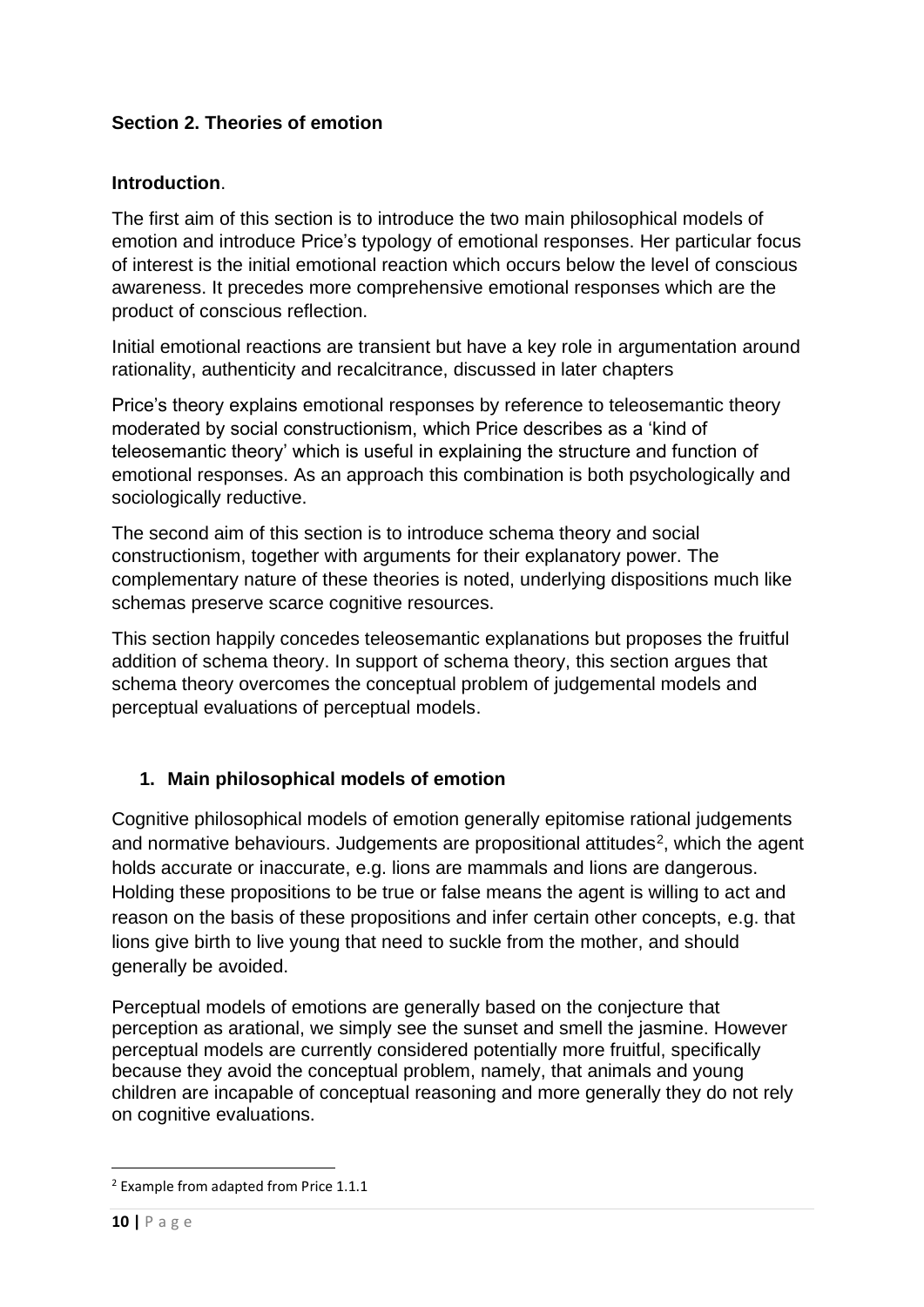However, if perceptual models are not to default into judgemental models, then perception needs to entail evaluation.

Psychologically, perception itself may be considered a cognitively active process rather than passive. Perceptions are matched and moderated by cognitive schemas containing representational and experiential information. Cognitive schemas operate below the level of conscious awareness or any conscious volition of the subject, **Eysenk, M.W. & Keane, M. T. (2000, pp.252,7; 497,8)**

## **2. Classifying emotional responses.**

**Price, (2015, pp.2-6),** eschews definitions of emotions per se. Instead she posits a toolkit, of examples, for recognising and classifying emotional responses, which consists of the initial emotional reaction, emotional episodes, extended emotional episodes and emotional attitudes and dispositions, each with its own associated structure and function.

### **Initial emotional reactions.**

In the introduction to her book **Price** gives a typology of emotional responses, starting with the briefest of all, the 'initial emotional reaction'.

In her explicatory vignette, Zack allows the library door to slam shut, so breaking Alice's concentration. Alice's focus of attention switches, autonomic and behavioural changes occur (increased heart rate, muscles clench, she frowns), she evaluates Zack's behaviour as offensive and experiences feelings of anger directed at Zack.

The initial emotional reaction is immediate, consistent with the inherent attention directing response to a sudden noise or movement, see **Brady, (2013, ch.1.2)** and with teleosemantic theory which privileges evolutionary biological mechanisms and functions**.** Arguably this species of initial emotional reaction may even bypass the cerebellum**<sup>3</sup>** , triggering Alice's emotional response before the cerebral cortex can even begin to process the information or revise the initial emotional reaction.

**Salmela,(2005, pp.210)** cites a vignette proposed by **de Sousa, (1987a)** asking which is more authentic, the spontaneous negative initial emotional reaction towards a friend who has confided he is gay, or the considered reflective view which prompts an apology the following evening, begging forgiveness and assuring the friend that his sexual orientation will not affect their friendship*.*

**Price, (2015, pp.107-9)** situates initial emotional reactions in teleosemantic theory, in the functional properties of natural evolutionary biological mechanisms, which may be moderated by development and learning to produce social analogues. Emotional responses are reductive but not wholly deterministic, so can even be in error. This type of error is explained in schema theory as action slips<sup>4</sup>, where crosstalk and

**<sup>3</sup> Ekman, P., in Brady 2013 ch.3.2**

<sup>4</sup> **Eysenk, & Keane, pp.**145-59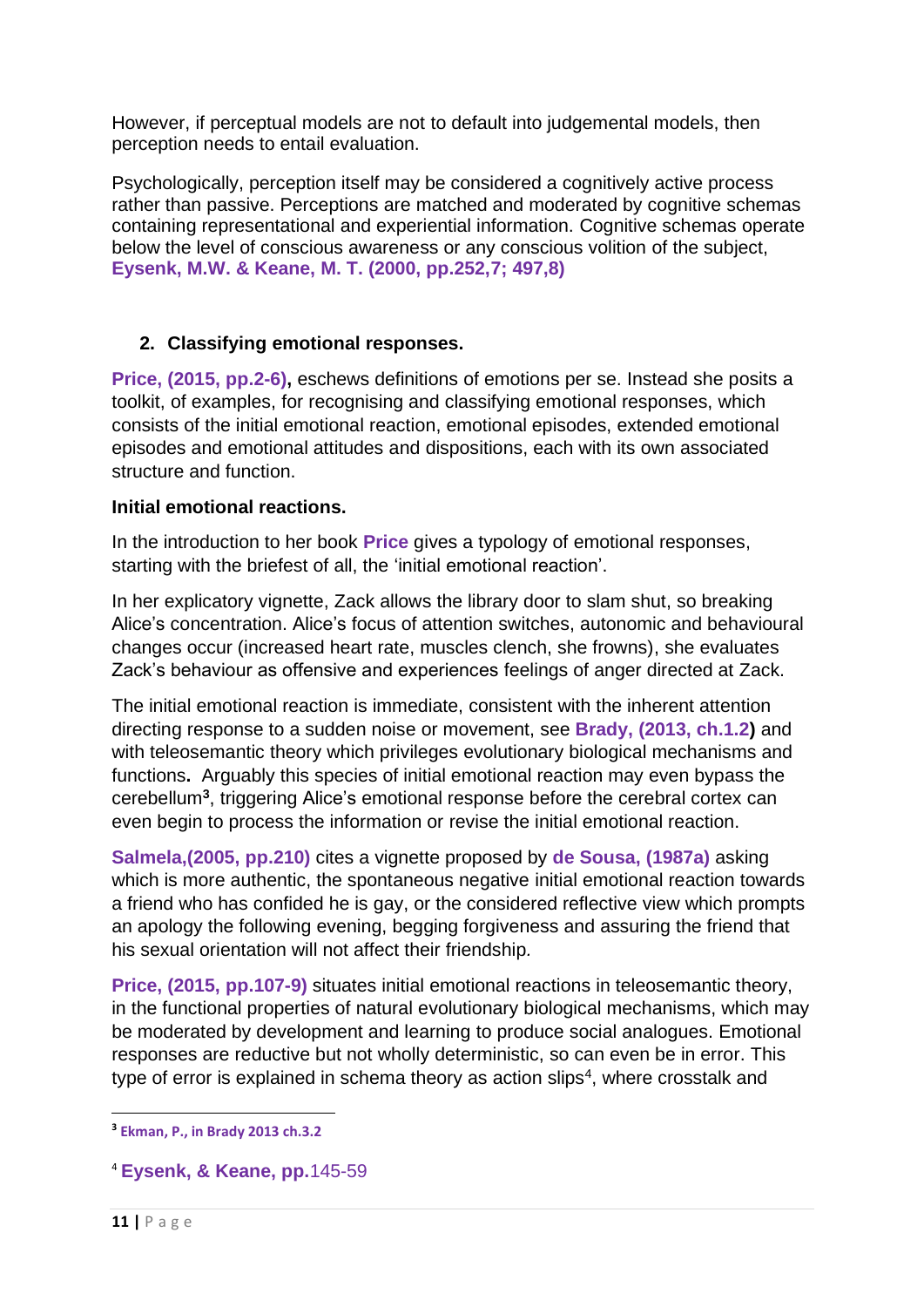competition from competing cognitions, result in emotional responses that are not necessarily coherent with beliefs nor necessarily rational.

## **Emotional Episodes**

**Price, (2015, pp.39)** eschews structuralism per se**,** but describes emotional responses as patterned behaviours, their structure shaped by underlying biological mechanisms refined by evolutionary success. Typically, when we are angry, we seek to retaliate, why does the initial angry emotional response often entail this intentional response? Why does love, even unrequited, endure, 'why does a particular emotional response involve acting in that way?' For Price these reflect the emotion's functional responses encoded in biological mechanisms resulting from of evolutionary processes.

**Price, <sup>5</sup>speculates, if emotional evaluations are judgements then according to Solomon, (1993),** this may be sufficient reason to react emotively towards the intentional object. If emotional evaluations are embodied appraisals, then according to **Prinz, (2004),** we may be impelled to change or escape the situation. In any case **Price<sup>6</sup>** argues it is the functional history of the emotion that shapes the pattern of the response, biological determinants moderated by idiosyncratic social and personal constructs.

In summary, Price posits a functional structuralism, based in evolutionary psychology, with its paradigm of fight or flight responses, moderated by constructs contingent on social and cultural upbringing. Emotional responses are a 'matter of instinct or habit<sup>7</sup>', functionally, they may be 'the products of our cultural history, our personal histories' or have an evolutionary origin.

Certainly, teleosemantic functionalism has strong explanatory power for initial transient emotional reactions, but arguably less casual force when considering reflection and changes of mind. Reflection and changes of mind have different content than the initial emotional reaction. They are surely mediated more by social cognitions than evolutionary biology. As the critique of philosophical vignettes demonstrates<sup>8</sup> reflection is also contingent on extrinsic factors like institutions and friendship groups each with their own normative expectations.

Emotional episodes are proceeded by initial emotional reactions, but their content is changed. Reflection on Zack's inconsiderate behaviour now must include the additional fact that his hands were not free as he tried to negotiate the door while carrying a large pile of books. Similarly, the protagonist in de Sousa's' initial homophobic reaction must now consider how her friends and peers might judge her. She may genuinely hold values that are anti-homophobic, or may be conflicted on

<sup>5</sup> **Price,(2015,pp.40,41)**

<sup>6</sup> **Price,(2015,pp.47,8)**

<sup>7</sup> **Price,(2015,pp.47,9)**

<sup>8</sup> Section 6.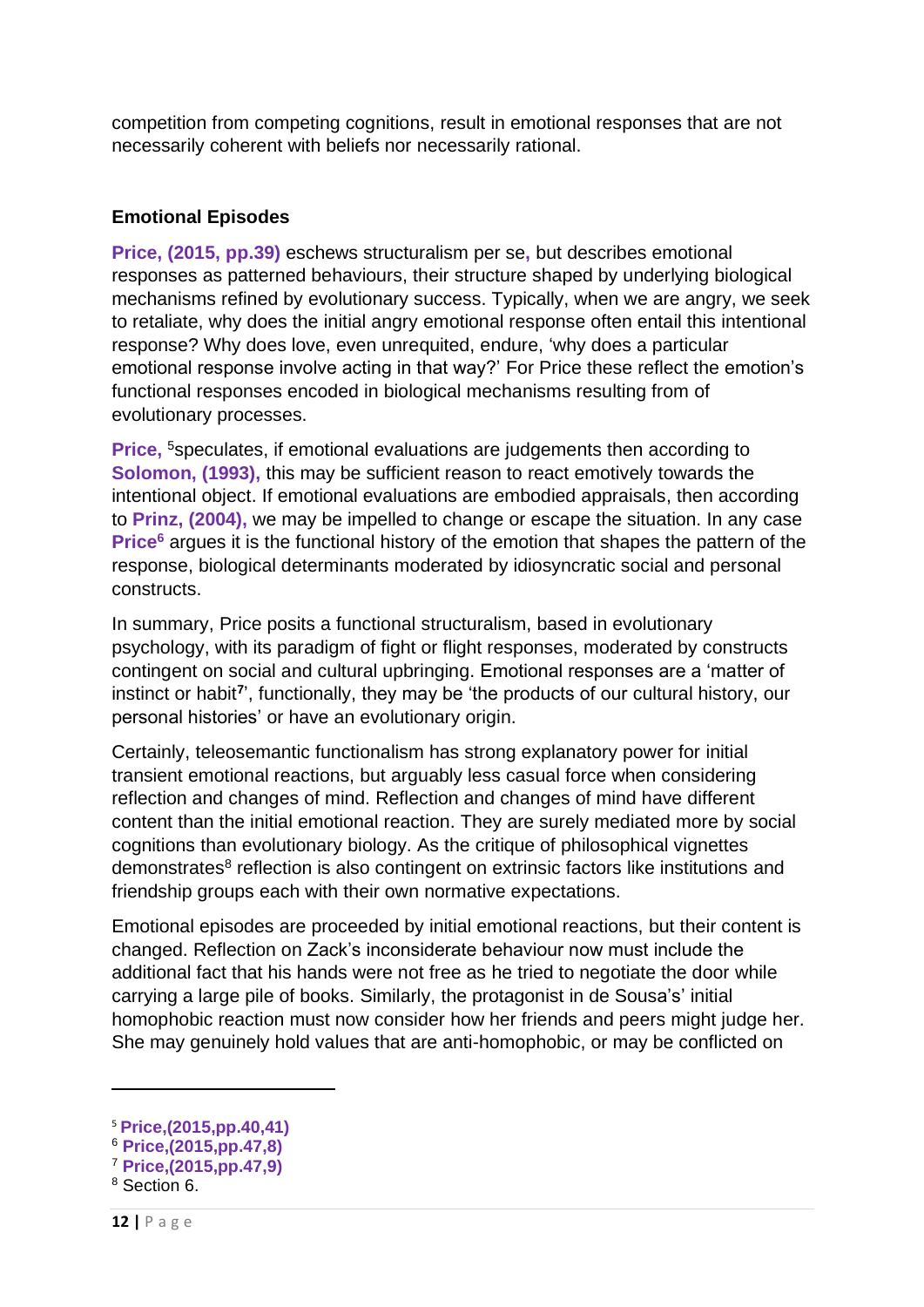the issue, in either case she needs to repair the social error of the initial emotional reaction.

She reflects on the matter, discounts her initial emotional reaction as not representing her true self, she apologises and reinstates her liberal identity and persona.

In referencing two different psychological traditions, namely Evolutionary Psychology and Social Constructionism, Price recognises issues may become 'unmanageably complicated' and so elects for evolved biological mechanisms giving the 'broad brush' explanation of function and structure while the socio-cultural factors contribute to fine grained features**<sup>9</sup> .** 

Price agrees that emotional reactions are likely to be more predictable than longer term emotional responses. This includes emotional episodes, extended emotional episodes and emotional attitudes, which entail cognitive reflection and changes of mind. Socio-cultural explanations are more appropriate. Alice's emotional response to Zack's behaviour is tempered by the facts of the situation and the gay friend's hurt is hopefully assuaged by the apologetic repair.

## **3. Enhancements to Teleosemantic Theory**

Prices 'kind of teleosemantic theory' is not disputed, however, it may be enhanced by references to schema theory.

Cognitive schemas are posited as encapsulated information processing modules that assist both perception and cognition, they represent the agent's store of relevant information, built up by learning and experience<sup>10</sup>. Schemas facilitate heuristic matching processes, a rapid pattern matching against the continuous flow of sensory data, reducing expenditure of scarce cognitive resources, freeing limited resources for exceptions that require full attention.

Schemas explicate Alice's initial anger as a breach of her library schema of sobriety and silence, similarly, in de Sousa's vignette the friend's immediate homophobic reaction may call on residual prejudiced schemas from childhood, that no longer represent her considered beliefs and judgements in the here and now.

Rapid matching schemas can of course result in action slips that 'emerge from the interplay of conscious and automatic control' but they are 'the normal by-products of the design of the human action system, **Sellen & Norman,(1992)**. Similarly, teleosemantic theory allows that 'intentional states can misrepresent the situation, that beliefs and judgements can be false or perceptions inaccurate' **Price, (2015, pp.108).**

<sup>9</sup> Price, (2015,pp.48,9)

<sup>10</sup> Eysenk & Keane, (2000,pp.352)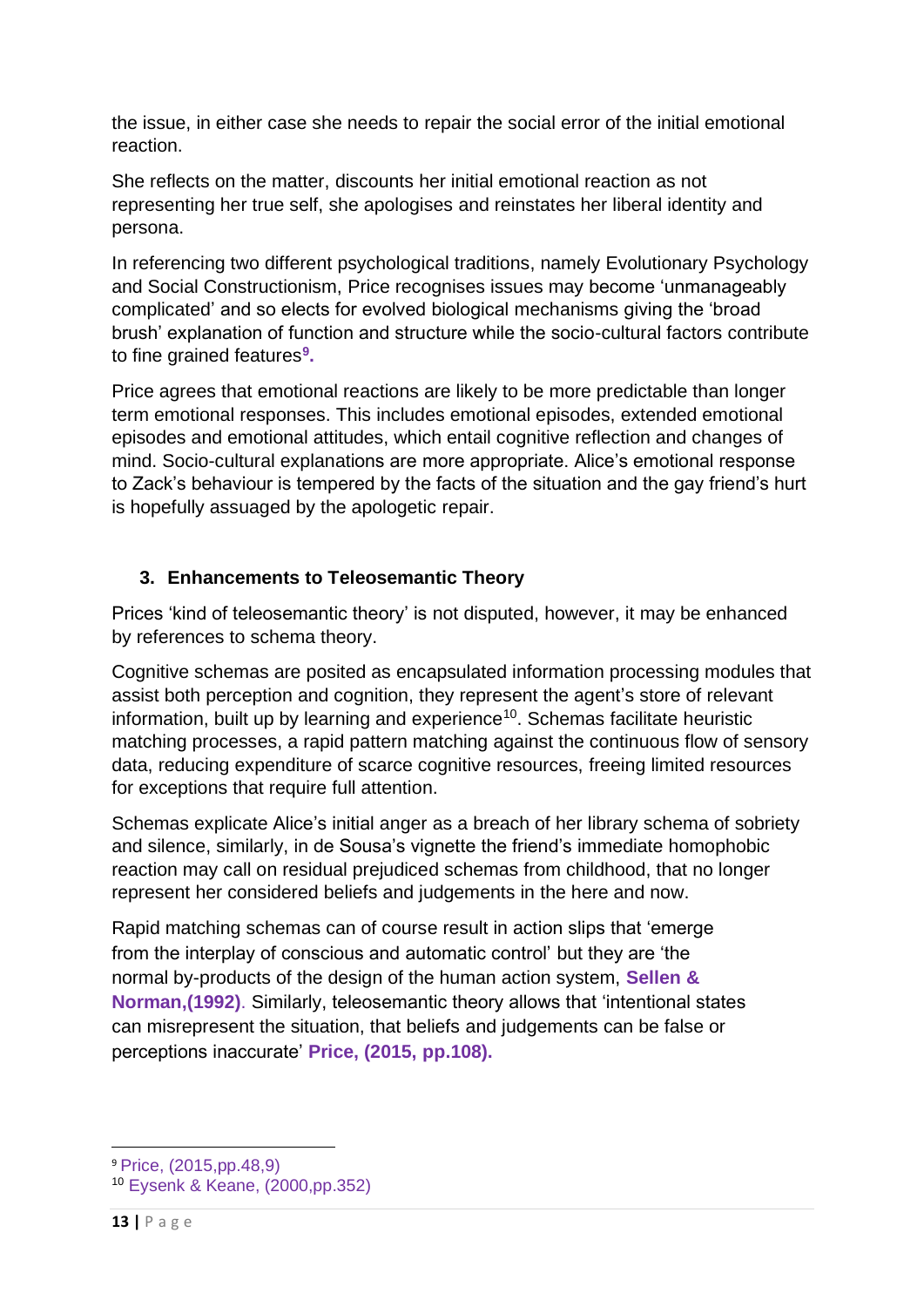## **4. Social Constructionism:**

There may be little to recommend schema theory over the 'broad brush' functional claims of teleosemantic theory other than schemas posit the agents store of relevant information, rather than evolutionary biological mechanisms. Even this may be discounted by Price's inclusion of social constructionism for fine grained discrimination in emotional responses.

**Brady, (2013)**, argues, in line with evolutionary biology, that emotions capture and consume attention, while **Monteleone, (2017)** argues that emotional attention manifests underlying dispositions, shaped by repeated associations with pleasure or relief.

**De Sousa, (1987b)** puts **Monteleone's** case for mental representations from a social constructionist viewpoint, this sounds very much like a description of how cognitive schemas are developed in the human mind

'stories characteristic of different emotions are learned by association with "paradigm scenarios". Paradigm scenarios involve two aspects: first, a situation type providing the characteristic objects of the specific emotion-type (where objects can be particular and formal), and second, a set of characteristic or "normal" responses to the situation, where normality is determined by a complex and controversial mix of biological and cultural factors. These scenarios are drawn first from our daily life as small children and later reinforced by the stories, art, and culture to which we are exposed. Later still, they are supplemented and refined by literature and other art forms capable of expanding the range of one's imagination of ways to live'

## **5. Schema theory implications for judgemental and perceptual models.**

**Price, (2015, pp.59),** considers candidate criteria for identifying instances of emotion, these include bodily feelings **James (1890),** judgements **Solomon(1993),** emotional evaluations, an embodied appraisal, **Prinz, (2004)** and perceptual evaluations**, Tappolet, C., (2003).** 

**Price, (2015, pp.90,91)** posits that initial emotional reactions entail a phenomenology and that this could constitute a 'kind of evaluation of the situation', that feelings of fear might be the evaluation of imminent danger. This is supported by **Ekman, (1992),** who considers that brief emotional reactions 'capture everything that is distinctive of emotion', in summary the initial emotional reaction is identical to the emotion.

Price does not argue for schemas, preferring teleosemantic theory which prima facia dismisses instances of emotion as judgements as outlined by **Deigh, J. (2010),** or perceptions of value as outlined by **Tappolet,** (**2018).** However, Price does accept the naturalism of **Brady, (2013)** who argues emotions are epistemic, emotions capture attention and represent an evolutionary advantage.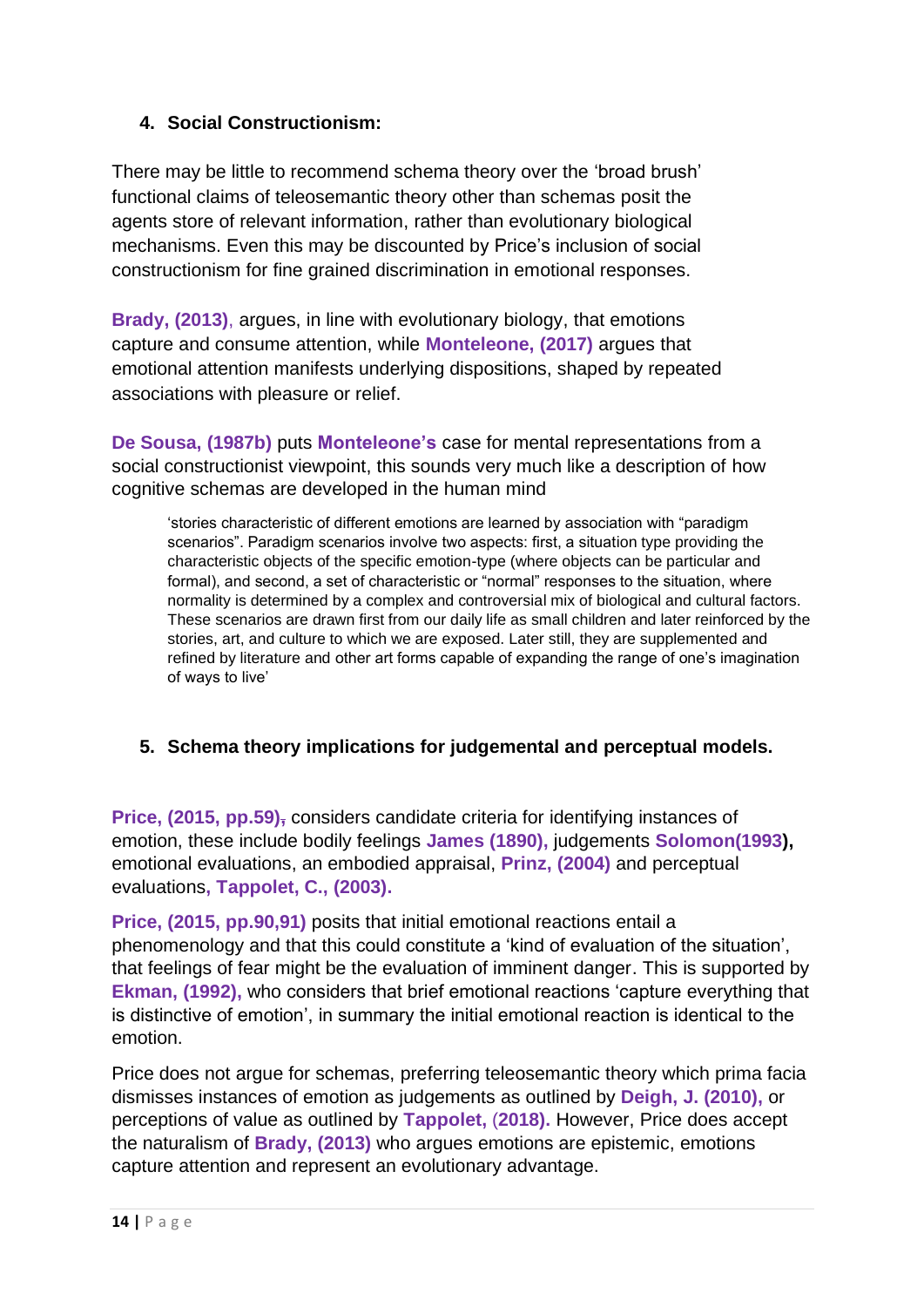As outlined above perception is moderated by cognitive schemas. This very much equates to Price's 'kind of evaluation of the situation' based in the agents store of relevant information, which according to **de Sousa, (1987b)** includes previous phenomenological memory. Indeed, schemas identify perception with cognitive evaluation, thus resolving the conflict between judgemental and perceptual models of emotion.

Like other theorists, Price points out that the judgemental model relies on mental concepts which fail at the first hurdle for animals and young children. Perceptions on the other hand according to Price are unconscious and automatic, although they may be a 'kind of evaluation' This might suggest a dualist approach, the perceptual model for emotional reactions and a judgemental model for conscious reflection, but this makes for poor philosophical theory.

Teleosemantic theory does not address the conceptual problem inherent in judgemental models or the evaluative problem of perceptual models.

In schema theory initial evaluations of perceptual data is prima facia a matching process against the continual stream of perceptual data, a re-cognition guided by representational modular pre-processing schemas. They contain the agent's store of relevant information, built up by learning and experience. They are not concepts, like 'snakes are dangerous', rather they are encapsulated pattern matching modules that 'evaluate' perceptual information without the need to call on further cognitive resources. Children and animals can indeed 'evaluate' an approaching snake as dangerous or not dangerous based on their particular store of relevant information gained through experience.

Schema theory thus avoids the problem of conceptual reasoning in children and animals. In both animals and young children, attention is focused on the intentional object. This may confirm Price's 'broad-brush' instinctive biological mechanisms, in preparation for fight or flight. In young children emotional responses are betrayed by facial expressions of fear or joy, perhaps at the approach of the neighbour's dog. Previous encounters with dogs will have contributed to semantic memory and a dog schema with the phenomenology of these encounters. New encounters with dogs are matched to the dog schema obviating the need for conceptual processing, at the same time preserving cognitive resources.

In schema theory, perception is not represented as the passive delivery of sensory data to cognitive processes. Rather it is a dynamic pattern matching process an 'evaluation' assisted by schemas. Schema theory answers the problem of evaluative perception in perceptual models, much as Price concedes, perception may be a 'kind of evaluation'.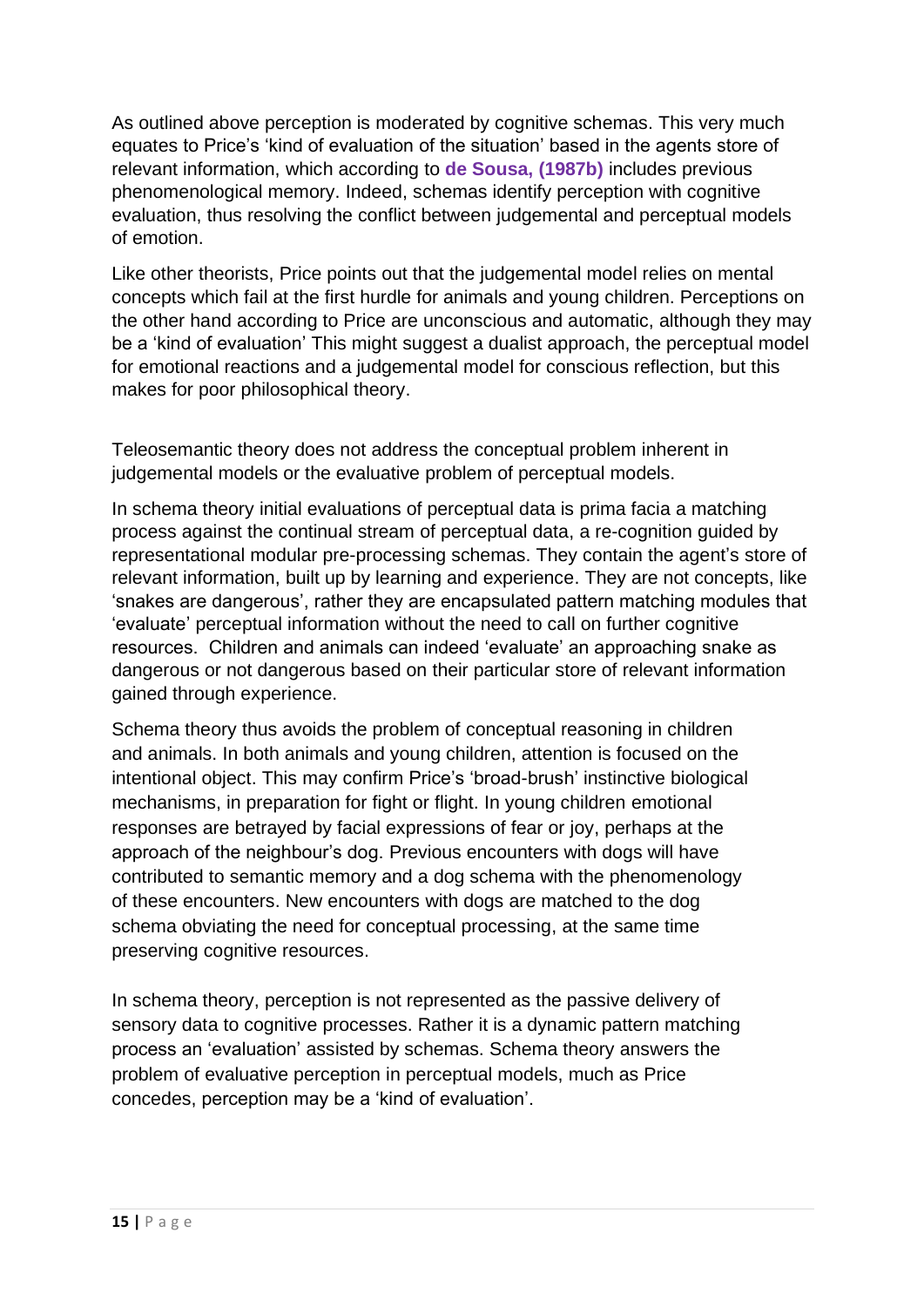## **Section 3: The rationality of recalcitrance emotion.**

### **Introduction:**

Definitions of cognitive and strategic rationality are given. In this essay they are treated as synonymous with philosophical and practical rationality respectively.

Recalcitrant Emotion (RE) is prima facia considered irrational, however RE is a theoretical space where rationality is contested. This section posits that rationality is contingent on time and place, on society and culture.

Philosophical theories which posit RE as irrational generally highlight the incoherence between the initial emotional reaction and the more reflective considered emotional response.

This section introduces a typology of RE which along with psychological and discourse theory which can explicate this apparent incoherence.

The standard cognitive theory of emotion, the judgemental model, described by **Deigh, J. (2010)** entails propositional attitudes that may be evaluated as true or false by a well-functioning naturalistic system, while the perceptual model promoted by **Tappolet, C., (2003),** rejects judgements but posits perceptual evaluations of some kind.

**Price, (2015, pp.88)** points out that, according to the cognitive model, judgements and beliefs conform to the 'norms of rationality*',* but RE does not so conform and so escapes rationality. Price's examples are challenged by explication using schema theory and discourse theory.

Vignettes used by **Price** and **Benbaji** are discursively critiqued: they take no account of the discursive work done by their protagonists. By extension this applies to their authors who Hume-like posit only cognitive rationality, consigning strategic rationality or conditioned behaviours to the therapist's couch.

**Brady's** critique of the perceptual model is reviewed but not challenged, Brady posits modularity and informationally encapsulated modules, much like schema theory. However, Brady's vignettes are critiqued, they are considered exemplars of philosophical hubris in this essay, viz. they present only cognitive rationality and impute political values to their protagonists that are hardly impartial.

Finally, **Döring** and **Arpaly** support the view presented in this essay, that the agent who acts according to her beliefs and judgements is practically rational. This includes acting on one's 'gut feeling' as described in Emily's tale, even if it appears to be against one's better judgement.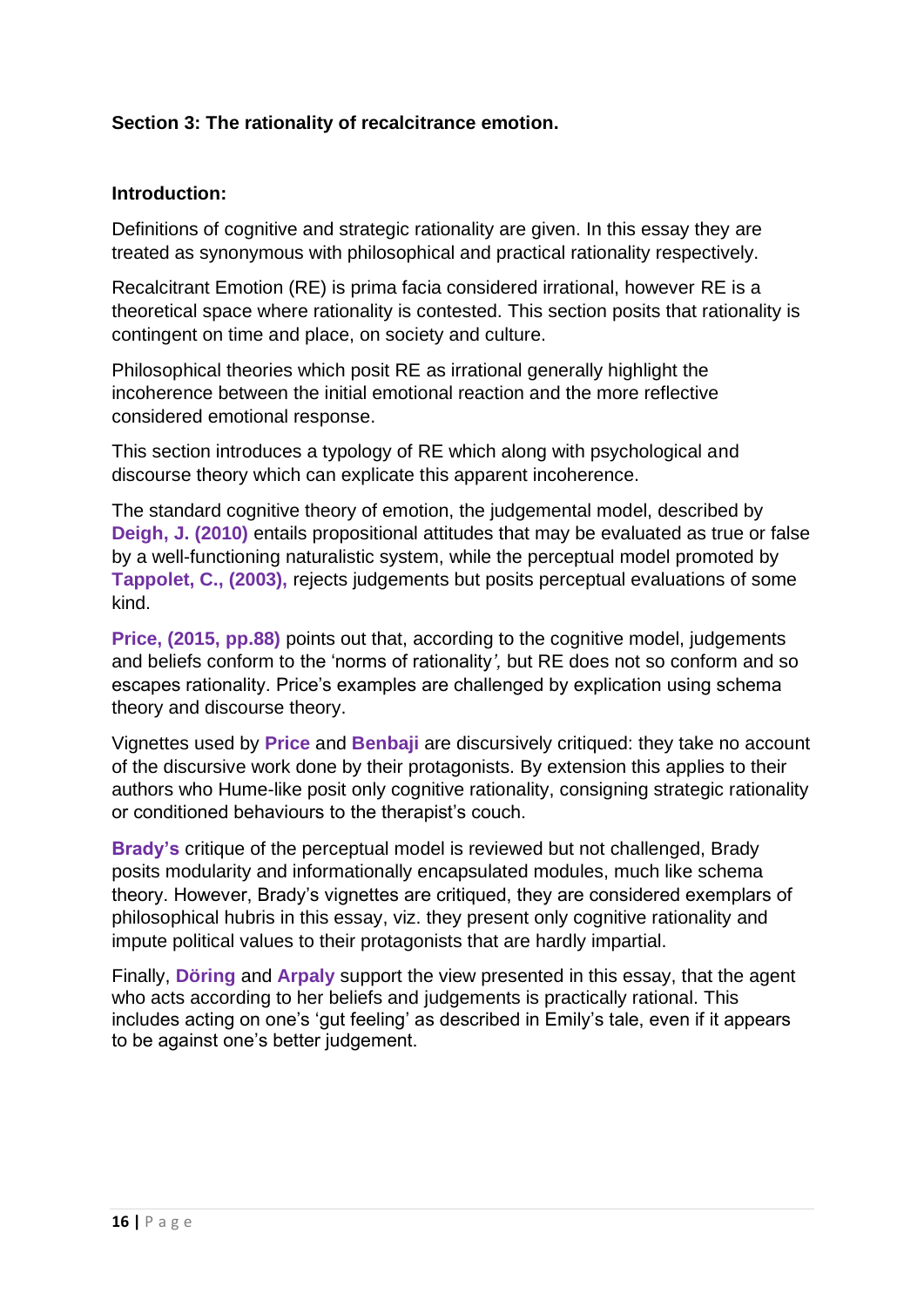## **1. Definitions of rationality and recalcitrance.**

**Scarantino and de Sousa, (2018, section 10.1)<sup>11</sup>, distinguish between cognitive** rationality of emotions and strategic rationality.

Emotions are cognitively rationality if they are fitting, warranted or coherent. Our fear is fitting on the appearance of a shark while swimming unprotected in the sea, it would prompt us to head for the shore. Our fear is warranted by evidential information that rates the possibility of shark attack as higher when falling into the sea off the Australian coast than in the English Channel. If we believe that climate change has increased the possibility of great white sharks in English coastal waters, then our fear in seaside bathing off Worthing would be coherent with our belief.

'Emotions have cognitive bases, which consist of cognitions whose function is to provide emotions with their particular (intentional) objects'. Emotions that prompt actions that are instrumental in promoting the agent's goals and align with the agent's interests are deemed strategically rational.

In summary cognitive rationality equates to philosophical intuition while strategic rationality has its bases in Theory of Mind and discursive performance, which equate to practical rationality. The terms are used interchangeably in this essay.

**Judgements**, according to Price 'can be assessed as rational or irrational. 'Our judgements are irrational when we hold them for no good reason or when they plainly contradict each other. In contrast, perceptions are generally thought to be arational states – states that are neither rational nor irrational. The agent's own subjective judgements, guide and control his actions, normative judgements which provide him with at least 'subjective reasons' for action

**Recalcitrance and Acrasia** are explicated by **Döring** and **Davidson. Döring, (2010),** references the widely held aphorism that "emotions can get the better of you" a state in which the agent becomes increasingly irrational with emotion interfering and taking over completely from the agent's rational pursuit of his goals.

Emotions are seen as non-inferential<sup>12</sup> evaluations of perceptual information to form best normative judgements, except when emotional salience overtakes judgment this leads to acratic actions.

**Döring, (2010, pp.283,4), '**it is constitutive of being an agent to comply with the requirements of rationality, so that to violate them is, at the limit, to cease to be an agent'. 'Agents are set above the brutes, so to speak, by virtue of their rationality; they are attributed the 'role of Rational Animal'. An 'agent is practically rational to the extent to which he complies with his judgements about what is best for him to do in a given situation'.

<sup>&</sup>lt;sup>11</sup> The Stanford Encyclopedia of Philosophy

<sup>&</sup>lt;sup>12</sup> Heuristcs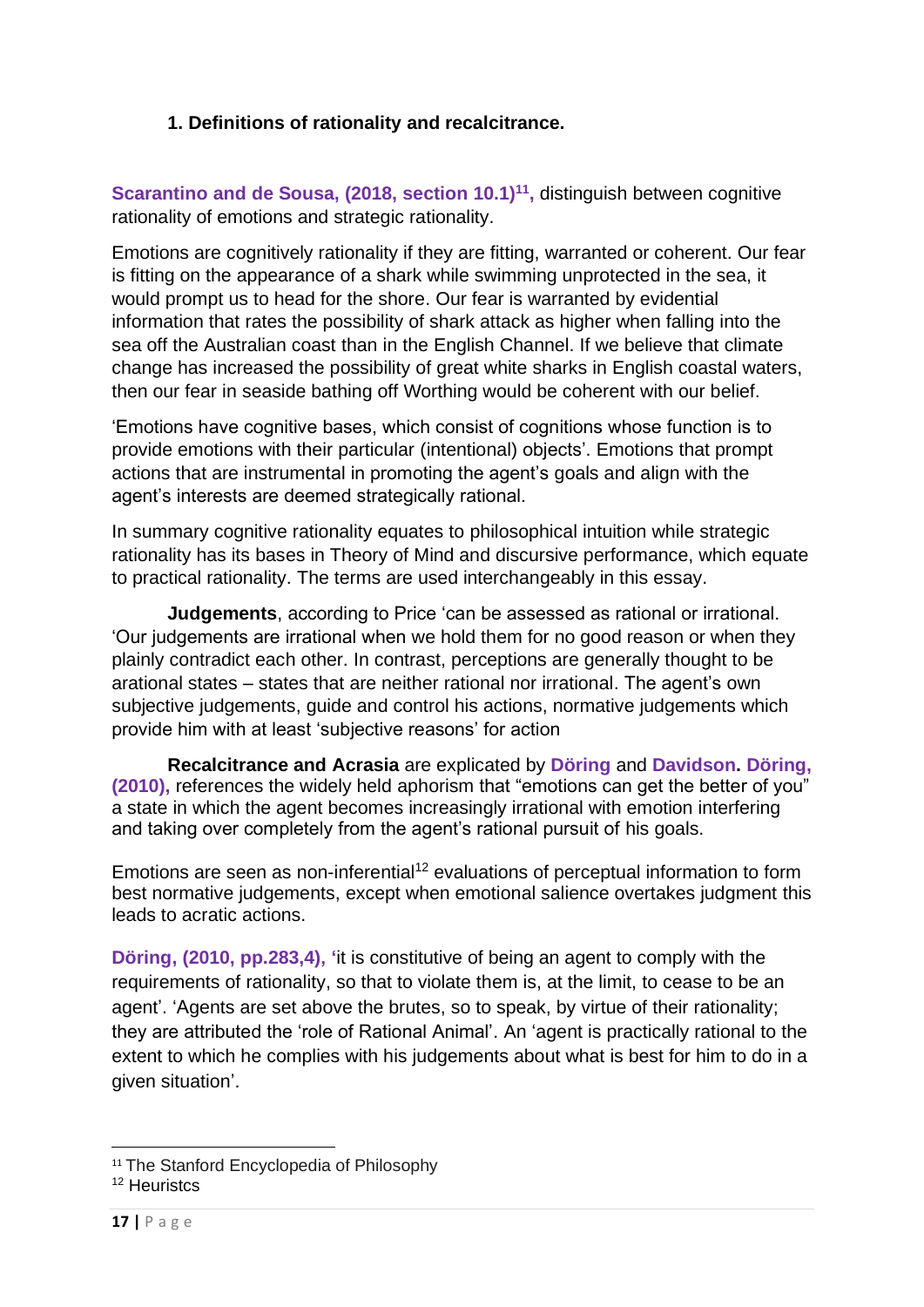**Davidson, (2004)** goes further allowing for reflection and changes of mind as in (RE). Davidson delineates two separate evaluative judgements, viz. an 'all-out' judgement and an 'all things considered' judgement, arrived at by reflection. As Fido approaches, Jane will either pet him or escape depending on which evaluative judgement prevails. If 'all-out' prevails it may be described as recalcitrant.

## **2. Recalcitrant Emotions as incoherence:**

**Price, (2015, pp.93,4)**, describes RE as the conflict, between our initial emotional reaction and our holistic mature beliefs and judgements. By example, she cites her own irrational fear of rollercoasters.

It is unlikely that any conscious cognition accompanies the initial emotional reaction, at best perceptual evaluation occurs simultaneously as is suggested by **Döring, Price, and Tappolet,** and as it is posited in schema theory. More likely, any conscious awareness of conflict occurs after the initial emotional reaction, it occurs on reflection, where emotions are chronologically separate, and according to schema theory, they are modularly separate.

In choosing to privilege reflection we introduce a technical incoherence.

In therapeutic practice when dealing with RE we are often be dealing with fears that entail anxiety, these fears are often emotional dispositions. As the phobic object comes closer, in time and space, clients experience increasing levels of anxiety, that mean escaping them or being overwhelmed by them**.**

Price finds the action of riding a rollercoaster quite terrifying while not judging rollercoasters per se to be dangerous, else she would not let her children talk her into rollercoaster rides. As a therapist<sup>13</sup> who has a lifelong persistent fear of heights, who could not allow his children to talk him into climbing all but the nursery slopes Ben Nevis, I partly acknowledge her description of RE.

Both examples describe beliefs and emotions about some intentional object that are inconsistent, but not necessarily inconsistent with the agent's fears and anxieties.

Price's inconsistency might be explained discursively as stake evaluation<sup>14</sup>, lest her fear should catch her out and overwhelm her. My own fear explains lengthy diversions to avoid high bridges like the Queen Elizabeth II road bridge. My avoidance, more an example of operant conditioning than recalcitrance, each avoidance another escape that strengthens my fearful resolve.

This subsection also proposes that RE has its own typology of incoherence that maps to Price's typology of emotional responses, viz. reactive recalcitrance, where emotion comes uninvited, Alice's reaction to the library slamming door; episodic recalcitrant, where fear persists before, during or after the encounter as with Monty, Yolanda's pet python<sup>15</sup> and finally recalcitrant attitudes or dispositions like Price's

<sup>&</sup>lt;sup>13</sup> Therapist with Anxiety UK

<sup>&</sup>lt;sup>14</sup> Discourse theory concept

<sup>&</sup>lt;sup>15</sup> Price pp.3(emotional episode)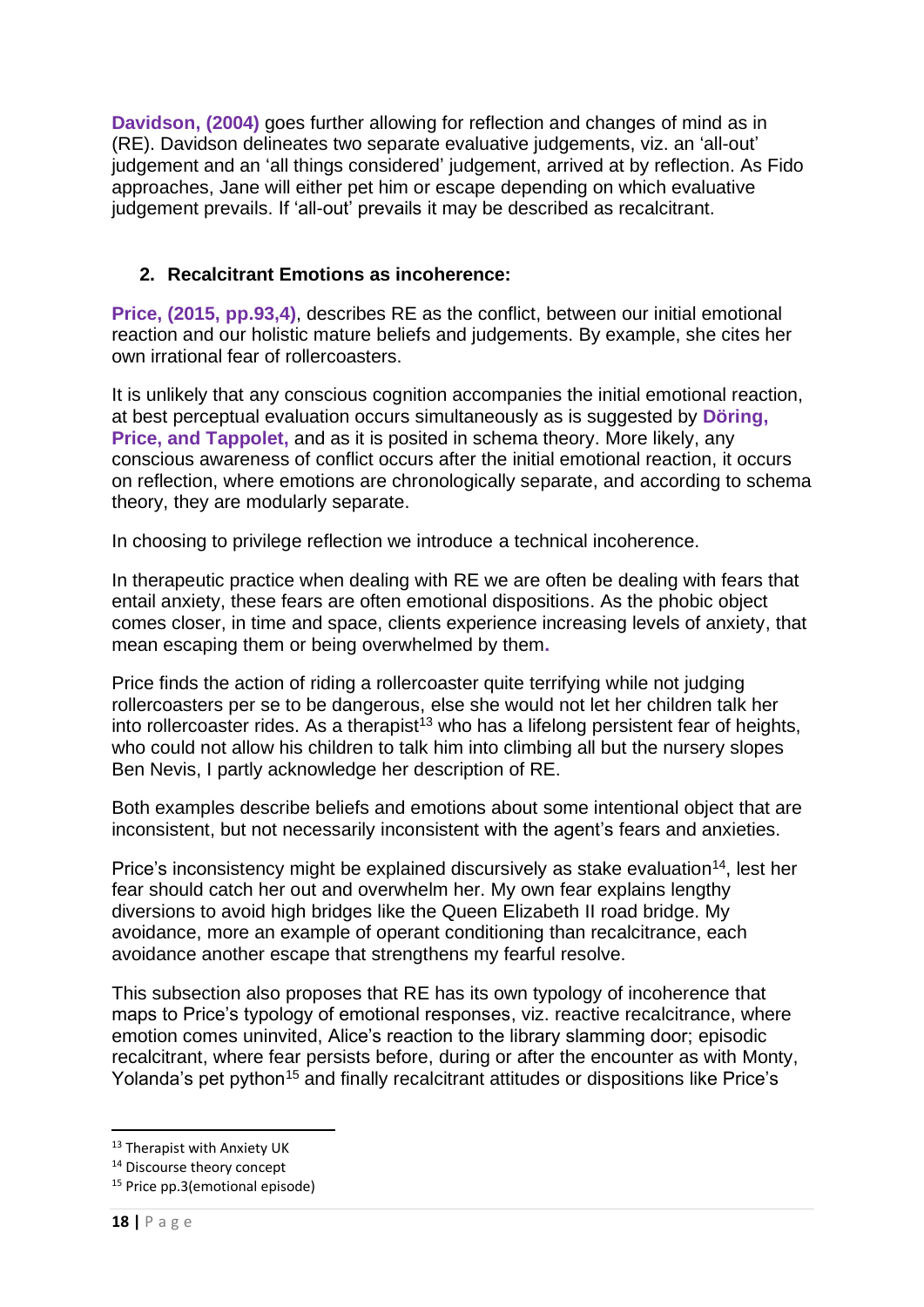fear of rollercoasters where the agent acknowledges her prospective recalcitrance to herself and others.

## **3. Recalcitrant theories and evaluations**

**1. Price, (2015, pp.93-6)**, surmises 'that initial emotional evaluations and evaluative judgements are different kinds of intentional state produced by separate processes of evaluation'. Initial emotional states may sometimes clash with considered judgements.

**Price <sup>16</sup> ,** describes her theoretical approach as a 'kind of teleosemantic theory' whereby we can 'appeal to people's intentional states', namely beliefs, desires, emotions, etc.in order to explain their behaviour. Our intentional systems have developed over the millennia to produce functionally optimal responses that favoured survival, intentional states are directive rather than deterministic.

Intentional systems can be modified by learning and experience. Socio-cultural constructs entailing beliefs and judgements can utilise these same functional biological mechanisms. This allows faulty beliefs and judgements to 'misrepresent the situation'.

If it is the case, that social constructs supervene on biological intentional systems then Price's use of a 'kind of teleosemantic theory' explicates structure and function of emotional responses in general. Fear will prepare the body for fight or flight, direct attention and exclude irrelevant cognitions, just as Bills fearful response to Monty focuses his attention and prepares body for escape, sadly excluding other reasonable strategies when faced with the slithering serpent.

According to Price<sup>17</sup>, initial emotional evaluations are not judgements or beliefs, although they do answer to our personal likes and dislikes, they have personal significance. **Price**<sup>18</sup> also holds that initial emotional reactions entail a phenomenology and that this could constitute a 'kind of evaluation' of the situation.

In RE initial emotional evaluations may be inconsistent with reflection, as in the example of the gay friend coming out. This incoherence, according to Price is resolved in favour of the agent's holistic reflective self, one who has mainly rational liberal values.

This essay argues for additional psychological explication viz. schema theory. Price's emotional evaluations 'that answer to our likes and dislikes' are posited by schema theory and schemas with their encapsulated pre-processing modules.

This essay separately challenges the ecological validity of discursive vignettes, using discourse theory. The apology to the gay friend is a discursive performance that may be made to obfuscate the fact that the original reaction was authentic. The apology may be made to maintain the consistency of her performed identity and persona

<sup>16</sup> Price, (2015,pp.105-108)

<sup>17</sup> Price (2015,132,33)

<sup>18</sup> Price, (2015,pp.90,91)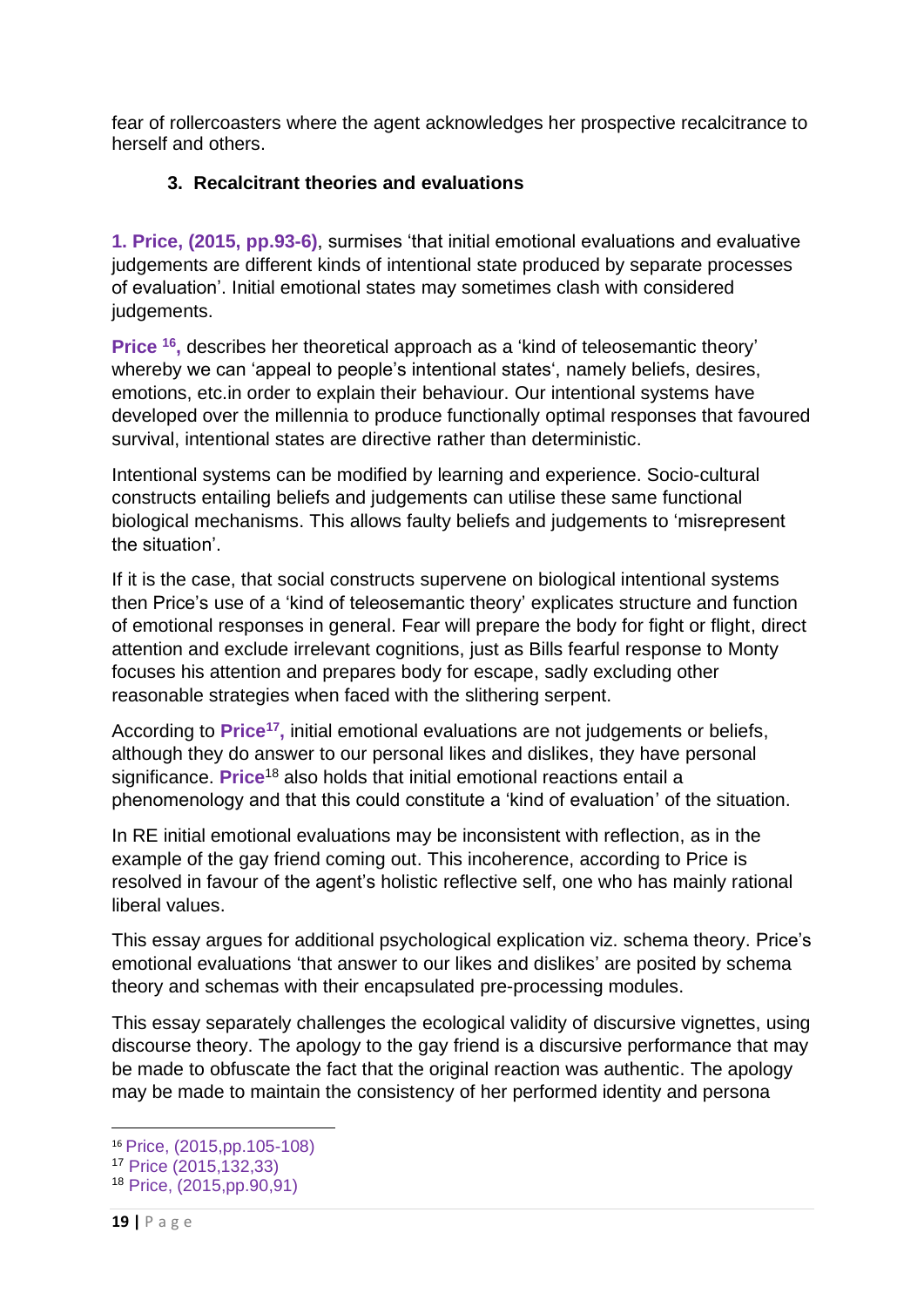within a particular friendship group. Typically, vignettes do not take proper account of discursive work done.

**2**. **Benbaji, (2013, pp.578,9),** argues that reductive theories cannot explain RE without contradiction. This is true for judgemental models and by extension must also be the case for perceptual models where emotions are posited as a kind of evaluative judgement.

Jane's belief that Fido is innocuous along with her evaluative fearful judgement of Fido are contradictory and occurrent in her 'belief box'. Jane is consciously aware of the contradiction, yet reflection cannot rid her of her fear**. Benbaji** cites **Hume** who considers the moment we perceive our incoherence 'our passions yield to reason', accordingly Jane ought not to fear Fido. **Tappolet, (2012)** is equally strict, holding that RE is irrational by analogy of the stick in water, bent by refraction. Optical illusions which persist, and resist reflection are not irrational, but since RE can be corrected therapeutically it need not persist and should therefore be considered irrational.

This essay considers that the normative rationality of emotions posited by Hume et al. is incommensurable with descriptive personal reports of persistent recalcitrant fears. Consigning RE to the therapy couch may well discursively warrant its irrationality. However, this essay argues that Hume et al. are motivated to discursively warrant their own canonical positions, rather than address the explanations in the remainder of this section, or arguments for strategic rationality in section 5.

Besides, Jane's fear may not be based on judgement but on causal antecedents, a dog-bite or an aggressive dog in childhood, remains in semantic memory, specifically episodic memory. Her fear may be automatic, a conditioned reflex, with escape practiced many times at the sight of dogs, or even the thought that Fido will be visiting today.

To relegate her fearful conditioned<sup>19</sup> responses to irrationality seems premature. Jane, through her personal dog schema may not perceive Fido as innocuous, but Hume-like may wish to warrant her partial rationality to others by saying she really knows that Fido is innocuous.

**3.** RE as separate modular systems: **Brady, (2007, pp.273)** introduces much of the psychological literature relevant to RE, based on the widely held view by cognitive neuropsychologists that cognitive systems are modular and relatively independent, see **Eysenck and Keane, (2000, pp.12-16). Brady** repeats the perceptual fallacy that sensory perceptions are passive, a view that is not shared in schema theory**.**

**Brady,** agrees emotions and evaluations are intricately connected. In perceptual illusions there is a conflict between what the subject sees and what the subject

<sup>19</sup> Instrumental conditioning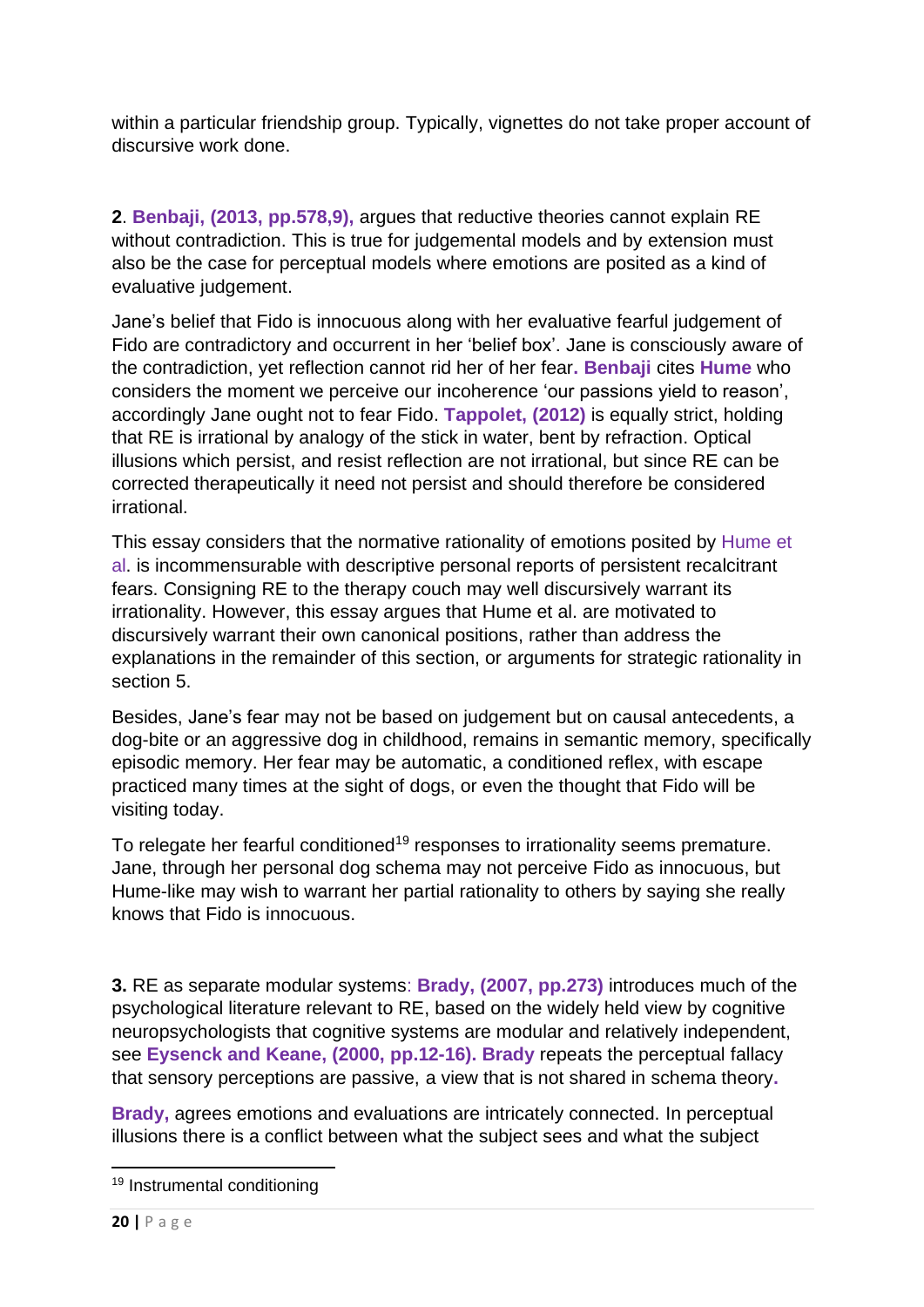believes, because the visual system and the evaluative systems are modular and 'informationally encapsulated' <sup>20</sup>. This logic may be applied to RE where the intentional object is perceived as dangerous while the judgmental module considers the object as safe.

**Brady, (2013, pp.86-88)** challenges the view of **Döring** and other supporters of the perceptual model who 'significantly overstate the epistemic value of the emotional experience' at the expense of perception itself. Brady argues that perception itself is sufficient for non-evaluative judgements, giving the example of seeing a red car outside of his house arguing, that this alone is sufficient for the belief that there is indeed a red car outside of his house.

Brady compares this with experience of fear on hearing a noise downstairs while trying to get to sleep at night. This focuses our attention and typically motivates us to seek explanation from a limited range of scenarios including that we are probably in danger from an intruder. In summary, the emotional experience alone is not sufficient to determine we are in danger, 'it would seem wrong or improper to form evaluative judgements *solely* on the basis of our emotional experiences'.

This dismisses the argument that emotional experiences are similar to perceptual experiences at an epistemic level, it is a false premise that emotions provide any sort of evaluative judgement.

**Brady, (2013, pp.112)**, gives exemplar back to back vignettes, the irrational shame of one's Glaswegian accent and rational anger at the University Principal's 20% pay increase compared with 10% for staff

This is yet another example of philosophical hubris, the example of irrational shame of one's Glaswegian accent can be otherwise interpreted. Accents are social markers and carry connotations of which both Brady and the subject will be well aware. Emotions are responsive to reasons even if they are bad reasons (Elgin). The Glaswegian, fearing he will be judged negatively, as unsophisticated, and aware that his broad accent might be misunderstood, which could entail embarrassing requests to repeat what he has just said, may well justify his apprehension and 'shame'.

His 'shame' may be practically rational, and anyhow the example begs the question of how the observer Brady knows what the subject feels, and why Brady says it is shame, why not anxiety? Emotions can provide sufficient reason and memory sufficient evidence to believe he may be misjudged, his emotion if he indeed feels shame it is both strategically rational and epistemic. Brady's anger at the Principal's pay rise however is arguably unreasonable and irrational.

**4. Döring, (2010, pp.8**) describes RE as cognitive conflict, but 'conflict without contradiction', not irrational. Emotional states compete with judgements, both inform the agent who must negotiate a course of action based on these two cognitions. **Döring** argues for agency and practical rationality. An agent is practically rational if she acts according to her beliefs and judgements in the context of her given situation. By extension this would include emotion, which is in fact argued by **Arpaly,** 

<sup>&</sup>lt;sup>20</sup> This accords with schema theory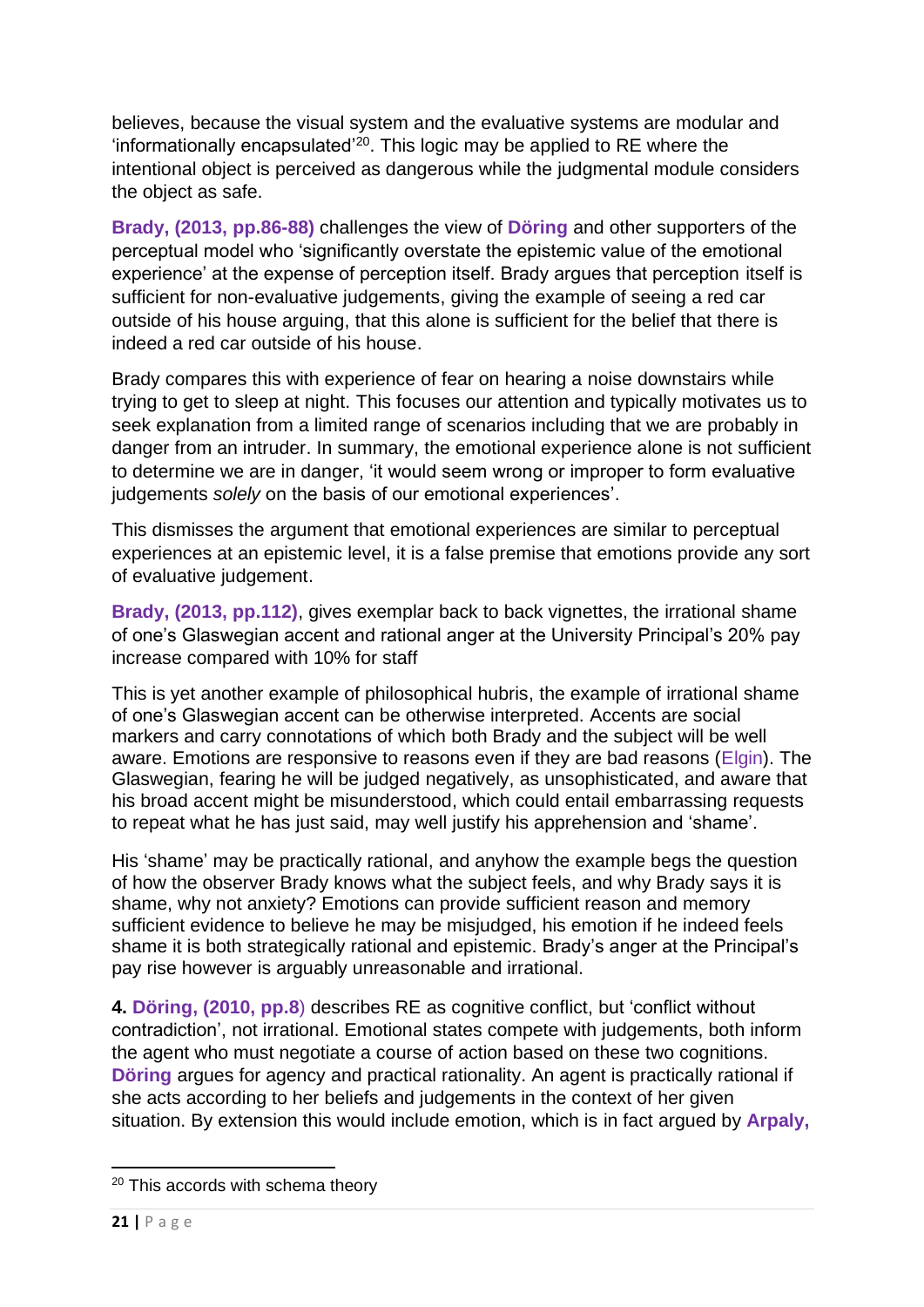**(2003, 2000),** an agent acting according to her emotions can act rationally and even morally against her better judgement**.**

The agent is not irrational in experiencing a recalcitrant emotion, **Döring, (2014, pp.1,2),** 'just like recalcitrant perceptions, recalcitrant emotions reflect the cognitive conflict between experiential state and better judgement'. Also, there is a hierarchy of judgements where all-things-considered judgements may be overridden by all-out judgements or by conative states, the desire something or someone overriding rational sensibilities.

Acting against one's better judgement is contested per se by **Arpaly, N. (2000, pp.490,1)** who contests the widely held philosophical view that one can genuinely act against one's better judgement (acrasia). Arpaly proposes that 'one just changes one's best judgment as to what to do', 'as a result of deliberation' one simply changes one's mind.

'Emily's tale'<sup>21</sup> demonstrates how we may act on emotions, as surrogates for reasons that we are not explicitly aware of at the time. Emily's emotional concerns are enough reason for initiating action, her sense of dissatisfaction and feelings of unease stand as a proxy for her cognitive conflict, namely her wish to achieve her manifest goals and gain a PhD in chemistry and her opposing belief that by comparison with other students she lacks the requisite qualities. Emily makes the decision to quit her course against her better judgment at the time, only to realise later that it has turned out for the best and so was the better decision.

On this account Emily's decision to quit the course is rational even if she has doubts and it appears irrational to her at the time. The 'schism between judgment and desire' makes her question her decision but in following her emotions she is in fact following her best judgment.

Arguments by **Döring** and **Arpaly** for practical rationality<sup>22</sup>, reflection and changes of mind, are supported in this essay which argues for strategic rationality and contingency both psychologically and discursively.

**5**. RE as faulty cognition now critiqued**.**

**Price, (2015, pp.133-137)**, like **Brady (2007)**, dispels the analogy between optical illusions and RE, only RE is irrational. Brady considers RE is a waste of cognitive resources and epistemically risky, taking one's eye off the ball

**Price** like **Brady** and **Tappolet** agree that initial emotional reactions which are not coherent with our considered beliefs are irrational and in need of therapeutic reeducation, using CBT or some other therapy to overcome non-functional thoughts and behaviours.

<sup>21</sup> Arpaly (2000, pp.504)

<sup>&</sup>lt;sup>22</sup> Practical rationality is treated as synonymous with strategic rationality, in this essay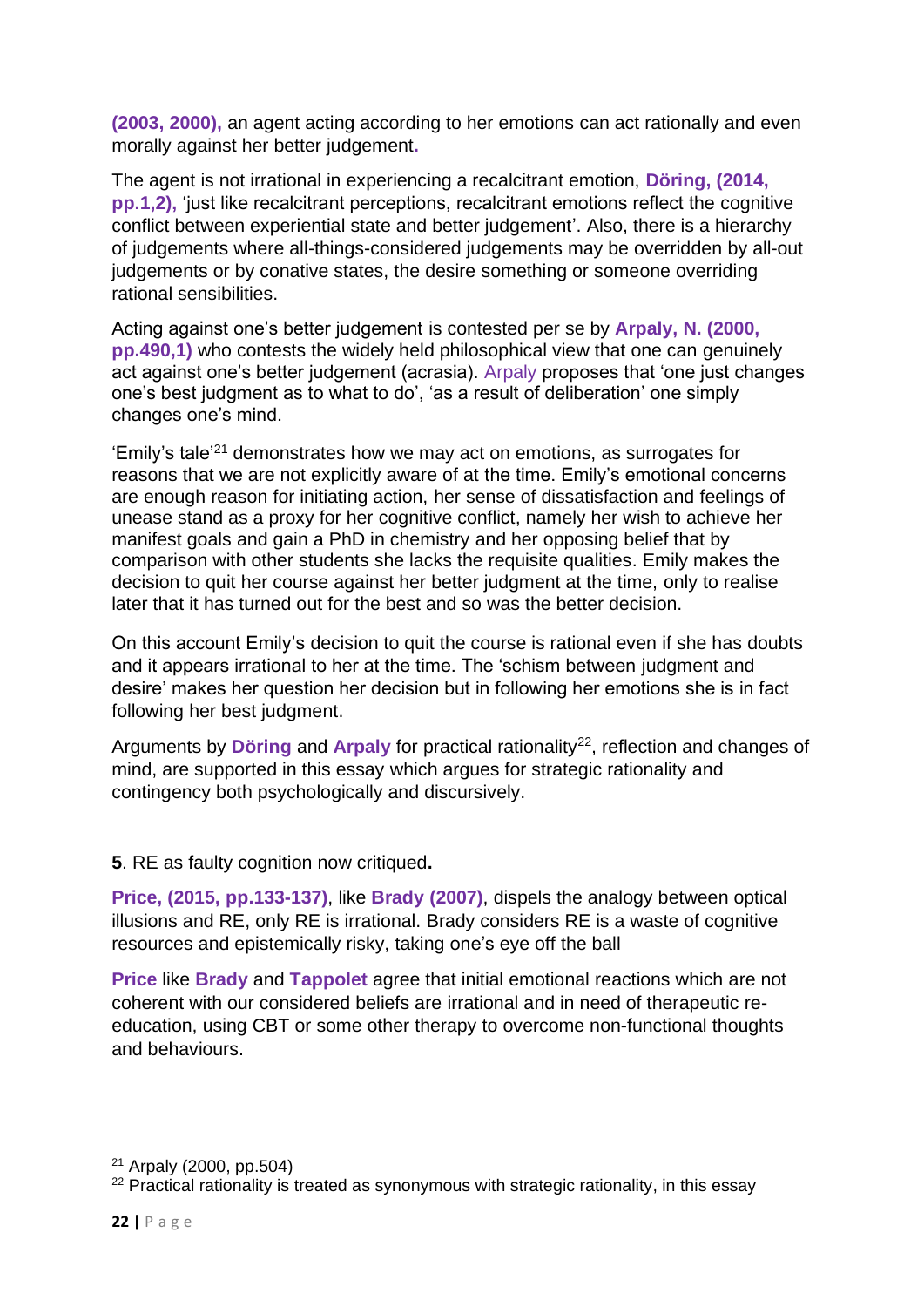**Price<sup>23</sup>** considers Meg who has a recalcitrant fear of flying, which occurs as she takes her seat on plane. This subsection argues this is an unrealistic portrayal of Meg's fear of flying or Price's own recalcitrant fear of rollercoasters. As posited at the end of section 3.2 there is a typology of RE, reactive, episodic and dispositional. This section proposes that most fears and phobias consist of a continuum of all of these types. Meg will experience RE in booking the flight, while travelling to the airport, in the waiting lounge and in passport control*.*

Meg's recalcitrant fears are neurotic, and she may benefit from CBT or other therapies. However, as suggested above her RE may be the result of conditioning, modularity, or a simply a discursive device. If the latter, then therapy is hardly relevant.

<sup>23</sup> **Price, (2015, pp.134)**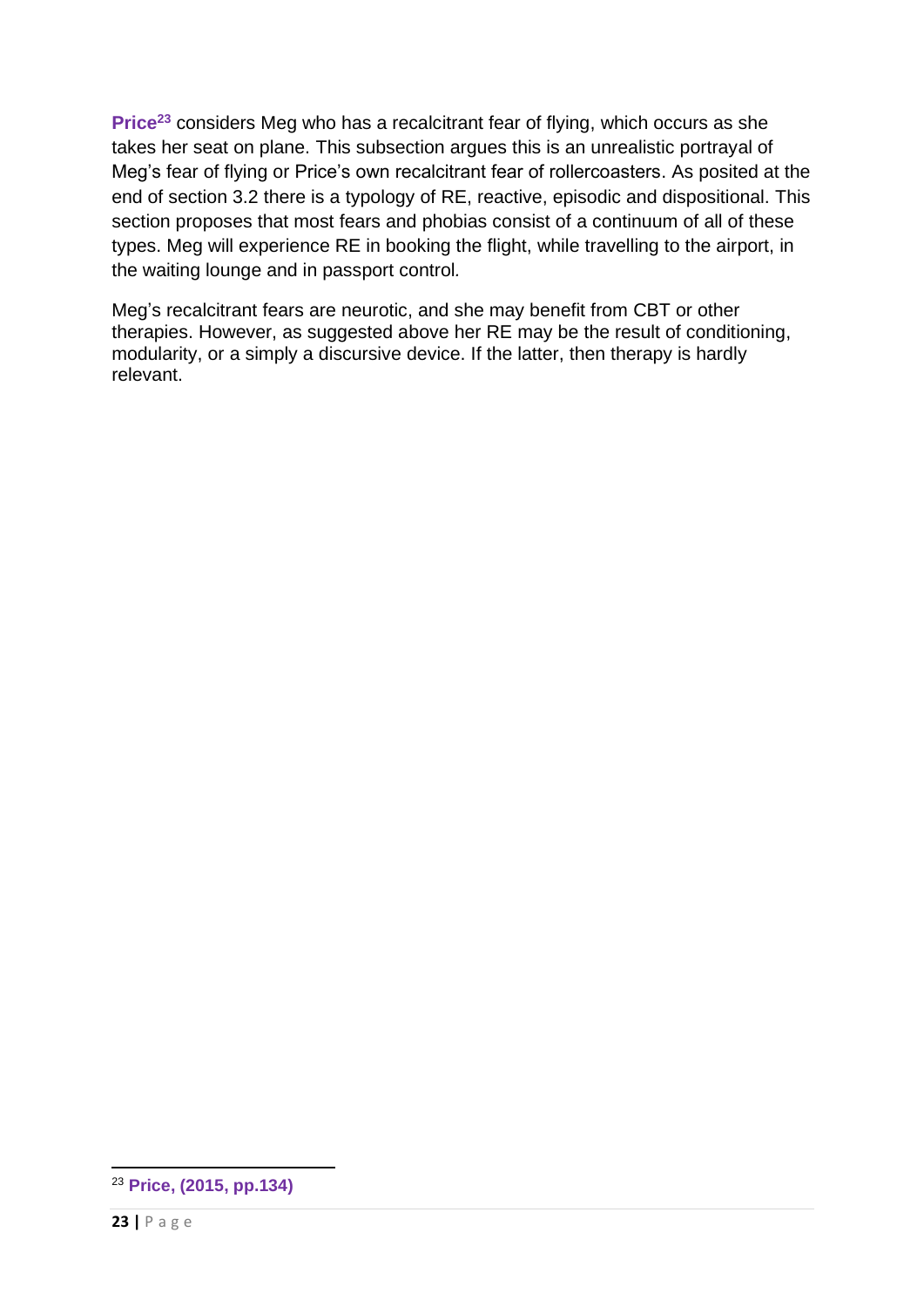## **Section 4. Strategic rationality and authenticity**

### **Introduction**.

This section argues that if emotions are coherent with how we perform our identity and persona in our contingent socio-cultural milieu, they may be considered sui generis rational. This can include managed and counterfeit emotions.

This section argues for strategic rationality, based in true belief and authenticity, also for strategic rationality based in rhetoric and discursive practices.

For **Salmela, (2005),** psychological sincerity equates to authenticity and this should resolve the antimony between RE and overall emotional response. If the agent sincerely feels that her reflective considered response truly reflects her identity and persona, her goals and beliefs, then this warrants the authenticity and rationality of her emotional response.

Counterfeit and managed emotions can be assessed by this same warrant.

RE is not denied, only that it represents an historic or faulty cognition, not an authentic, sincere emotion.

For **Kreamer, F. (2009)** who takes a language analytic approach, emotions are discursive objects to be used rhetorically, they have no intrinsic rationality in discourse. However, they may be performed to warrant rationality or irrationality. Similarly, authenticity is a discursive object that can be used rhetorically.

Kreamer raises the question of moral responsibility in a discursive world, to which virtue ethics responds with a resounding 'yes', and the recommendation of cognitive retraining.

This essay does not favour one approach over the other since both are psychologically sound explications of strategic rationality.

## **1. Resolving the antimony between initial emotional reactions and reflection.**

In Price's typology the initial emotional reaction generally morphs into an emotional episode which itself may in turn be part of an extended emotional episode or even an emotional attitude or disposition. These initial reactions represent part of our evaluative belief system, they have cognitive bases.

**Salmela, M. (2005, pp.209-10)** cites de Sousa's vignette and the problem of attributing too much authenticity to initial emotional reactions, in the example of a gay man coming out to a female friend. Her initial response expresses hostility, disgust and anger but then later telephones him to apologise for her unreasonable behaviour. **Salmela** asks which is more authentic response,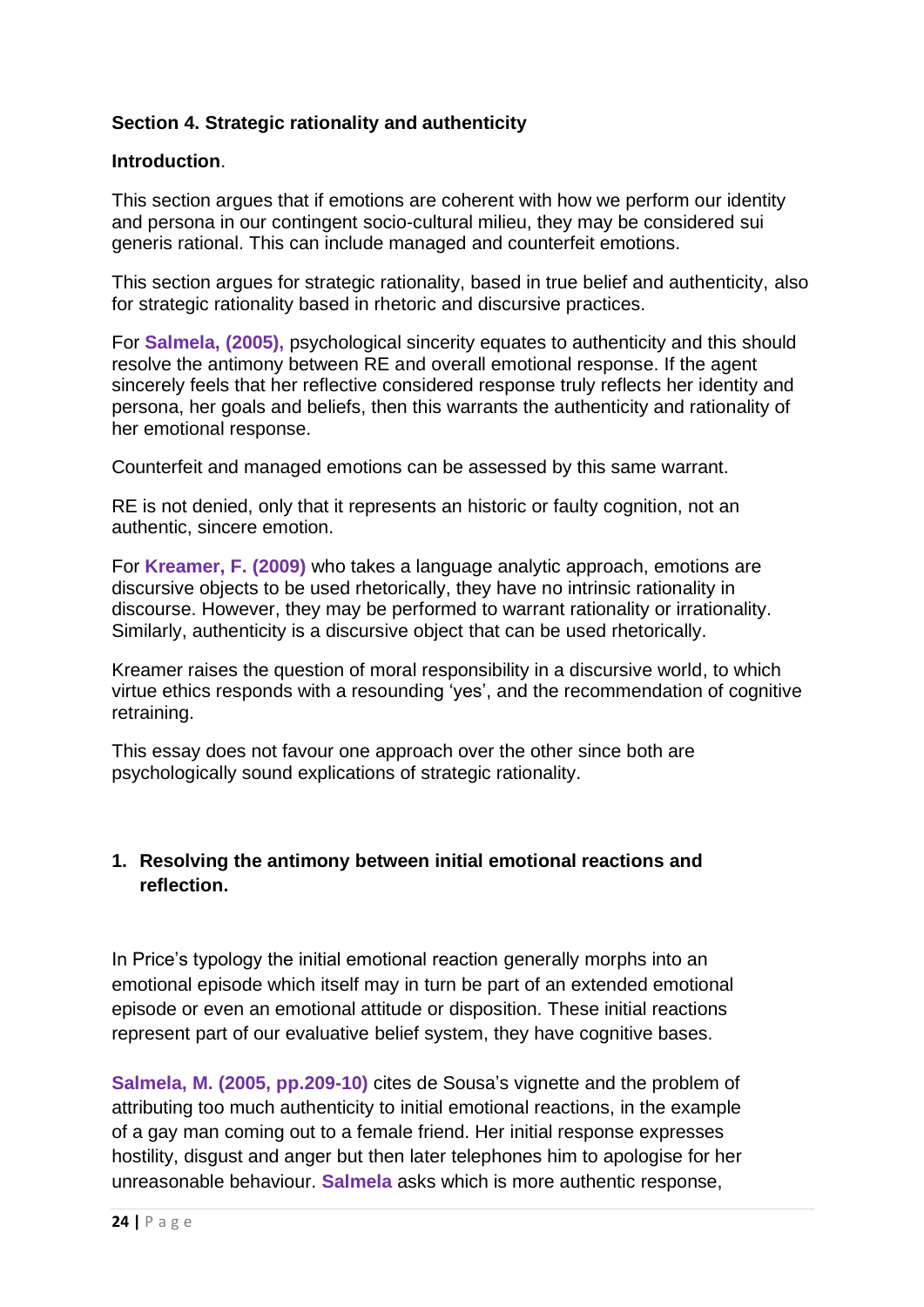the spontaneous negative reaction towards the friend or her considered reflective emotion, accepting his sexual orientation with the assurance that it need not affect their friendship*.* Salmela also notes that emotions need not all arise at the same time, and so does not consider spontaneity as a necessary condition for authenticity.

**De Sousa, (1987a)** describes the initial emotional reaction as spontaneous, uncensored and unreflective, so 'presumably genuine'. Demonstrably the initial emotional reaction takes place below the level of consciousness awareness, this is certainly supported by **Billig, M, (2005, pp. 215)** who contends that the cut and thrust of normal conversation is so fast that it cannot take place at the level of conscious reflection.

It seems likely then, that initial emotional reactions which come uninvited, occur below the level of consciousness awareness, while beliefs are built up over time, stabilising the identity and persona of the agent. There is no reason to assume that the agents anger at her friend's confession has more than a fleeting relationship to the agent's character and moral worth. As **de Sousa**<sup>24</sup> ' speculates her 'prejudiced reaction may be a mere reflex' it may have 'stemmed from a narrow-minded education that she has not yet had time to mend'.

Again, schema theory can explicate the antimony, the initial emotional reaction is a rapid heuristic response by a the pre-processing module, possibly containing representations acquired earlier in the subject's development, perhaps now outdated. However, the considered reflective emotion answers to different cognitive processes, that index our mature beliefs and opinions.

**Salmela**, seeks to reconcile the antimony between initial emotional reactions and a reflective response, by determining if both can sui generis be authentic emotions. If both are occurrent in our cognitive belief-box we have agency to choose to privilege the reflective emotion which accords with our identity and persona. This does not mean the initial spontaneous emotion is inauthentic, rather it is an intrinsic part of our evaluative system albeit based in learning processes the subject has not yet amended. Salmela certainly thinks this is the case, we privilege reflective emotional responses that are coherent with our long-term judgements and beliefs.

<sup>&</sup>lt;sup>24</sup> Vignette, de Sousa(1987a), highlights the contingency of initial unconscious emotional reactions, in 2020 the initial reaction would be informed by different cognitive bases representing current socio-cultural attitudes, which would now describe the initial emotional reaction as homophobic rather than prejudiced, in any case in need of re-education.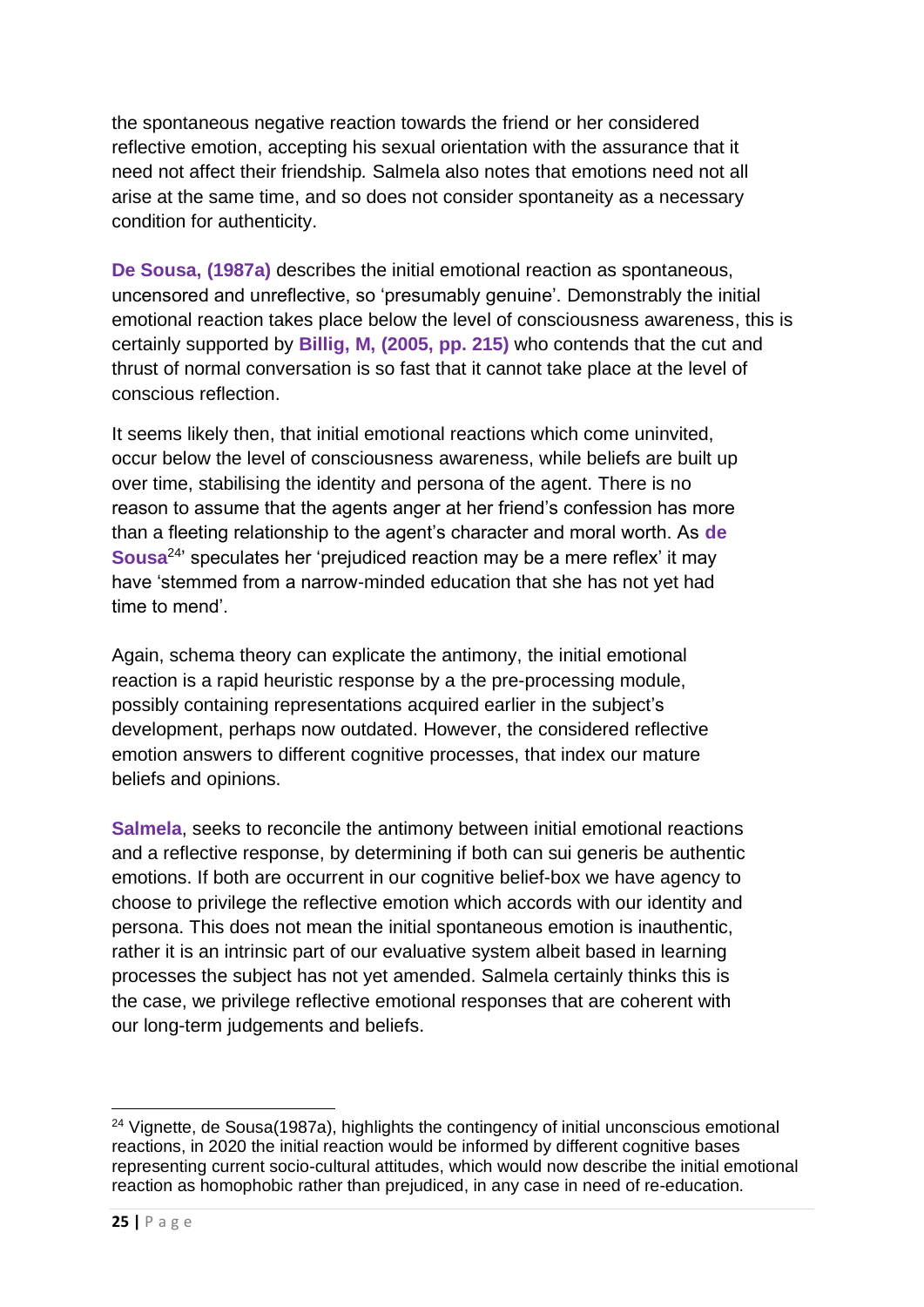**Salmela, (2005, pp.211-12)** posits as a fact that 'spontaneous emotions and deliberative attitudes' are bound up with 'our conception of peoples character and moral worth'. Salmela is in accord with **Pugmire,** that the initial spontaneous reaction is an authoritative evaluation, 'part of my actual valuational attitude', authentic in its own terms in respect of cognitive bases. However, initial emotional reactions do not necessarily represent my 'real beliefs' nor my real values. This situates reflective responses, and change of mind, in the realm of conscious awareness and conscious control. Salmela characterises philosophical authenticity as normative, how one should feel, regardless of one's actual feelings. How subjects actually feel, 'deep inside', these descriptive feelings, can be judged by different standards, by psychological sincerity. Salmela posits that if psychological sincerity is to be reconciled with philosophical authenticity, then it will be 'in terms of coherence between emotion and one's internally justified values and beliefs'<sup>25</sup>

This is theoretically possible not least because the two evaluative systems represent different modular processes. The emotional reaction is automatic, brief and historical while the reflective emotional response represents long term consolidated justifiable beliefs and judgements. According to **Pugmire**  spontaneous emotions should be considered as valid expressions of the agent's values and beliefs. They can further be construed as a challenge to our current values and beliefs, a feedback loop encouraging change and personal enlightenment

This essay supports Salmela, that the question of psychological sincerity versus philosophical authenticity is resolved by true belief and transparency of our internally justified values and beliefs. Sincerity is 'a matter of presenting an existing emotion to oneself, frankly, without dissimulation or duplicity<sup>'26</sup>, like authenticity sincerity is consistent with the agent's long-term identity and persona. Both the initial emotional reaction and the considered reflection emotion are based in the agent's evaluative system, they are consistent with the agent's beliefs. Sui generis they are cognitively rational while at the same time promoting strategic change.

## **2. Counterfeit emotions**

Counterfeit and managed emotions prima facia challenge the premise of cognitive rationality but not the premise of strategic rationality, nor the premises of discursive theory.

<sup>25</sup> **Salmela, (2005, pp.210)**

<sup>26</sup> **Salmela, (2005, pp.216,17)**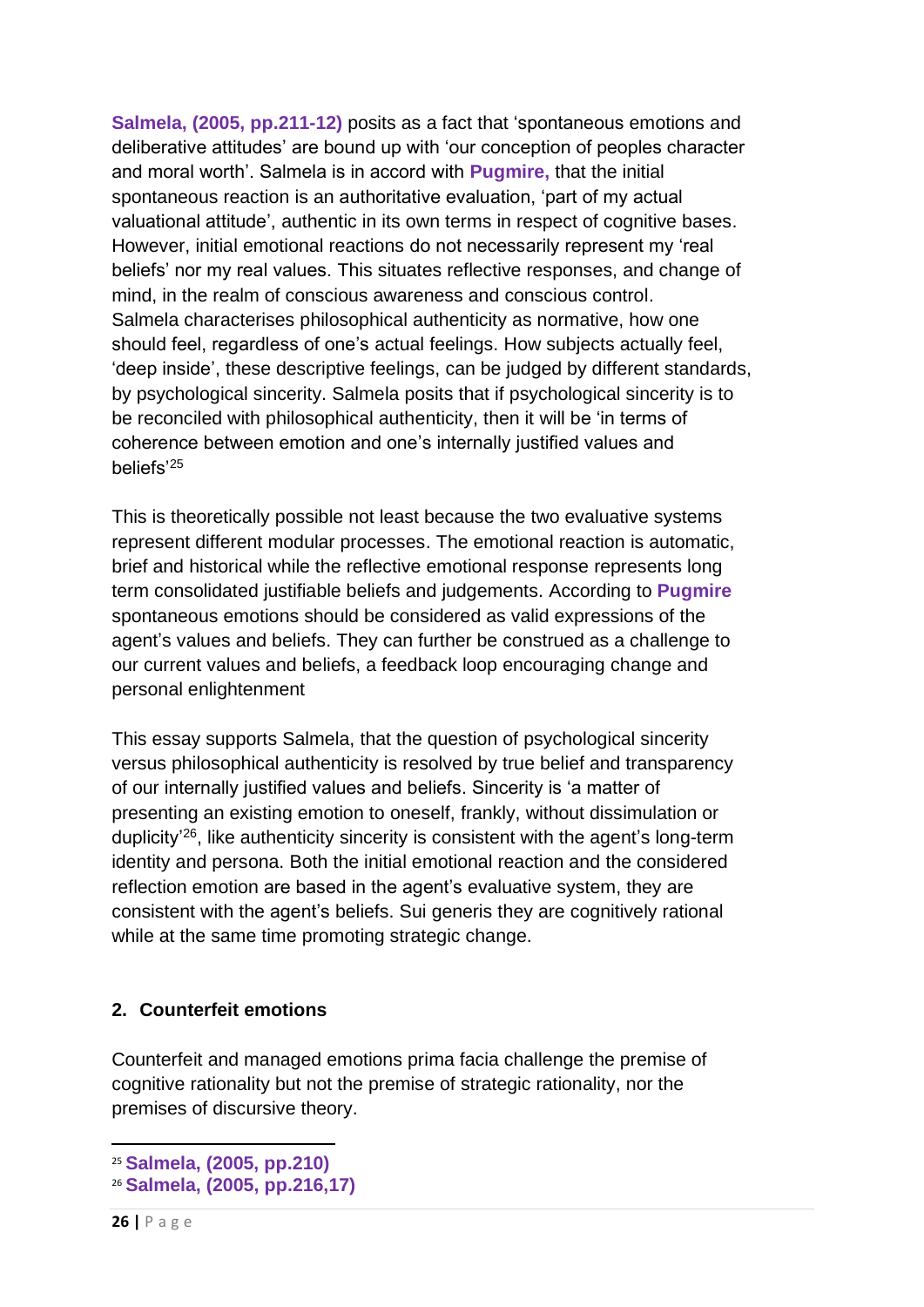Psychologically insincere emotions can take many forms, there are implicit socio-cultural rules for the fittingness of certain emotions and their duration. Their expression is guided by contingency of time and place, between friends and colleagues, between superiors and subordinates, in music halls and critical care wards. Emotions can also be supressed and displaced. Anger at a bullying boss can be displaced onto others, including loved ones.

There is a fine line between counterfeit and managed emotions. Managed emotions include social displays of emotions, smiling at the customer or a sombre attitude at funerals. Counterfeit and managed emotions have much of the phenomenology of real emotions and so may feel like real emotions. The agent may for nefarious purposes choose to construe their counterfeit emotions, as representing their real emotions, in which case they are a purposeful deception by the agent to shape how she is perceived by others. These assertions are speculative, especially when considering managed emotions, as epitomised by actors on stage and screen.

Counterfeit emotions may feel like the real thing, but how can subject or observer know if they are authentic? Salmela agrees with Pugmire, that the agent can so discriminate, if the emotion is internally inconsistent, it will be interactively inconsistent. The structure of emotion will be functionally inappropriate, and the emotion is self-defeating.

Both Salmela and Pugmire are perhaps over-optimistic here, not conceding the propensity of people for self-deception, to consciously or unconsciously perform personas that are in the end self-destructive, e.g. denying one's sexual orientation or social class.

**Price (2015, pp.4,5)** offers an antidote to such clarity of introspection with examples of managed emotional responses which by feedback have come to modify the initial emotional reaction. Now construed as authentic by the agent's biased attitudes and dispositions. Ceri, whose boyfriend cheated on her, is disposed to become jealous whenever she thinks of him. Her jealous response recurring over weeks and months as she reinterprets past events. Or Dan the environmental campaigner who has become an obsessive ecowarrior who now cannot see any government policy in a positive light, becoming angry with each new policy initiative.

Both Ceri and Dan experience emotions of jealousy and anger, although Ceri has not yet fully consolidated her jealousy into her identity and persona, but she may well continue to manage her emotions, much in the same manner as Dan has done. Whether she is able to confront her emotions in the heat her jealousy 'without dissimulation or duplicity' is a moot point.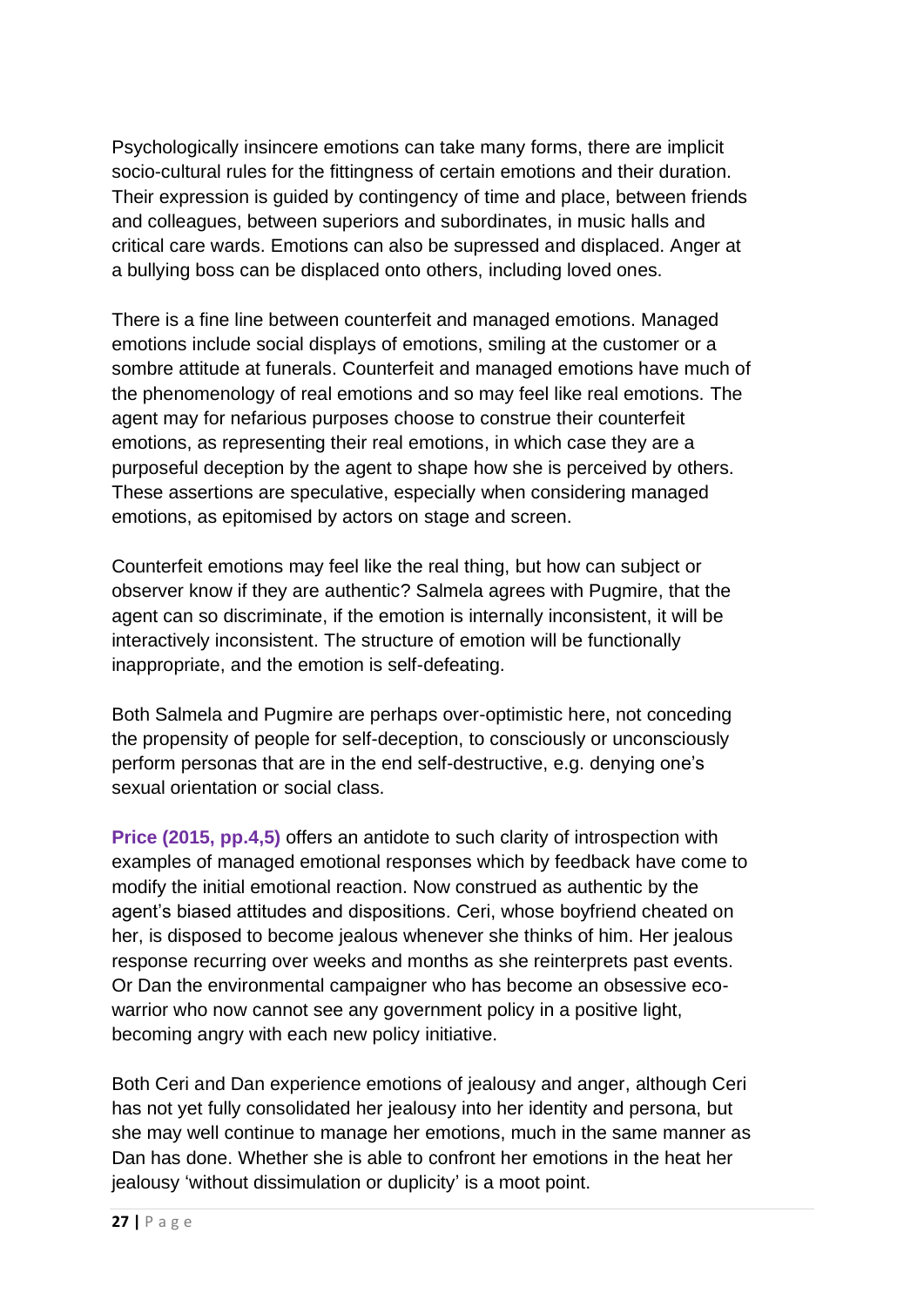## **3. Language Analytic approach**

**Kreamer, F. (2009, pp.72-75),** takes the same approach as section 5 of this essay, namely, to critique to vignettes from a discursive analytic perspective. She critiques **Mulligan** who posits we should commit to fundamental epistemic values viz. 'that truth and falsity really exist<sup>'27</sup> and inauthentic emotions are not fully fledged emotions. This is not ontologically compatible with a discursive analytical point of view.

For **Kreamer**, authenticity per se is problematic and not ontologically meaningful in a language analytic approach. The authenticity or truth value of an emotional response is a negotiable discursive feature used rhetorically to manage the agent's performance. An agent may have actual feelings of jealousy, fear or unhappiness, but she arguably she has agency and can consciously choose how to express these emotion words $^{28}$  in her utterances, she may not wish to confess to negative emotions or may choose to perform them rhetorically for strategic advantage. She may not be consciously aware of her feelings but still perform them unconsciously.

Performing counterfeit emotions is a valid rhetorical tactic in discourse which paradoxically can activate physiological feedback mechanisms that entail the very emotional states performed. However, any second order emotions have no more claim to authenticity than the counterfeit emotion

In DA, including language analytic, authenticity is performed by choosing words, including emotion words that warrant sincerity or authenticity, these utterances 'do work' in advantaging the agent in personal and social relationships. This includes communicating real or ascribed emotional feelings, and optionally displaying bodily signals mutually recognised as associated with the emotion.

**Mulligan**, considers inauthentic emotions are not real emotions, fictive nonemotions not factual emotions, although Kreamer rebuts this with the concept of emotions in drama moving from fictive to real as the actor inhabits the role. Besides, this is fictive argument for discourse analysts like Kreamer who are not concerned with authenticity or truth per se, only what is indexed and achieved by utterances. Authenticity in this domain is rhetorical, not ontological, it is epistemic. In DA language is a meaning making system, consciously or unconsciously used to advantage the speaker and promote her views and interests.

<sup>27</sup> **Kreamer, F. (2009, pp.73),**

<sup>28</sup> See Wetherell(2005)& Edwards(1999) below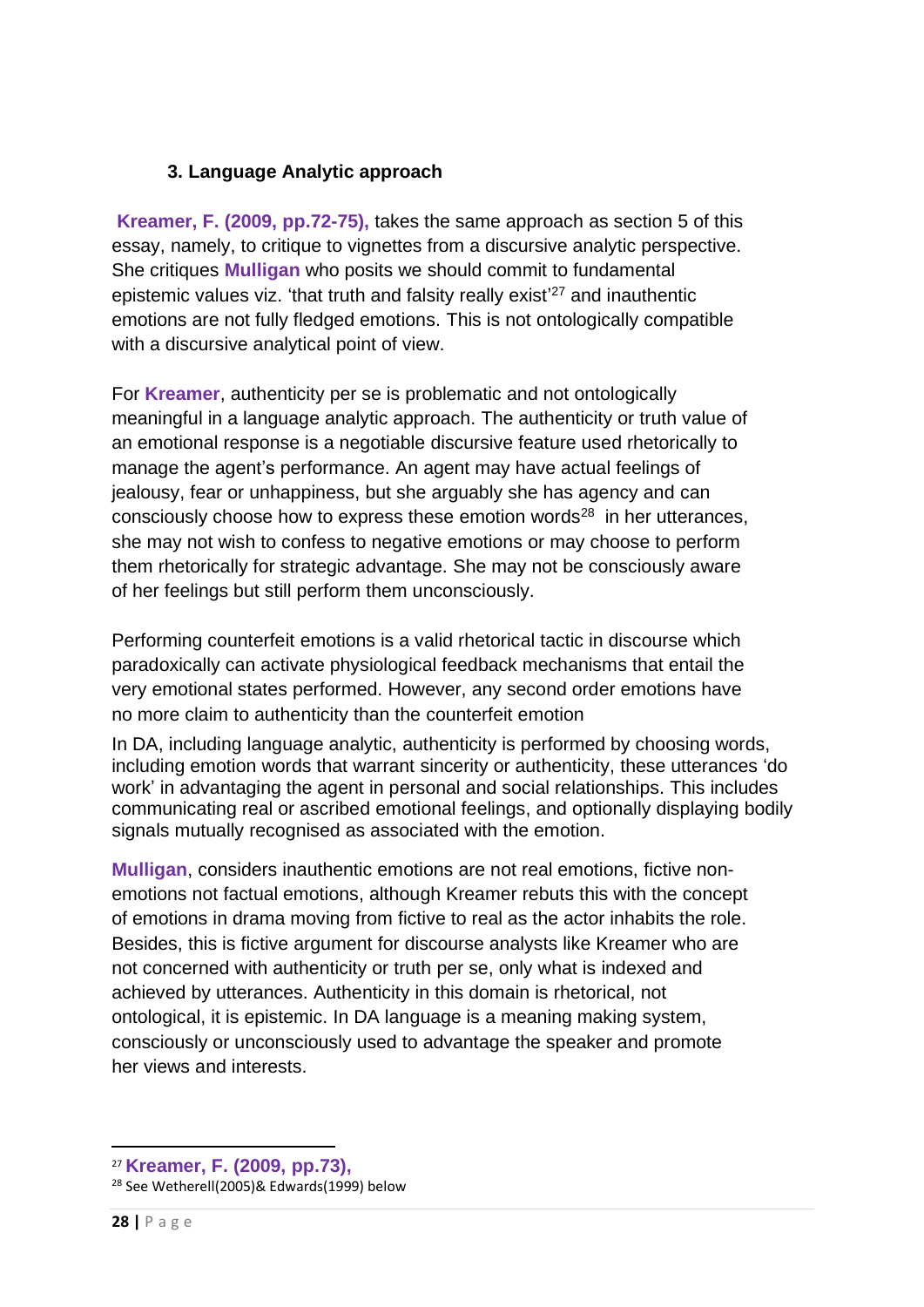If we do ascribe authenticity to emotions this refers to the emotion's function and structure. The narrative of how emotions ought to function and how we ought to behave, therefore it can make sense to apply the standard of authenticity to emotions, the fittingness of the descriptive component with the intentional component in accord with TOM.

As Kreamer points out authenticity is evaluated differently from 1<sup>st</sup> person perspective than from a 3<sup>rd</sup> person perspective. With first person perspectives, we have arguably some cognitive control in educating our emotional responses, just as we can reflect and change them. We can learn to love a stepchild as much as our own genetic offspring. **Mulligan** disagrees stating that real emotions are never subject to the will of the agent. This view is not shared with **Salmela** above, our initial emotional reaction might be the result of faulty upbringing which in any case can be overridden by our mature reflective beliefs and judgements, by our consolidated identity and persona. This is not to imply identity and persona are fixed, rather we have multiple identities that are contingent on socio-cultural context.

**Kreamer,** <sup>29</sup> gives the example of authenticity from a third person perspective. The employer who unconsciously facilitates institutional racism while denying any such personal bias. The employer denies any racist feelings, but the empirical evidence is clear, it implies bias. Perhaps her unconscious bias is the result of previous prejudice, but she may not consciously have these racist feelings anymore.

Kreamer asks if she is still morally responsible for them. This is a dilemma for discursive analysis, that depends on whether the subject is posited with agency and free will, perhaps best left to ethicists. This essay posits agency and free will, according to the virtue ethicist **Rosalind Hursthouse (1999),**  she should undergo cognitive retraining.

## **4. Summary**

As proposed at the introduction to this section, if an agent's personal beliefs and emotional responses are authentic and coherent with the agent's identity and persona then they are sui generis strategically rational. Salmela and Kreamer separately argue for authenticity of emotions, psychologically and discursively respectively. This essay posits authentic emotions are sui generis strategically rational.

**Mulligan** and others posit cognitive rationality where authenticity is founded in fundamental epistemic values of truth or falsity, not what authenticity may achieve in promoting and preserving the self. This essay does not argue for cognitive rationality.

<sup>29</sup> **Kreamer, F. (2009, pp.76),**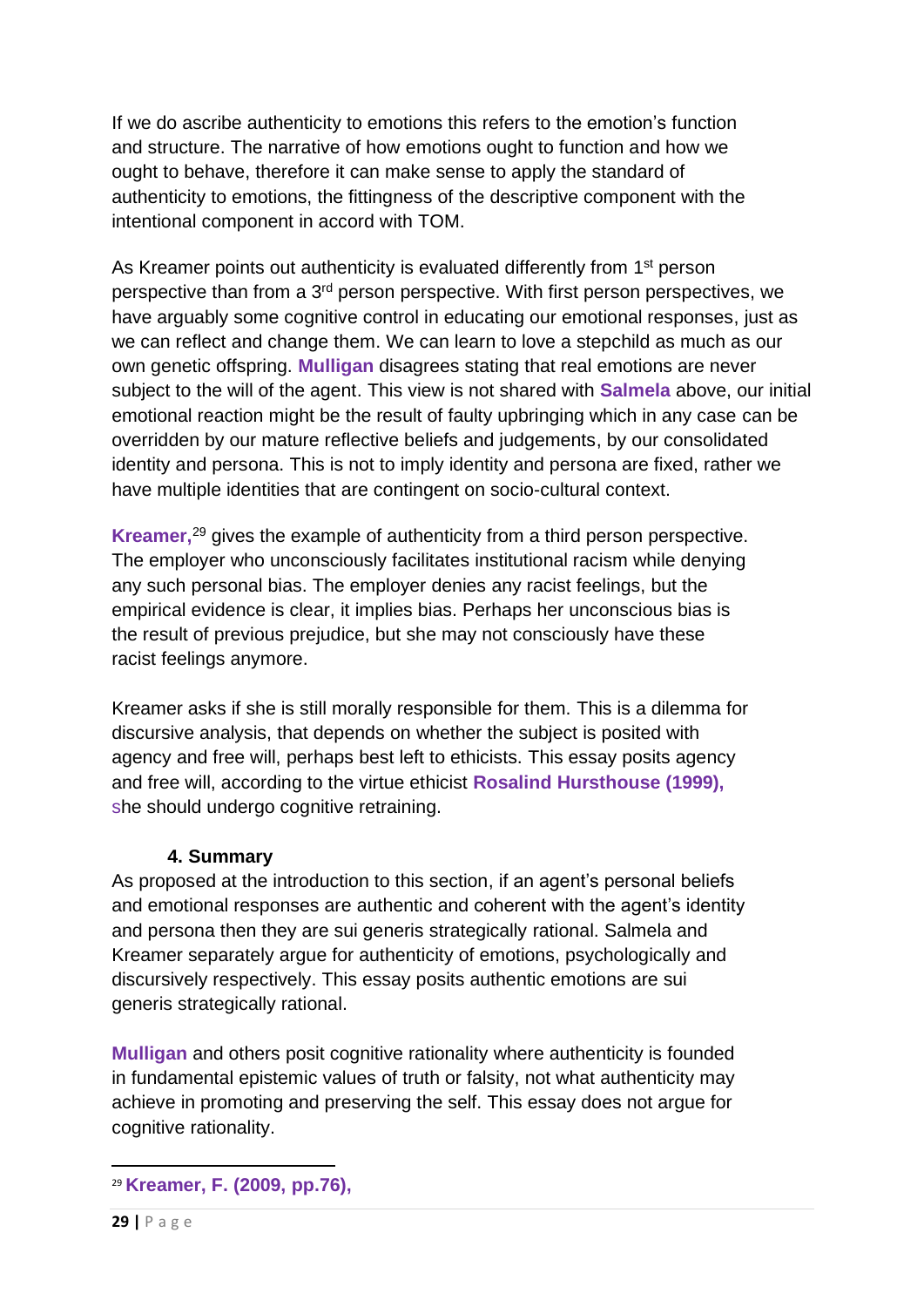# **Section 5: Discursive rationality**

### **Introduction.**

The rationality of emotions is discursively presented in vignettes by Price and others in order to explicate their philosophical theories. It seems appropriate the vignettes should be critiqued using Discursive Analysis (DA).

This section includes a brief summary of DA followed by a summary of Discursive Psychology (DP), followed by a presentation Edwards' DP study of 'emotion words' and a critique of the study by Gee.

Philosophical vignettes generally promote cognitive rationality, they are in fact discursive performances, of protagonists articulated by their authors. Of particular interest is the interpretation of the discursive work done by the protagonists of the vignettes, to warrant rationality.

Like any narrative, vignettes are not 'value free', and so can be analysed to identify underlying standpoint views of their authors. The ecological validity of vignettes is challenged by common sense counter examples often revealing the standpoint views of their authors.

The vignettes generally posit cognitive rationality while the counter examples posit strategic rationality.

## **1. Summary of Discourse Analysis (DA):**

Discourse is described by **Margaret Wetherell, (2003, 2005, introductory chapters)** as 'language in use' and human 'meaning-making'. It includes speech, texts, artefacts, customs, institutions and culture. Up to the early  $20<sup>th</sup>$  century language and texts were more the domain of linguists. Customs, institutions, artefacts and culture occupied anthropologists, ethnographers and social scientists alike.

This essay acknowledges that social science practice is situated in the methodologies available within cultural and institutional practices including debates over knowledge construction. The 'turn to discourse' in social science like the turn to the social in linguistics can be seen as a critique of the previous epistemological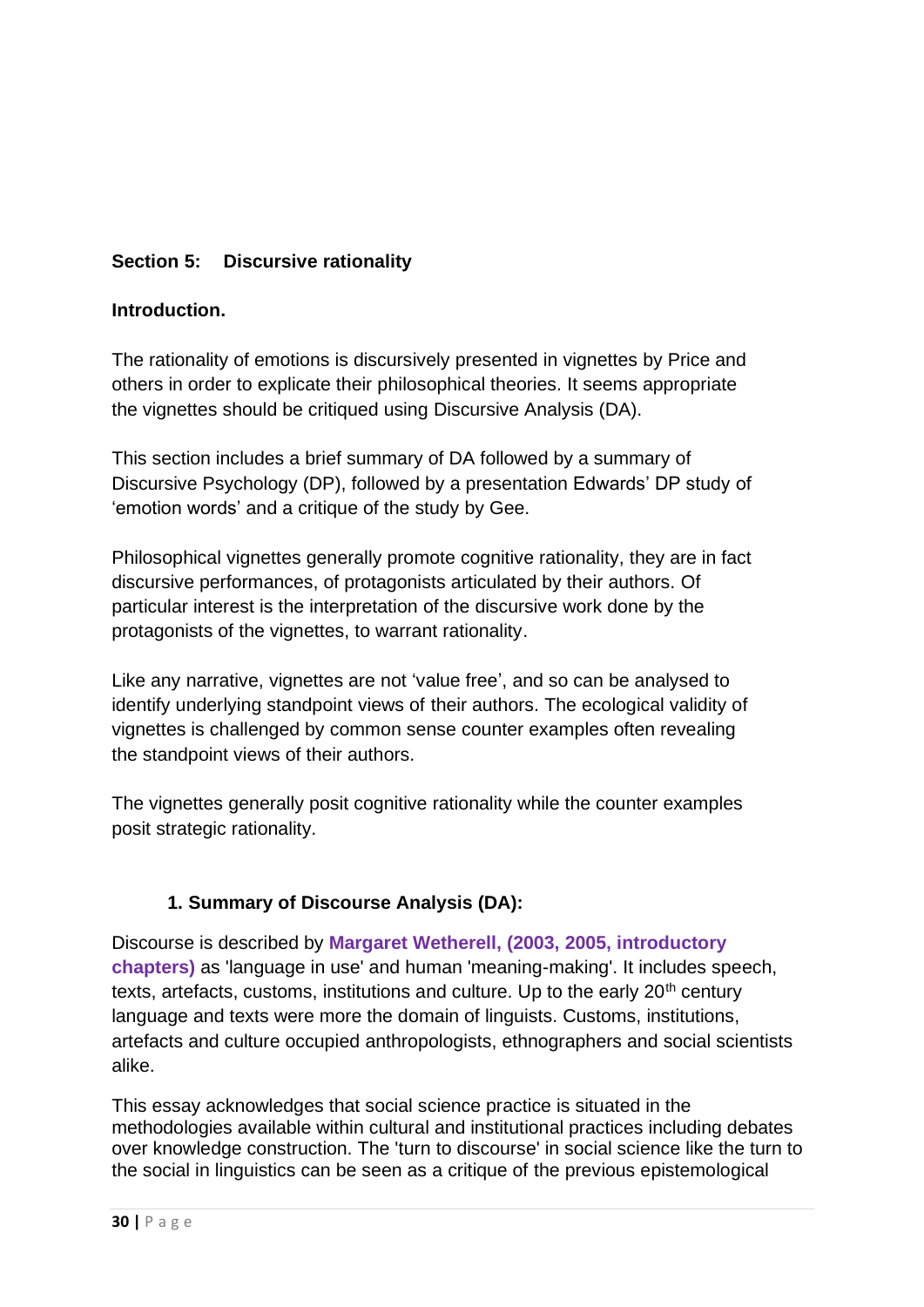traditions of linguistics, anthropology and philosophy. These mainly positivist approaches saw language as a transparent medium for communicating meaning, although it is in linguistics and philosophy that the 'turn' has its roots and its significance for social scientists.

Meaning, identity and social interaction are all played out through discourse, more radically discourses may be said to speak through individuals and groups, discourse itself constructing and articulating their very identity and actions. Discourse is theoretically ubiquitous, present in internal cognitive processes, personal interaction and in social and cultural relations.

**Wetherell, (2005, pp.10)** proposes the concept of discourse as social action as an as an organising principle common to six distinct traditions, viz. Conversation Analysis (CA), looking at patterns and tacit rules in interpersonal interaction e.g. stake inoculation and turn taking. Its close cousin interactional sociolinguistics looks at language patterns in different social and institutional settings, such as work or the doctor's surgery. The turn to discourse in psychology Discursive Psychology (DP), recognises the action of discourses outside the functioning of the human mind and their implication in issues such as identity and representation. Critical linguistics and Critical Discourse Analysis look at patterns from the theoretical position that they are driven by power differentials in society and culture maintained by both large and small discourse. Bakhtinian research like critical linguistics reinforces the constructed nature of individuals through discourse at every level in response to all that has gone before, a concept echoed in Foucauldian research concerned with the genealogy of big discourses and their effects on epistemologies, institutions and individuals alike.

**Edwards, D**. **(1999)** situates (DP) as a form of (DA), specifically concerned with psychological topics, under the broad headings of cognition, memory and affect. DP examines how utterances referencing cognition, memory and emotion are used discursively to explain or account for an agent's actions in social interaction. These utterances are often referred to as performances emphasising the rhetorical nature of discourse, although this does not imply that performances are necessarily conscious or reflective, as **Billig<sup>30</sup>** points out conversation can be so fast it must take place at a level below conscious awareness. (CA) is a separate field of analysis but can be subsumed into DP.

DP theory recognises empirical regularities such as scripted event sequences<sup>31</sup> that are performed by participants. Utterances and emotions are used as rhetorical tools for making meaning and influencing interactions.

The use of scripts, seldom articulated but intelligible to participants, are contingent on context including daily encounters, the doctor's surgery, a restaurant, faculty meetings etc. In the example given here, a therapy session.

<sup>30</sup> **Billig, M, (2005, pp215)**

<sup>31</sup> **Edwards, D**. **(1999, pp.278)**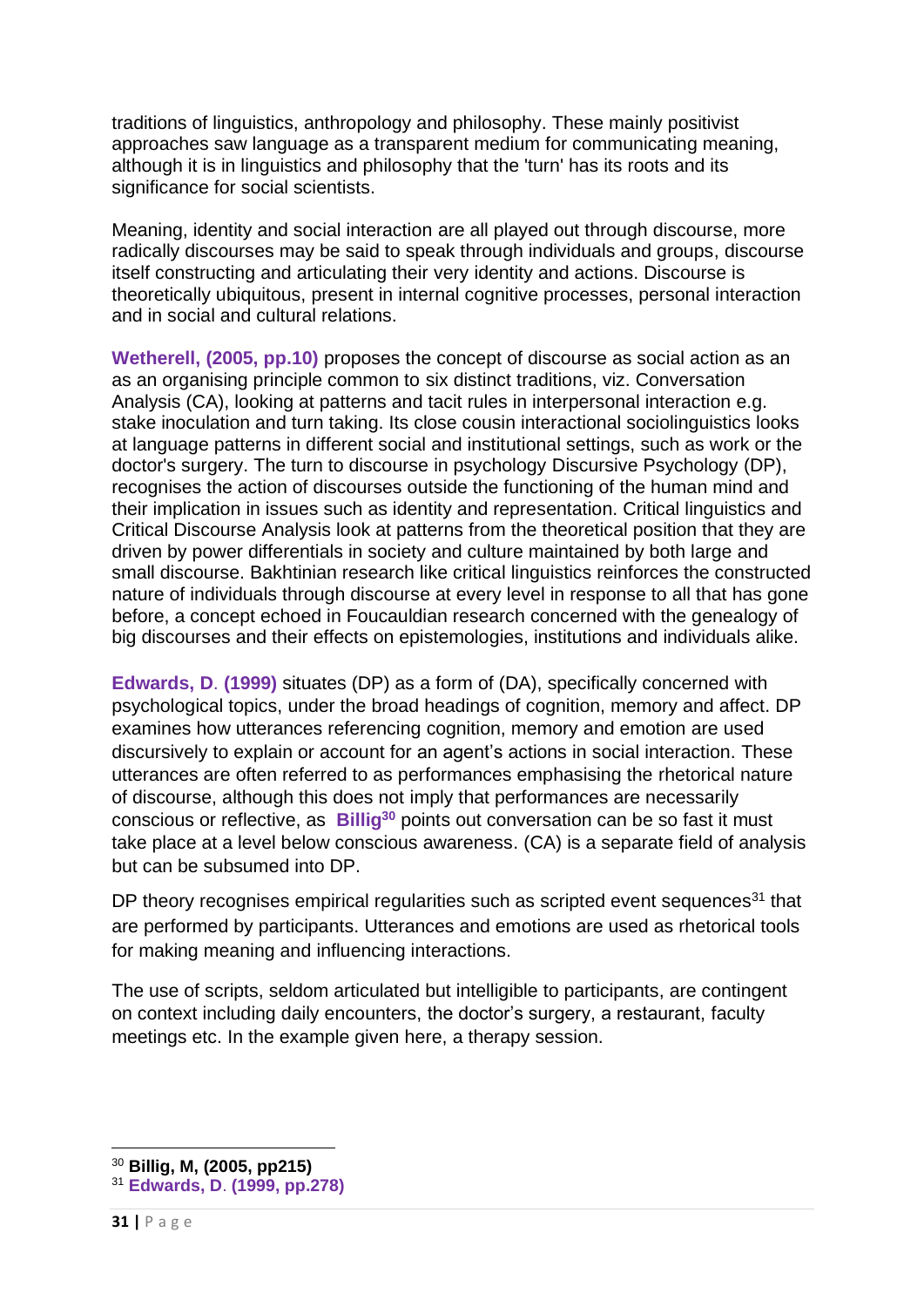Discursive interpretations in this essay are catholic with regards to the above traditions.

# **2. Critique of Edwards' discursive psychology by Gee.**

**Edwards, (1999, pp.281-283)** lists what emotion discourse can do 'in narrative talk and text', the list is taken from **Edwards, (1997)** and covers the types of rhetorical work use of emotion words can perform.

This includes item 2, using 'emotion words' to warrant rationality<sup>32</sup>: Jimmy presents his pathological jealousy as rationally accountable by referencing his emotional state as 'boiling' with anger at sustained provocation from his partner Connie. Similarly, in conversation item 10, authenticity<sup>33</sup>, can be warranted by immediacy of responses<sup>34</sup>, with the caveat that it could be a counterfeit artificial response.

The other items of Edwards list are relevant to Price's typology of emotional responses, bearing in mind they are discursive performances of emotion. This does not mean the agent has no experiential feelings, only that reporting real or counterfeit feelings is rhetorical, the domain DA and DP in particular.

'The conceptual repertoire of emotions provides for an extraordinary flexibility in how actions, reactions, dispositions, motives and other psychological characteristics can be assembled in narratives and explanations of human conduct<sup>'35</sup>. Employing emotion words can be taken prima facia as reporting involuntary reactions or as a rhetorical devise under the agent's control. In either case warranting the rational accountability of the agent's internal state, her reactions and dispositions. Utterances are indexical referencing not only socio-cultural narratives but also the immediate context of the discursive interaction. Emotion displays 'can perform flexible, accountability-oriented, indexically sensitive, rhetorical work'.

**Gee, J. P. (1999, pp. 305-7),** responds to Edwards analysis of emotion words, agreeing emotion and other folk psychological terms are used in discourse, to 'explain or exonerate what we have said and done' or proactively to inoculate how subsequent discourse will be interpreted. How emotion words bias or manage accountability in interpersonal interactions within the broad parameters of shared

<sup>32</sup> **Edwards, (1999, pp. 282, Item 2**)

<sup>&</sup>lt;sup>33</sup> Salmela's sincerity, 3.2 counterfeit emotions

<sup>34</sup> Disputed by **Salmela, (2005, pp.209-10), above**

<sup>35</sup> **Edwards, (1999, pp.288)**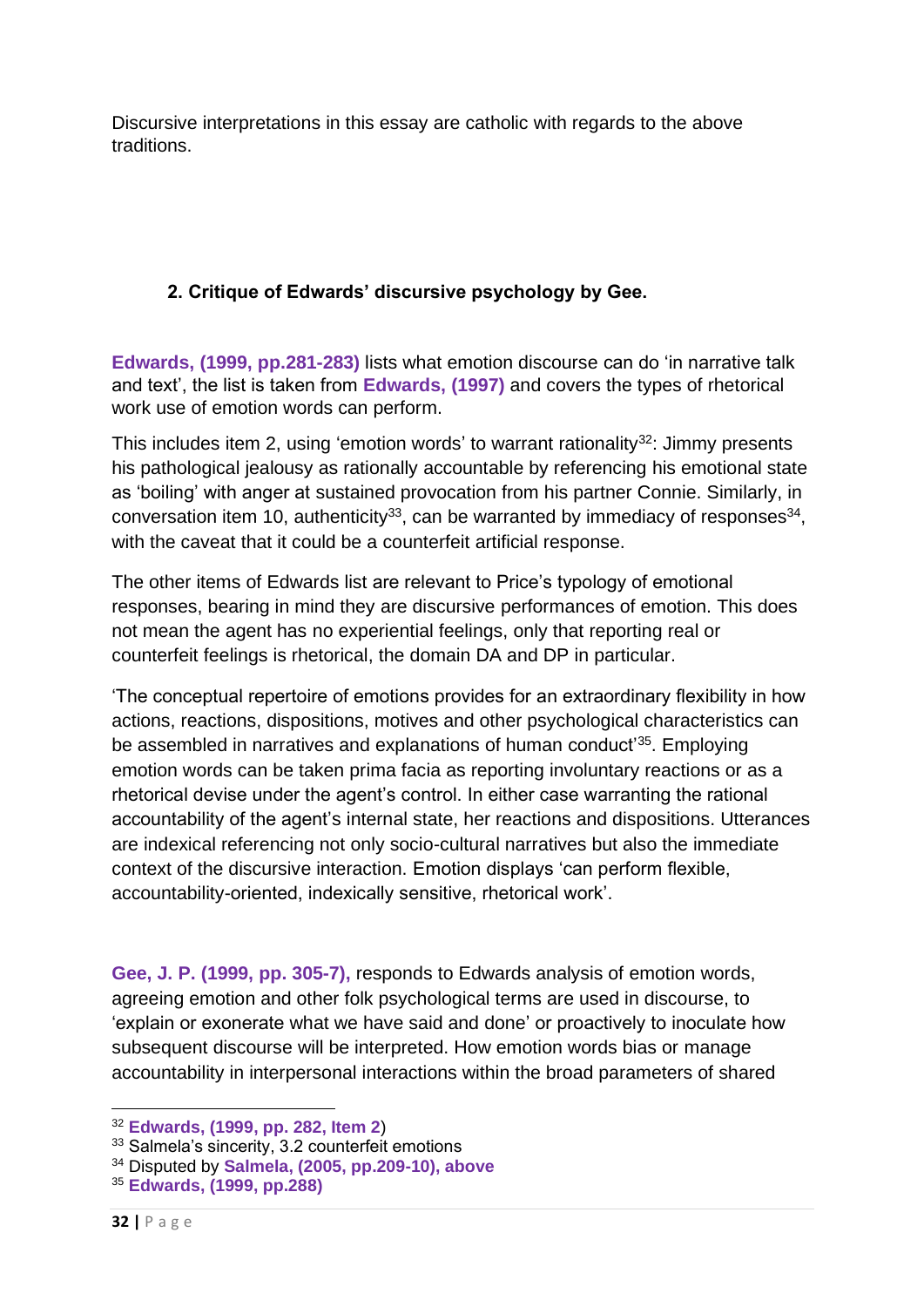socio-cultural discourses and Theory of Mind (TOM), 'as part of (however partially) shared or contested rational and moral orders ('cultures', 'discourses').

However, according to Gee, DP is wholly contingent and situated, 'not designed to be integrated with other such principles in a consistent and grand theory<sup>36</sup>'.

This essay, as a side issue, finds the search for a grand unified theory is a common aspiration amongst philosophers and psychologists, Brady, Gee, et al. which can be discursively interpreted as warranting the scientific nature of their respective domains.

Like **Churchland, (1989),** Gee dismissively considers DP as folk psychology and theory of mind embedded in language and interactional practices, usually exemplified and interpreted by middle-class people<sup>37</sup>. Pace 'middle-class' this is indeed the ontological basis of DA and DP in particular.

For **Gee, (1999, pp.107)** 'What is more bothersome, perhaps, is that things like social groups and classes, cultures and institutions, are missing from Edwards' paper and from so much of the work in discursive psychology'. This misrepresents DP, which is in fact entails the very description that Gee himself proposes viz. that people are apprenticed in social practices that ensure they operate in the 'right' for our group and culture, we are normed to behave in certain ways.

As outlined in 5.1 above, these are the very objects of study in DA. **Gee**, certainly misrepresents both DA and DP in particular, since scripted event sequences, more concisely scripts<sup>38</sup>, are part of analysis as is the use of emotion words to warrant rationality, **Edwards, (1999, pp.278)**. In therapy the rhetorical work done is different to that in the faculty meeting, but contingent scripts are ubiquitous in meaning making. In the faculty meeting, it is arguably more fitting to perform middle-class virtue signalling scripts, just as it is for the authors of vignettes to perform their own rationality and virtue.

# **3. Vignettes and ecological validity**

Philosophical theorists of emotion often illustrate their theories with vignettes, to explicate their premises. The protagonist's emotional responses in these vignettes are predominantly normatively rational rather than practically rational. Arguably, confirming the view that they also reflect middle-class values. Their argumentation posits cognitive rationality, where protagonists

<sup>36</sup> **Gee, (1999, pp.306)**

<sup>37</sup> **Gee, (1999, pp. 307)**

<sup>38</sup>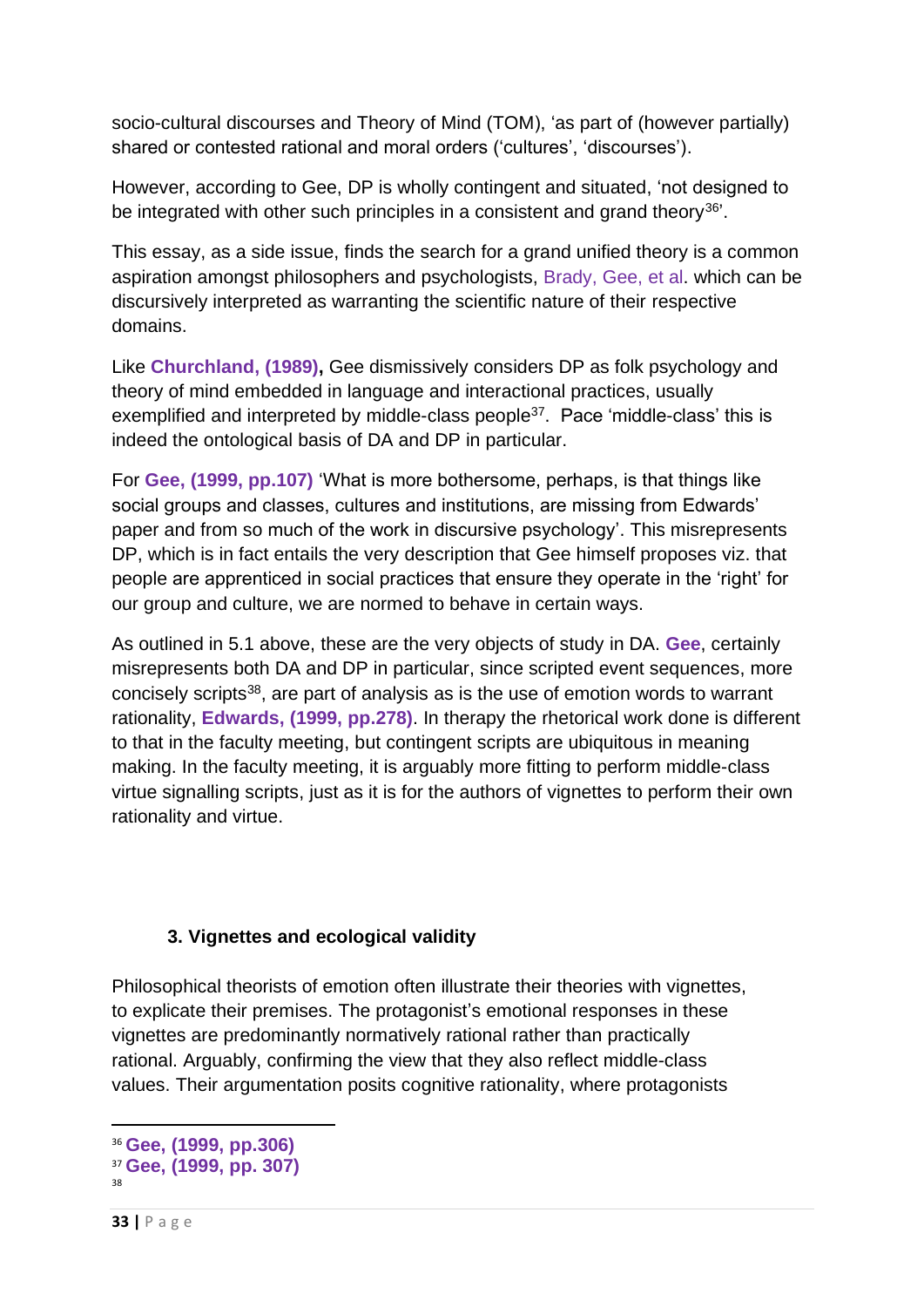must either overcome their negative emotional states, or indulge in cognitive retraining.

This section argues for a discursive approach to author's vignettes, across a spectrum of folk emotional states using DA which posits strategic rationality.

## **Authenticity**.

**Price, (2015, pp.156)** gives examples of false or inauthentic emotion as when mourners at the funeral of some celebrated personage, not intimately connected to the bereaved, adopt a sad persona, or when someone's emotional behaviour is overthe-top, manufactured or fabricated, not a true reflection of the agent's core identity and persona.

Price considers the subjects' motivations are self-serving. This conforms with DP analysis where motivations are by definition self-serving, constitutive of the subject's contingent persona. Price even suggests this, e.g. for the agent being associated with a momentous event that she wishes to identify with, it performs her very identity, just as the agent's fabricated release of frustrations, can consciously manipulate the situation.

Price refers to other theorists who posit that the emotion is one the subject 'wants to have', but it is a 'fantasy and self-deception', however for **Pugmire, (1994)** it is nonetheless based in the agent's evaluative system.

Psychodynamic explanations of authenticity are not refuted by DP, when indexed in discourse as 'fantasy' they are simply another rhetorical resource, a narrative used by agents to warrant or excuse behaviours as authentic or unauthentic, rational or irrational, etc.

If these fantasies operate at a level below conscious awareness, the agent's fantasies and self-deceptions still articulate the agent's identity and persona as posited by the ubiquitous nature of discourse.

By chance, much of the discursive analysis on authenticity has been explicated by Price and Pugmire. However, when viewed through the prism of cognitive rationality self-serving emotions are considered as inauthentic. This essay begs to differ, positing contingency and eschewing fundamental epistemic values 'that truth and falsity really exist'.

## **Rationality.**

**Price, (2015, pp.161)**, introduces Rachael, a committed pacifist, who spontaneously feels elated on hearing news of a rout of her country's enemy. On reflection she feels ashamed of her initial emotion, feelings that are clearly not coherent with her longerterm personal values.

**Salmela, (2005),** argues on discursive grounds against taking too much stock of the initial emotional reaction, as does **Pugmire**, above. Rather we should take the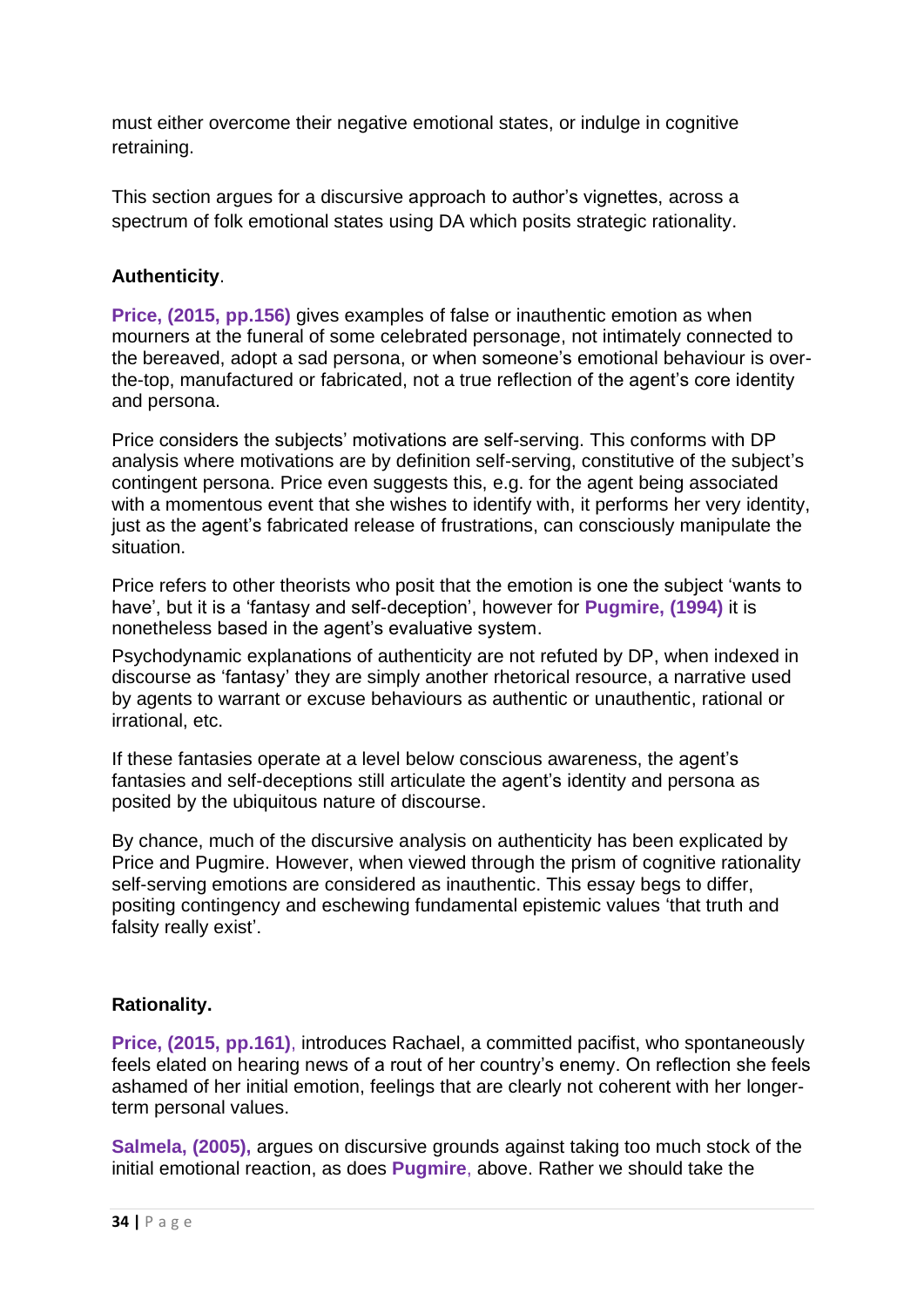subjects overall emotional response as a true reflection of their identity and persona, this is after all the persona she performs. For **Kreamer, F. (2009)** it is the normative effects of social constructionism that determine the overall emotional response. In discursive terms she is articulated by social and cultural constructs.

Is this vignette ecologically valid? or does it represent how 'certain, usually middle classes of people'<sup>39</sup> might wish to portray their protagonists as, after all, rational, liberal and virtuous. It is of course possible that Racheal might hold a plurality of values, love of Country and hatred of war.

If Racheal herself actually reported these emotions, how are we to know she is prima facia authentic and not indulging in virtue signalling. Since, she is a creature of her creator Price, how are we to know she is not vicariously representing her creator's rationality and virtue signalling?

Brady's example of the Glaswegian's shame of his strong accent discussed 3.3.3 above is equally lacking in ecologically validity, without any indexical reference to reasons or motives, identity or persona. Instead of empathising with his own protagonist Brady relies canonical normativity to condemn him. Brady exacerbates this lack of empathy, for what this essay considers is a strategically rational Glaswegian, by describing staff anger at differential faculty pay awards as rational, thus indexing a politically correct narrative for Scottish faculty members.

In taking a standpoint viewpoint DA would argue, on the limited data, that Brady is both articulating and being articulated by wider discourses, which appear to index cognitively rational protagonists rather than strategic rationality, for both Brady and his protagonists. This is the problem with vignettes, they are not value free.

## **Recalcitrance.**

Price's personal example of recalcitrant fear of rollercoaster rides is not explained, rather it is presented as an irrational fear which she acknowledges is not consistent with her considered beliefs about rollercoasters. DA however can help to explicate her discourse, on the limited data.

In admitting to RE she is indulging in stake inoculation, this prospectively excuses any irrational behaviour should she fail to overcome her fear RE when out with her children. Similarly, in admitting to fear of heights to my friends and family I am avoiding the need for explanations for avoiding high bridges or my phobic behaviour should I inadvertently find myself on such a bridge.

Tappolet, C. (2003, pp.98-108) considers most contemporary philosophers working on acrasia seem happy to accept the traditional claim that emotions are nothing but 'blind and potentially disruptive forces'. **Davidson (2004, pp. 196–7**) sets the standard definition of acrasia: if the agent free to follow her all considered judgment x, but intentionally does y then her action is acratic.

<sup>39</sup> Gee, J. P., pp.307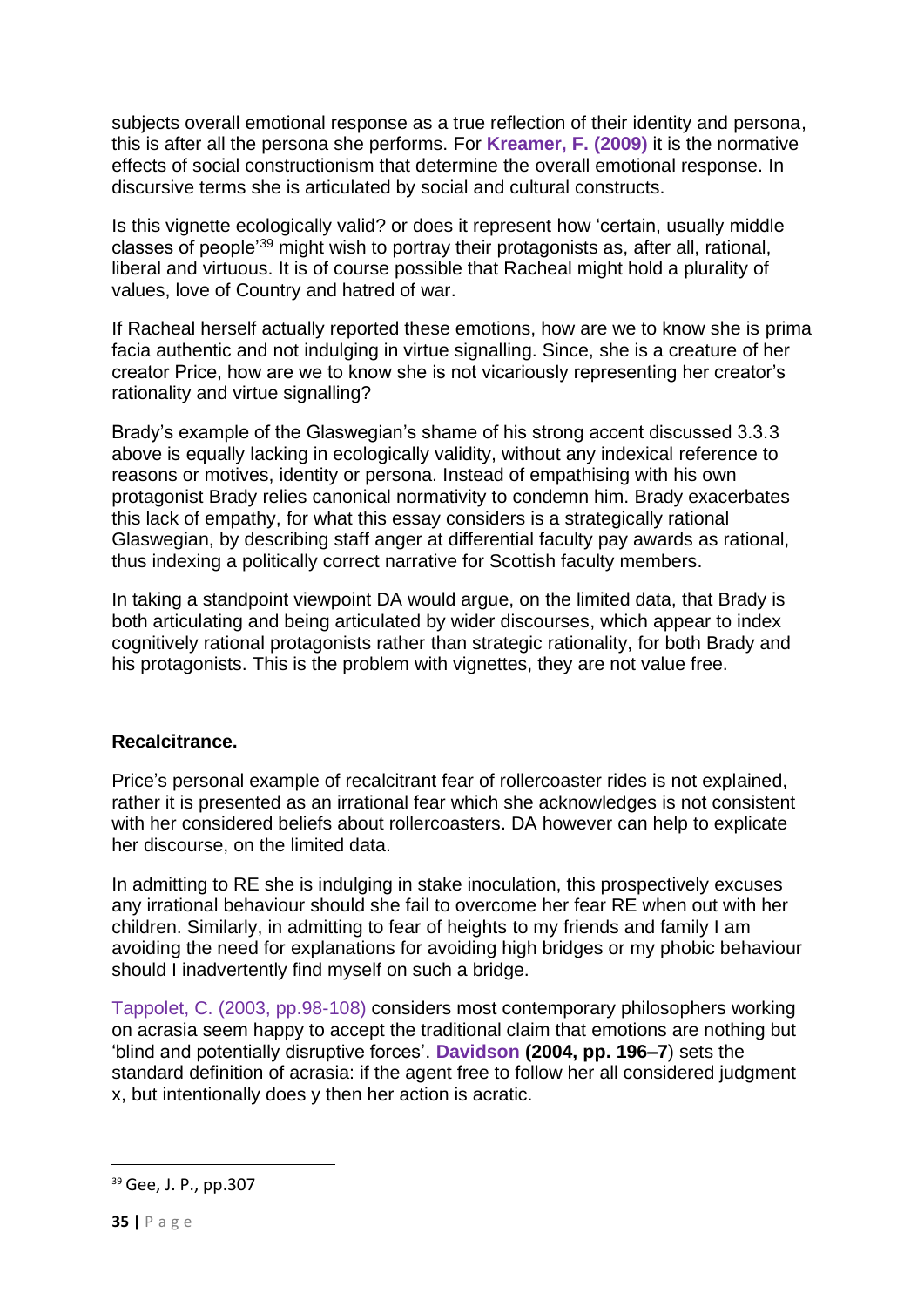Tappolet then considers the fate of Paolo and Francesca, two unlucky lovers<sup>40</sup> who engage in adultery. Did they consider the risk of discovery? probably, but more likely they considered only some of the risks. Davidson to his credit concedes this exception to the irrationality of acrasia.

**Hume**, despite being well aware of the phenomenon of recalcitrant emotions, nonetheless insists that 'the moment we perceive the falsehood of any supposition our passions yield to our reason without any opposition'.

There is little if any empirical evidence for Hume's intuition, although it is surely true that our passions can and do yield to reason, but pace Hume, seldom without opposition. Price's RE has not been extinguished by her reasonable beliefs. The recalcitrant emotion of the agoraphobic is unlikely to assuaged, or her dysfunctional behaviours overcome by reason alone.

#### Summary:

While DA explicates strategic rationality, the protagonists in many vignettes are articulated by cognitively rationality, albeit generally without warrant. By proxy, the authors of these vignettes, virtue signal their own cognitive rationality and political correctness. This makes for poor theory if not subjected to critique.

<sup>40</sup> From Dante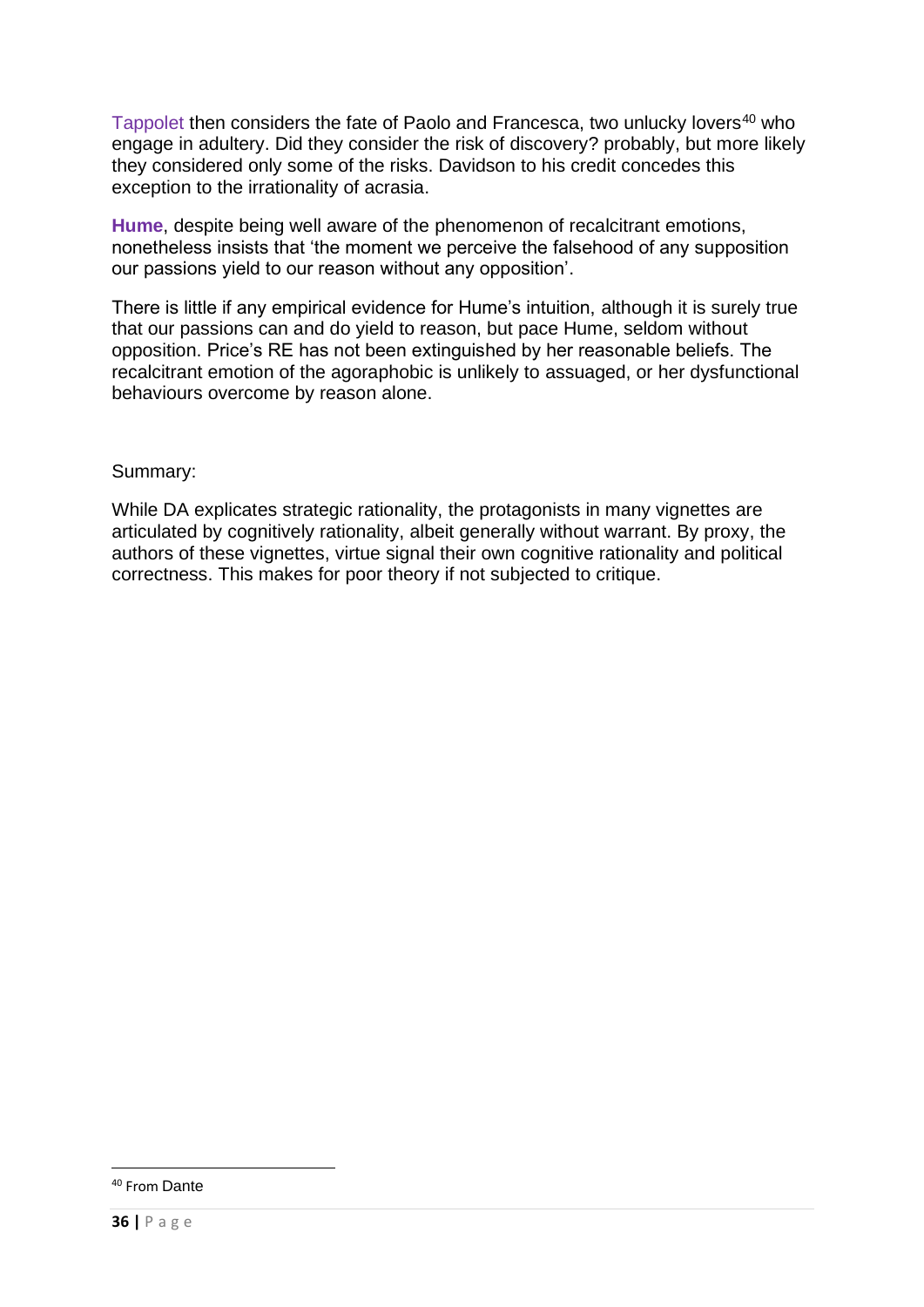### **Section 6: Conclusions:**

This essay finds that philosophical theories of emotion predominantly posit cognitive rationality, accepting that emotions have cognitive bases which are the result of evolution or socio-cultural learning. Paradoxically, these cognitive bases result from strategically rational behaviours ensuring survival and success. Price's version of teleosemantic theory and schema theory being two examples of how these cognitive bases are formed.

Section 2. has demonstrated that the conceptual problem of judgemental models and the evaluative problem for perceptual models can be overcome by schema theory. Schemas are independent pre-processing modules encapsulated with representational information and emotional memory traces from previous encounters with similar intentional objects. Schemas are information matching modules so young children and animals do not have to engage in conceptual reasoning or its analogue in perceptual evaluations.

Section 3. has concluded that recalcitrance can be explained by the modularity of the normal functioning human brain. Two mutually exclusive emotional responses, viz. the initial emotional reaction and the considered reflective emotion, can occupy the subject's belief box, not necessarily at the same time. The subject has agency and can valorise the response that matches her overall identity and persona. The recalcitrant emotion is not irrational per se, it is an unconscious emotional reaction based on the subject's overall evaluative system. Recalcitrance is historic and may result from faulty learning or conditioning.

Section 3 has proposed there is a typology of recalcitrant emotions characterized in Price's fear of rollercoasters and my own fear of heights, viz. recalcitrant attitudes or dispositions. This is important in understanding the ubiquity of triggers associated the agent's fears and phobias. Recalcitrance may become firmly established by the agent's own operant conditioning.

When faced with the phobic object or thoughts of the phobic object, unconscious recalcitrant emotion such as fear and anxiety come unbidden, while reflection evokes judgements and emotions to the contrary. Since they are modularly separate in our belief box, it is difficult to determine which may prevail. As Davidson puts it this can result either in an all-out or an all-things-considered response.

Section 4. has demonstrated that the subject's true beliefs and expressions of emotion represent the subject's identity and persona. However, emotions can be manipulated and managed, they are under agential control whether real or counterfeit. This section has demonstrated the option available to agents to use emotion discursively, and so strategically.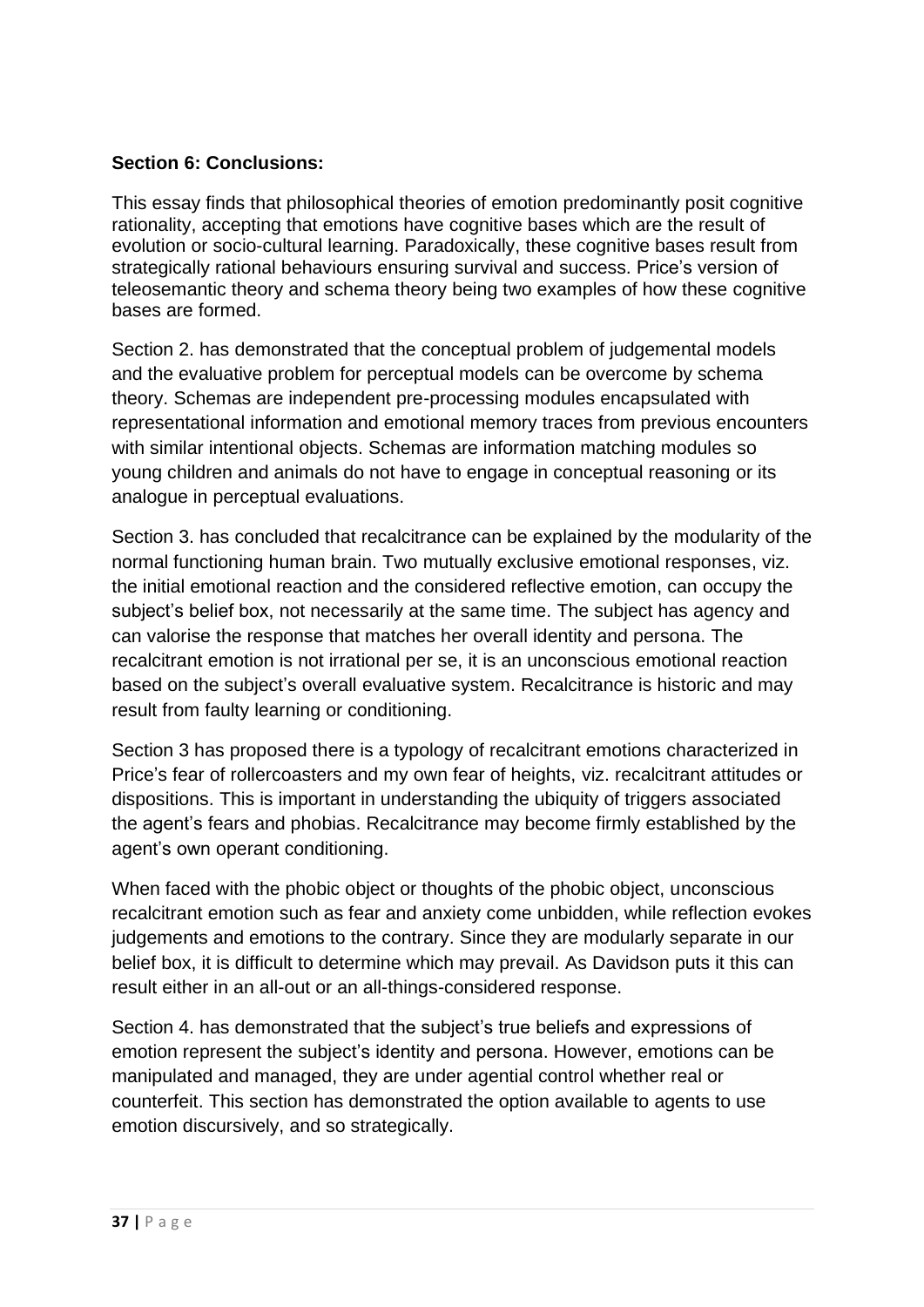Section 5 described how agents are articulated by social and cultural narratives, and how agents dynamically construct meaning in rhetorical performance. This has been particularly demonstrated in the work of Edwards citing how therapy clients explain, excuse or justify their behaviour, using 'emotion words'. Jimmy warrants his behaviour as 'rational' by indexing his emotional state, he was 'boiling' with anger.

It also concludes that many philosophers in attempting to display their protagonist's cognitive rationality in their vignettes, often betray their own biases and values, which does not make for robust theorising. The discursive analysis of vignettes in this section suggests the need for personal introspection and reflection before publishing and citing vignettes.

In Summary, these findings challenge the scope of current philosophical models of emotions, by positing discrete encapsulated processing modules, viz. schemas, which evaluate perceptions and replace conceptual reasoning with cognitive matching processes. Although schemas or the like are suggested by De Sousa (1987b) this essay supports a review of current philosophical models.

These findings challenge the value of canonical vignettes without proper reflection, viz. those positing predominantly philosophical cognitive rationality at the expense of practical strategic rationality, as proposed by psychological and discursive traditions.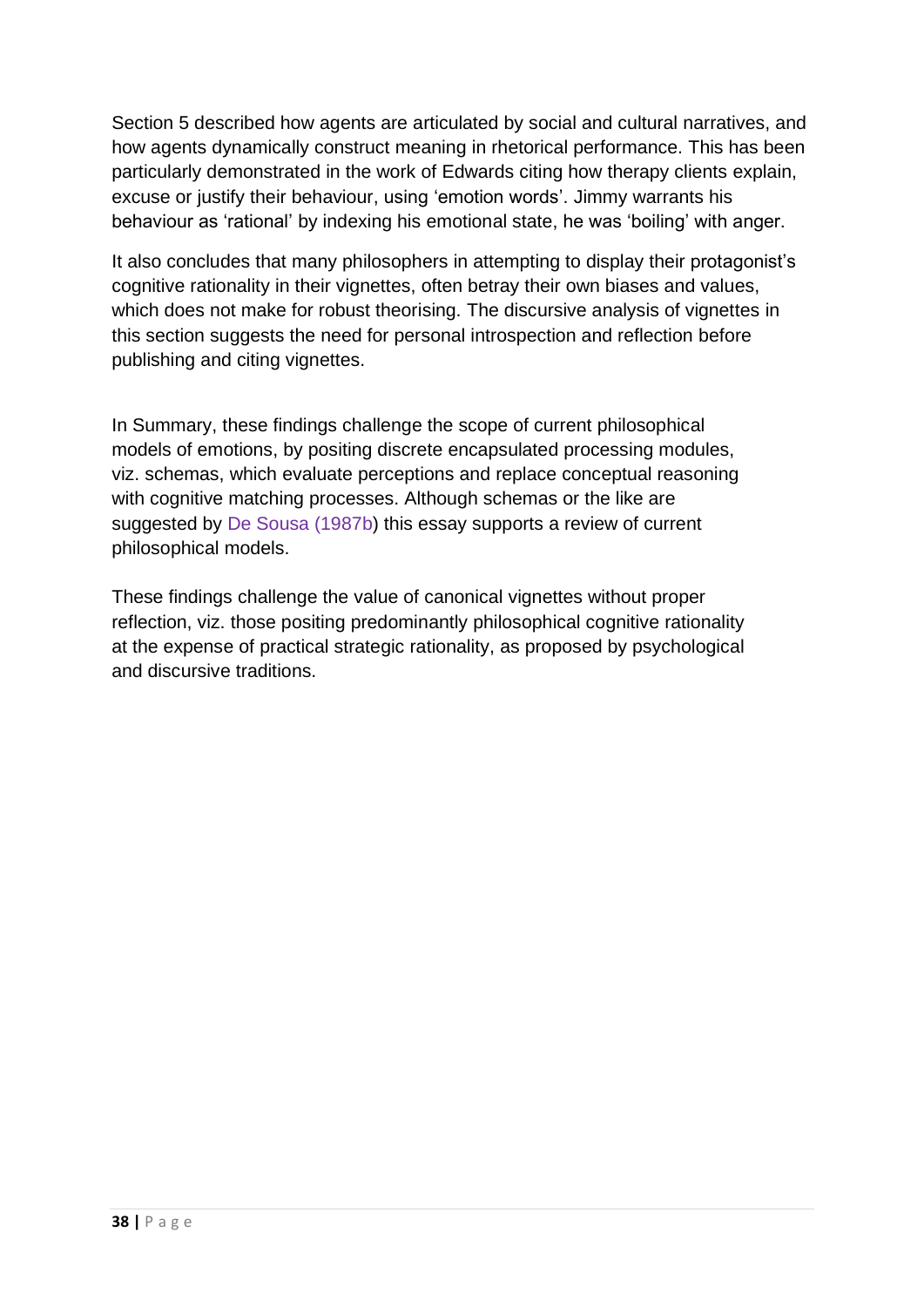### **References:**

**Arpaly, N. (2000)** 'On acting rationally against one's better judgement', Ethics, vol. 110, pp. 488–513.

### **Arpaly, (2003) cited in Doring, (2010, pp.2).**

**Benbaji, H. (2013)** 'How is recalcitrant emotion possible?', *Australasian Journal of Philosophy*, vol. 91, no. 3, pp. 577–99.

**Billig, M.,** 'Discursive Rhetorical and Ideological Messages' in Wetherell, M., Taylor, S., Yates, S. J., (eds), (2005) 'Discourse Theory and Practice; A Reader', Sage Publications, London.

**Brady, M. S. (2007)** 'Recalcitrant emotions and visual illusions', *American Philosophical Quarterly*, vol. 44, no. 3, pp. 273–84.

**Brady, M. S. (2013)** *Emotional Insight*, Oxford University Press.

**Churchland, (1989)** cited by **Gee(1999, pp.307)**

**Davidson, D. (2004)** cited in **Benbaji, (2013, pp. 589,90)**

**Deigh, J. (2010)** Concepts of emotions in modern philosophy and psychology', in Goldie, P. (ed.) The Oxford Handbook of Philosophy of Emotion, Oxford University Press, pp. 17–40.

**de Sousa, R. (1987a).** *Rationality of Emotion*. Cambridge, MA: The MIT Press, cited by **Salmela, M. (2005, pp. 209)**

**de Sousa (1987b) '**7.3 Emotions as Patterns of Salience' in **Scarantino, Andrea and de Sousa, Ronald (2018)**

**Döring, S. (2014)** 'Why recalcitrant emotions are not irrational', in Roeser, S. and Todd, C. (eds) *Emotion and Value*, Oxford University Press, pp. 124–36.

**Döring, S. (2010**) 'Why be emotional?', in Goldie, P. (ed.) *The Oxford Handbook of Philosophy of Emotion*, Oxford University Press, pp. 283–302.

**Edwards, D. (1999)** ' Emotion Discourse' in Culture & Psychology Copyright © 1999 SAGE Publications (London, Thousand Oaks, CA and New Delhi) Vol. 5(3): 271–291

**Edwards, (1997) cited by Edwards, (1999, pp. 282)**

**Ekman, P., (1992),** cited by **Price, (2015, pp. 69)**

**Elgin, C. (2008)** cited by **Brady (2013 pp.111)**

**Eysenk, M.W. & Keane, M. T. (2000)** 'Cognitive Psychology, A Students Handbook', Psychology Press Ltd.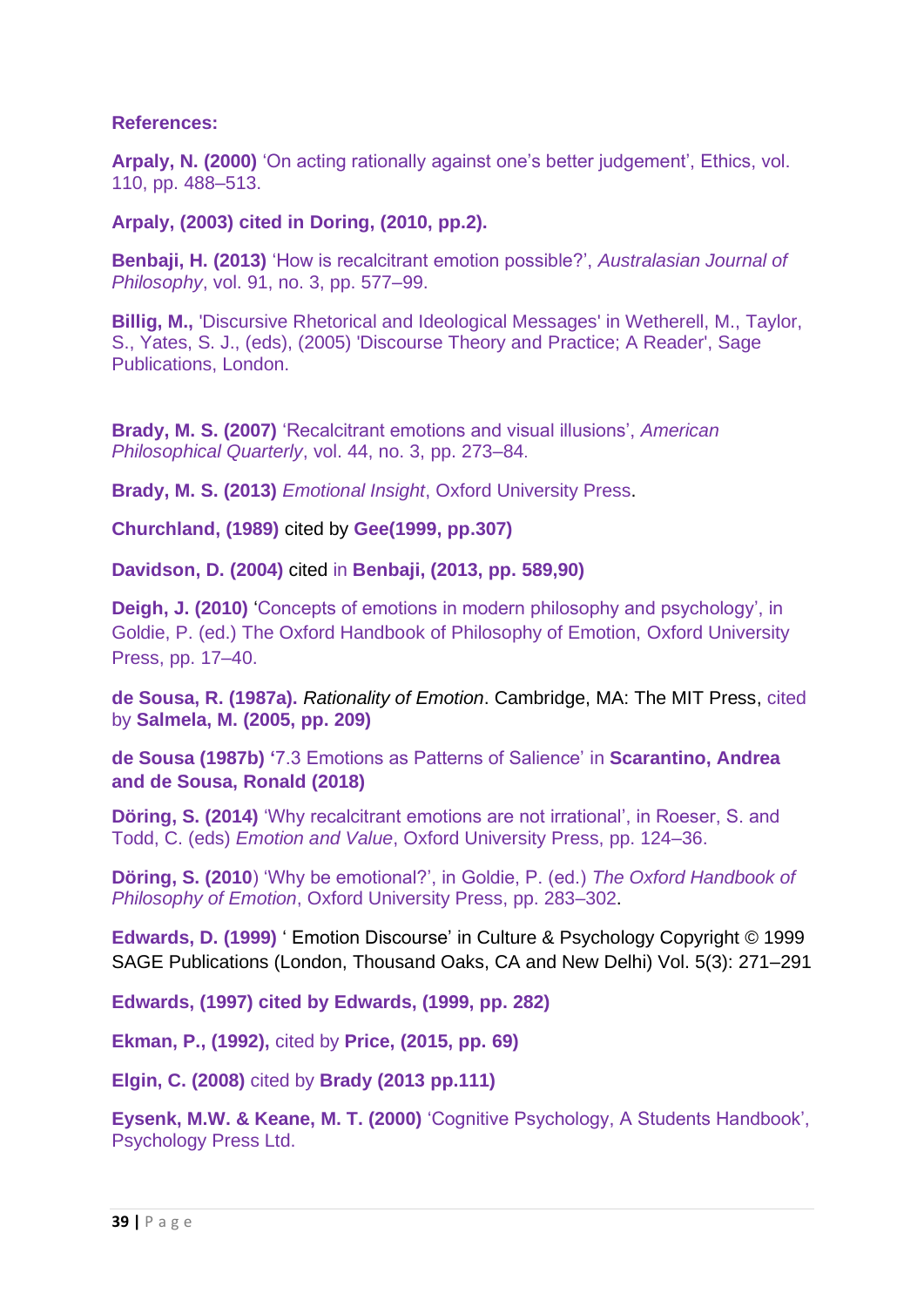**Gee, P., G. (1999)** 'Mind and Society: A Response to Derek Edwards' 'Emotion Discourse' in Culture & Psychology Copyright © 1999 SAGE Publications (London, Thousand Oaks, CA and New Delhi) Vol. 5(3): 305–312

**Hume** cited by **Benbaji, H. (2013, pp.578)**

**Hursthouse, R, (1999)** cited in **Kreamer, (2009, pp.76)**

**James (1890),** cited in **Price, (2015, pp. 59)**

**Kreamer, F. (2009),** 'Picturing the authenticity of emotions', *in Emotions, Ethics, and Authenticity, edited by Mikko Salmela, and Verena Mayer*, John Benjamins Publishing Company, 2009, pp.71-151.

**Mulligan**, in **Kreamer, F. (2009, pp.75)**

**Monteleone, J. M. (2017)** 'Attention, Emotion, and Evaluative Understanding, *Philosophia (2017) 45:1749–1764*

**Price, C. (2015) '**Emotion', Polity Press, Cambridge, UK

**Price, C. (2018)** 'A854-18J MA in Philosophy: Part 2' *Block 1, Unit 1.12. interview,* Milton Keynes, The Open University

**Prinz, (2004)** cited in **Price 2015, pp.**

**Pugmire, cited in Salmela (2005, pp.211-12)**

**Pugmire, (1994)** cited in **Price, (2015, pp. 159)**

**Salmela, M. (2005)** 'What is Emotional Authenticity', *Journal for the Theory of Social Behaviour 35:3, 0021–8308*

**Scarantino, Andrea and de Sousa, Ronald**, "Emotion", *The Stanford Encyclopedia of Philosophy* (Winter 2018 Edition), Edward N. Zalta (ed.), URL = <https://platostanford-edu.libezproxy.open.ac.uk/archives/win2018/entries/emotion/>.

**Sellen & Norman,(1992)** cited in in **Eysenk, M.W. & Keane, M. T. (2000, pp.147,8).**

**Solomon,(1993)** cited in **Price, (2015, pp. 40,41)**

**Tappolet, C. (2003)** 'Emotions and the intelligibility of akratic action', in Stroud, S. **Tappolet, C, (2012)** cited in **Price, (2015, pp.135)**

**Tappolet, C,** (**2018, interview**) in **Price, C. (2018)** '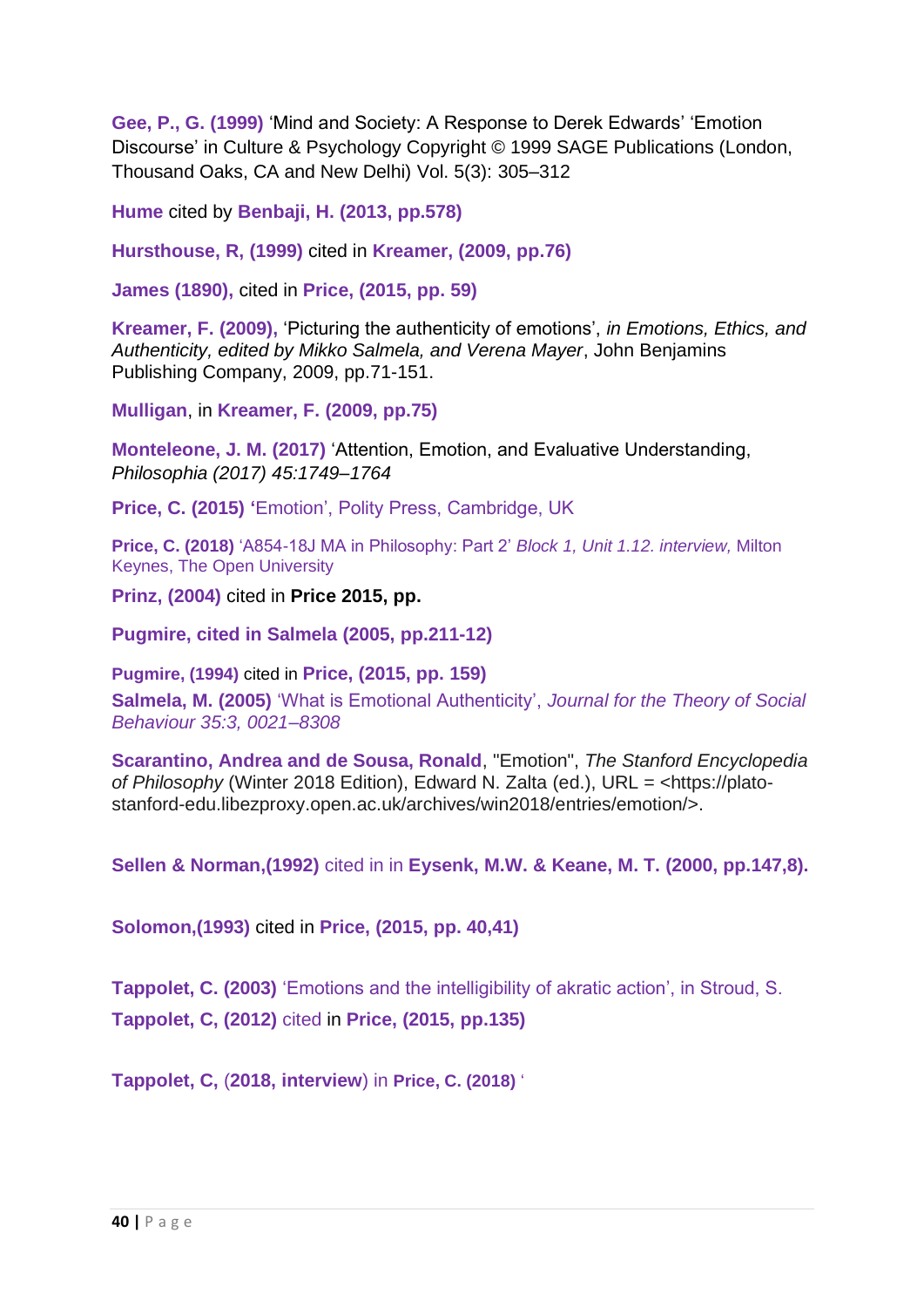**Name of student: john jeffrey Name of tutor: David Roden**

### **PART A: SUBJECT SECTION:**

| <b>Date</b> | Ideas (dissertation topics or research<br>questions, methodologies)<br>Sources of ideas (e.g. from reading of a<br>piece of secondary literature? from thinking<br>about a type of evidence?)             | Actions to be taken to follow ideas up<br>(e.g. key sources of literature, websites,<br>things to find out more about, libraries to<br>contact)                                              |
|-------------|-----------------------------------------------------------------------------------------------------------------------------------------------------------------------------------------------------------|----------------------------------------------------------------------------------------------------------------------------------------------------------------------------------------------|
| 22/3/20     | Emotions are a form of communication<br>e.g, animal studies, mother and child,<br>social learning, discursive psychology                                                                                  | Look through my own psychological<br>literature d/b on Mendeley, then set up<br>some library searches 'emotion' 'discursive<br>psychology' 'communication' 'learning'<br>'identity' 'action' |
| 22/3/20     | Philosophical authors including Carolyn<br>Price tend describe emotional actions and<br>responses as rational, naturalistic but in my<br>view tend to indulge in 'virtue signalling', in<br>explications. | Review TMA01 for examples, search for<br>'virtue signalling' 'emotion'                                                                                                                       |
| 22/3/20     | Get ideas on categorisation of emotions<br>better defined, non-cognitively processed,<br>cognitive-learned, cognitive-social<br>interaction.                                                              | Combine my ideas in scene setting<br>background of history of emotions together<br>with Price's                                                                                              |
| 26/3/20     | Does Stocker's ethical theory which<br>includes action guiding evaluations and<br>moral psychology, have any use in<br>interpreting emotions, not having an<br>overdependence on rationality              | Read on (Stocker), look at moral<br>psychology defn.<br>Nietzsche and Machiavelli have s/t to say<br>about morality                                                                          |
| 2/5/20      | Search previous OU course material and<br>add to background, include Mendeley                                                                                                                             | Set up dissertation folder in Mendeley.<br>Looked at results but too varied.                                                                                                                 |
| 2/5/20      | Neuroscience has s/t to say about decision<br>making, free-will, affect                                                                                                                                   | Search previous papers in Mendeley.<br>Looked at results but too varied, loosing<br>real focus of dissertation                                                                               |
| 11/05       | Lost sentence about philosophers being<br>middle class, Edwards?? Therefore<br>normativity reflects middle class values                                                                                   | Find citation. Found in GEE                                                                                                                                                                  |
| 16/05       | Normative is not the same as normative<br>ethics where moral values trump non-moral<br>values/judgments                                                                                                   | Don't confuse normative actions relating to<br>emotions with normative ethics                                                                                                                |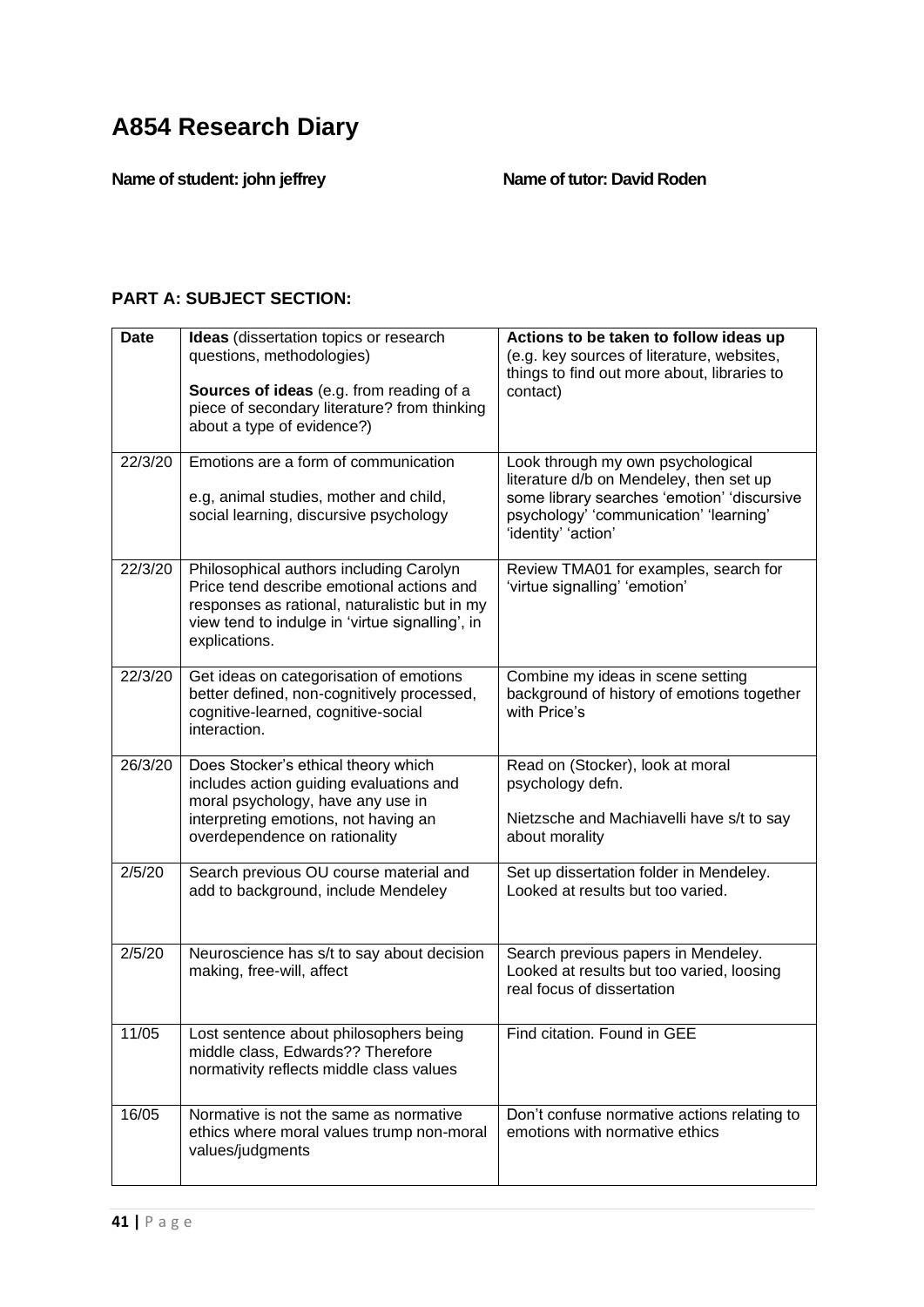| date | Searched philosophical papers + | No of hits              |
|------|---------------------------------|-------------------------|
|      |                                 | See OU library Searches |
|      |                                 |                         |

#### **PART B: DISSERTATION SECTION:**

| <b>Date</b> | Type of contact (outline dissertation<br>proposal, TMA 05, TMA 06, email,<br>phone/other conversation)<br><b>Topic discussed</b> | <b>Summary of feedback</b><br><b>Summary of actions taken</b>                                                                                                                                                                                                                                |
|-------------|----------------------------------------------------------------------------------------------------------------------------------|----------------------------------------------------------------------------------------------------------------------------------------------------------------------------------------------------------------------------------------------------------------------------------------------|
| 30/05/20    | Tutorial re dissertation: tutor suggests<br>embodiment of emotions useful strand,<br>also Demasio                                | Don't want to go there, not arguing for<br>phenomenological views of emotion.<br>The session was helpful in deciding to<br>change the focus of my argument from<br>are recalcitrant emotions rational, to are<br>emotions rational, uses the same<br>psychological and philosophical papers. |
| 15/06       | In writing TMA05 realised argument<br>should be based on both rationality and<br>virtue                                          | Title changed to are emotions rational and<br>virtuous.                                                                                                                                                                                                                                      |
| 20/06/20    | Tutor feedback identifies poor<br>presentation of the ideas which I want to<br>discuss in my essay                               | Changed title to rationality only, re-<br>designed chapters to reflect ideas more<br>clearly. Will include virtue signalling as<br>problem philosophers have in interpreting<br>their world (in vignettes).                                                                                  |
|             |                                                                                                                                  |                                                                                                                                                                                                                                                                                              |
|             |                                                                                                                                  |                                                                                                                                                                                                                                                                                              |
|             |                                                                                                                                  |                                                                                                                                                                                                                                                                                              |

NB: You must submit this form at the end of your dissertation manuscript.